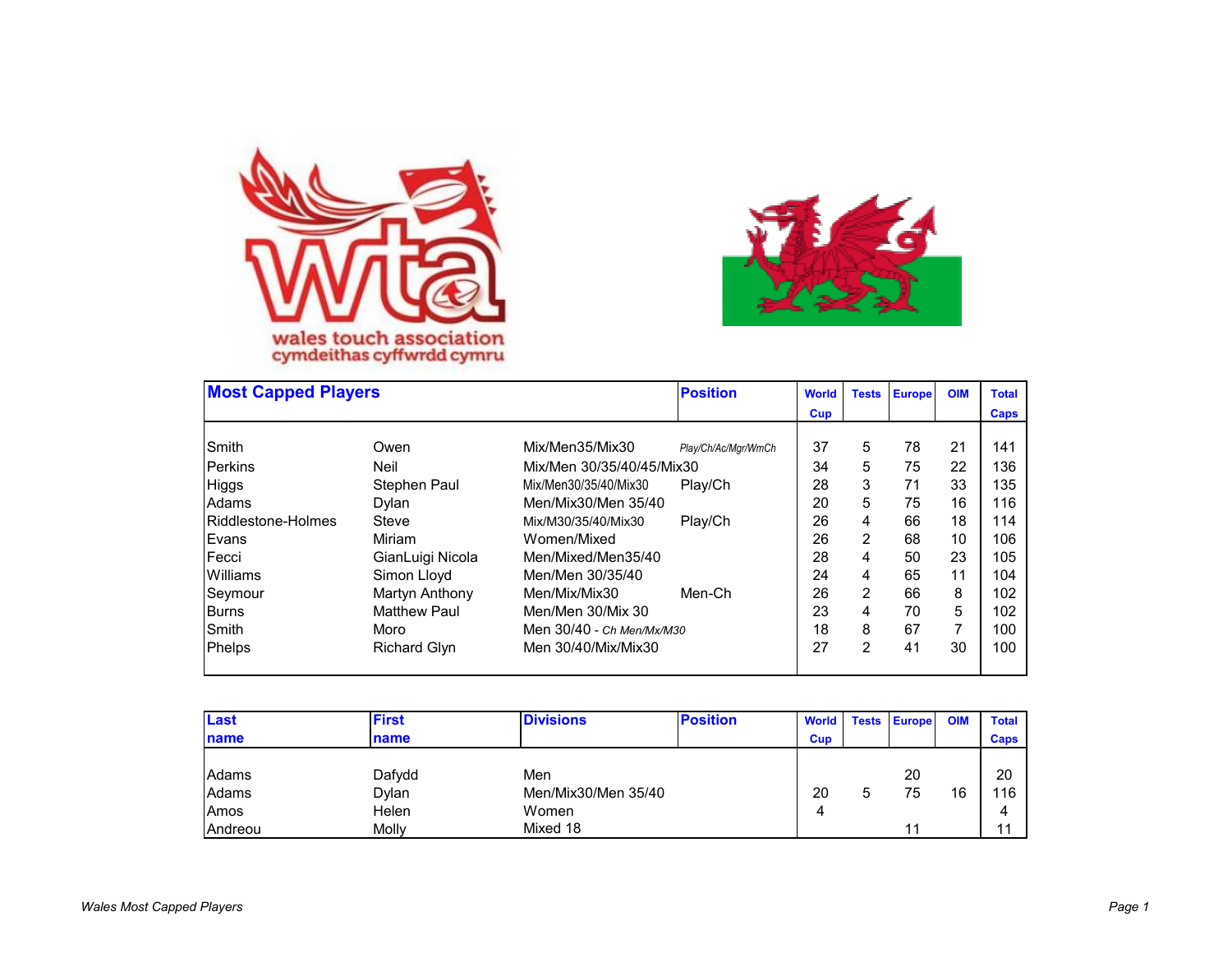| Last            | <b>First</b>              | <b>Divisions</b>      | <b>Position</b> | <b>World</b> | <b>Tests</b>   | <b>Europe</b>  | <b>OIM</b>     | <b>Total</b>   |
|-----------------|---------------------------|-----------------------|-----------------|--------------|----------------|----------------|----------------|----------------|
| name            | name                      |                       |                 | <b>Cup</b>   |                |                |                | <b>Caps</b>    |
| Andrews         | Richard                   | Men 35/40             |                 |              |                | 18             |                | 18             |
| Archer          | Jake                      | Mixed 18              |                 |              |                | 11             |                | 11             |
| Archer-Williams | Hefin                     | Men 30/35/40          |                 | 17           | 2              | 30             | 11             | 60             |
| <b>Atkins</b>   | Rachael                   | Men 30                | Manager         |              |                | 9              |                | 9              |
| <b>Atkins</b>   | Sion                      | Men 30                |                 |              |                | 9              |                | 9              |
| Austin          | Carl                      | Mixed 30              |                 |              |                | 9              |                | 9              |
| Ayres           | Rhydian                   | Men 35                |                 |              |                | 7              | 5              | 12             |
| Azman           | Faiz                      | Mixed                 |                 | 9            | 2              | 19             | 4              | 34             |
| <b>Ballet</b>   | Cerys                     | Women                 |                 | 19           | $\overline{2}$ | 36             |                | 57             |
| <b>Barrett</b>  | Sarah                     | Mixed/Mix 30          | Play/Mgr        | 10           |                | 16             |                | 26             |
| <b>Baulch</b>   | Jamie                     | Men 35                |                 | 10           | $\overline{2}$ | $\overline{7}$ |                | 19             |
| Beal            | leuan Rhys                | Mixed                 |                 |              |                |                | 4              | 4              |
| Beasley         | James Edward              | Men 35/30             |                 |              |                | 26             | 5              | 31             |
| Bell            | Sarah                     | Women                 |                 |              |                |                | 4              | 4              |
| <b>Betts</b>    | Paul Jason                | Mixed                 |                 |              |                |                | 5              | 5              |
| Bevan           | Donna                     | Women                 |                 |              |                | 8              |                | 8              |
| Bibey           | Mathew                    | Men Dev.              |                 |              | 1              | 21             | 1              | 23             |
| <b>Bloom</b>    | Andrew                    | Mixed/Men 30          | Play/Ch         |              |                | 29             | 4              | 33             |
| <b>Bradley</b>  | Ben                       | Mixed 18              |                 |              |                | 11             |                | 11             |
| <b>Brewer</b>   | Laurie                    | Women/Mixed           |                 | 8            |                | 6              |                | 14             |
| <b>Britton</b>  | Lloyd                     | Men 35                |                 |              |                | 6              | 6              | 12             |
| <b>Brookes</b>  | <b>Tristan Clive</b>      | Men 30/Mixed 30       |                 | 10           | 2              | 13             | 5              | 30             |
| Brown           | Sylvia                    | Mixed/Women           |                 |              |                | 4              |                | 4              |
| <b>Bunce</b>    | Paul                      | Men/Men 30            |                 |              |                | 11             | 6              | 17             |
| <b>Burke</b>    | <b>Hugo Robert Gerald</b> | Men 40                |                 |              |                |                | $\overline{2}$ | $\overline{c}$ |
| <b>Burke</b>    | Mathew                    | Men                   |                 |              |                | 4              |                | 4              |
| <b>Burns</b>    | <b>Matthew Paul</b>       | Men/Men 30/Mix 30     |                 | 23           | 4              | 70             | 5              | 102            |
| Burns (Conlon)  | Gemma Elizabeth           | Women/Mixed 30        |                 |              |                | 34             | 5              | 39             |
| <b>Burrows</b>  | Glenn Dene                | Men 30                |                 |              |                |                | 5              | 5              |
| <b>Bush</b>     | <b>Brendan Hamilton</b>   | Men 35/40             |                 |              |                | 32             | 6              | 38             |
| <b>Buxton</b>   | Mark                      | Men 30                |                 |              |                | 9              | 5              | 14             |
| <b>Byrne</b>    | Richard                   | Men 35                |                 |              |                | 10             |                | 10             |
| Carroll         | Alexander William         | Men/Men30/35/40/Mix30 |                 | 24           | $\overline{c}$ | 43             | 11             | 80             |
| Carroll         | Christopher John          | Men/Men30/Mix30/Men40 |                 | 32           | $\overline{2}$ | 42             | 15             | 91             |
| Carroll         | Katherine Susan           | Mixed 30              |                 |              |                | 18             | 5              | 23             |
| Carroll         | Nicholas Anthony          | Men 30/35/Mix30/M40   |                 | 19           | 2              | 51             | 12             | 84             |
| Carter          | lan                       | Men                   |                 | 9            | $\overline{c}$ | 22             | 4              | 37             |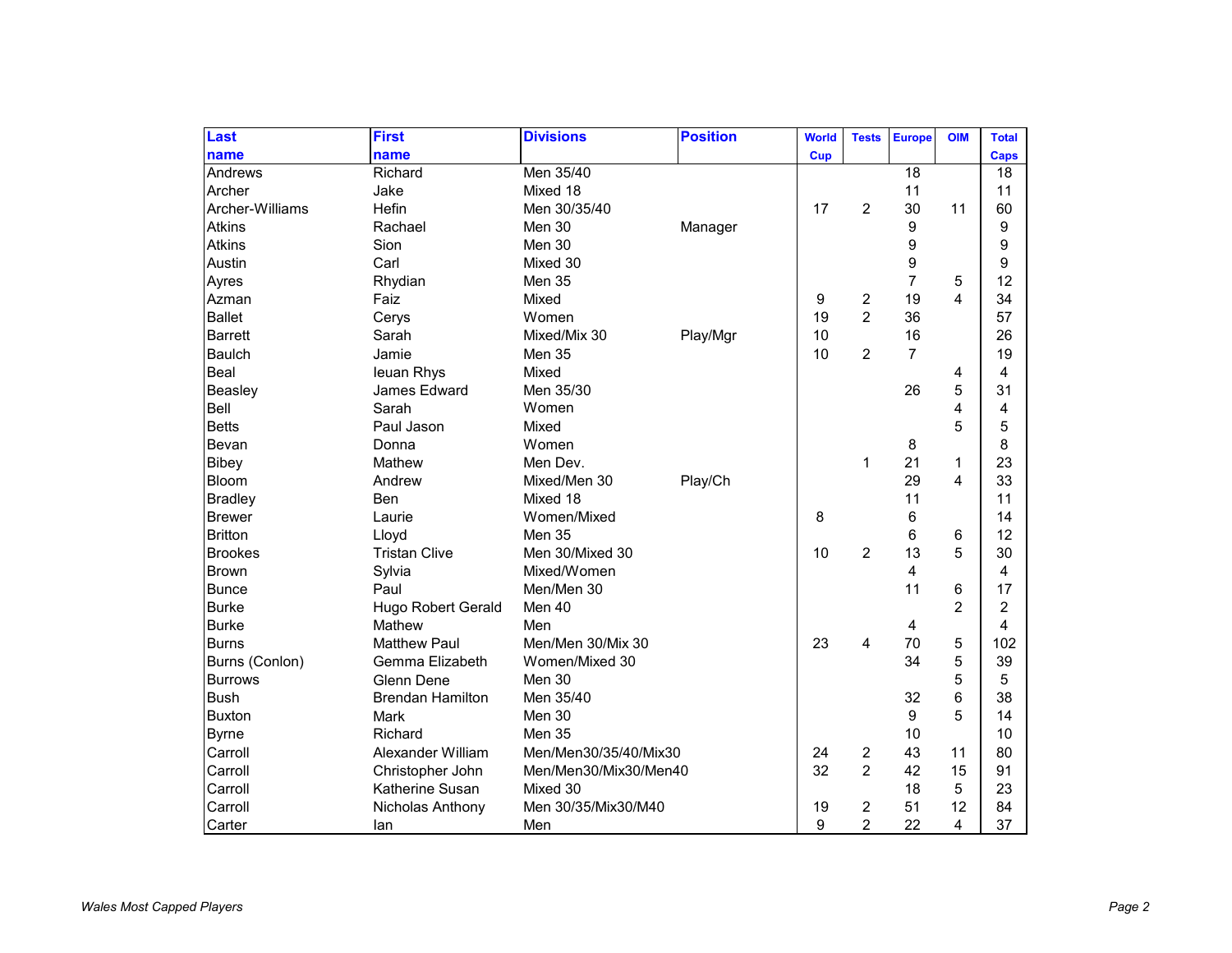| Last     | <b>First</b>      | <b>Divisions</b> | <b>Position</b> | <b>World</b>   | <b>Tests</b>   | <b>Europe</b>   | <b>OIM</b>     | <b>Total</b> |
|----------|-------------------|------------------|-----------------|----------------|----------------|-----------------|----------------|--------------|
| name     | name              |                  |                 | <b>Cup</b>     |                |                 |                | Caps         |
| Chappell | Darren James      | Men 30           |                 |                |                | $\overline{10}$ |                | 10           |
| Charley  | Amy               | Women            |                 |                |                | 8               |                | 8            |
| Charley  | Maria             | Women            |                 |                |                | 8               |                | 8            |
| Chatham  | Hywel             | Men              |                 |                |                |                 | 1              | $\mathbf{1}$ |
| Clarke   | Julian            | Men 35/40        |                 |                |                | 18              | 6              | 24           |
| Clarke   | Lewis             | Men              |                 |                |                | 6               | $\overline{c}$ | 8            |
| Clarkson | Paul Andrew       | Men/Men 30/35/40 |                 | 10             | $\overline{c}$ | 43              | 20             | 75           |
| Coiley   | Ruth              | Mixed            |                 |                | $\overline{2}$ | 18              | 6              | 26           |
| Cooper   | Betsan            | Women            |                 |                |                | 7               |                | 7            |
| Cooper   | Sarah             | Men 35/40        | Mgr/Coach       | 19             |                | 19              |                | 38           |
| Corcoran | Christopher James | Men/Men 30/35/40 |                 | 32             | $\overline{c}$ | 38              | 6              | 78           |
| Cottrell | David             | Men              |                 | 6              |                | 14              |                | 20           |
| Crick    | Thomas            | Mixed            |                 |                |                | 7               |                | 7            |
| Cruise   | Jefferson Calvin  | Men 35/40        |                 |                |                | 9               | 5              | 14           |
| Curnell  | Scott             | Men              |                 | 9              | $\overline{c}$ | 19              |                | 30           |
| Curnow   | Alun              | Men 30           |                 |                |                | 18              |                | 18           |
| Curran   | Pat               | Mixed            |                 | $\overline{7}$ |                | 6               |                | 13           |
| Dajani   | Sandra            | Mixed/Women      |                 |                | $\overline{c}$ | 9               | 1              | 12           |
| Dale     | Matthew           | Men              |                 | 5              |                |                 |                | 5            |
| Davies   | Adam              | Men Dev.         |                 |                | 1              |                 |                | 1            |
| Davies   | Aled              | Men/Men 30       |                 | 8              |                | 14              | 9              | 31           |
| Davies   | Arwel             | Men              |                 | 6              |                | 6               |                | 12           |
| Davies   | Arwel Jnr         | Men/Men 30       |                 | 8              |                | 6               | 9              | 23           |
| Davies   | <b>Brandon</b>    | Mixed            |                 | 10             |                |                 |                | 10           |
| Davies   | Chris             | Men              |                 |                |                | 11              |                | 11           |
| Davies   | Emma Louise       | Women/Mix30      |                 | $\overline{7}$ | $\overline{2}$ | 13              |                | 22           |
| Davies   | Geoff             | Men 30           |                 |                |                | 6               |                | 6            |
| Davies   | Grant             | Men 30/35/40     |                 | 10             | 2              | 36              | 9              | 57           |
| Davies   | Harry             | Men              |                 |                |                | 11              |                | 11           |
| Davies   | lolo              | Mixed 30/Men 40  |                 | 6              | $\overline{c}$ |                 |                | 8            |
| Davies   | Iwan              | Men 35/40        |                 | 10             | $\overline{2}$ | 36              |                | 48           |
| Davies   | Julian Mort       | Men/Men 30       | Player/Mgr      | 5              | $\mathbf 1$    | 6               | $\overline{7}$ | 19           |
| Davies   | Karen             | Men 35           | Manager         |                |                | 10              |                | 10           |
| Davies   | Lee Frazier       | Men 30/35        |                 | 18             | $\overline{c}$ | 19              | 18             | 57           |
| Davies   | Robert            | Mixed            |                 |                |                | 9               |                | 9            |
| Davies   | Sion-Wynn         | Men 40           |                 | $\overline{7}$ |                | $\overline{7}$  | 5              | 19           |
| Davies   | Steven            | Men 35           |                 | 9              | 2              | 9               |                | 20           |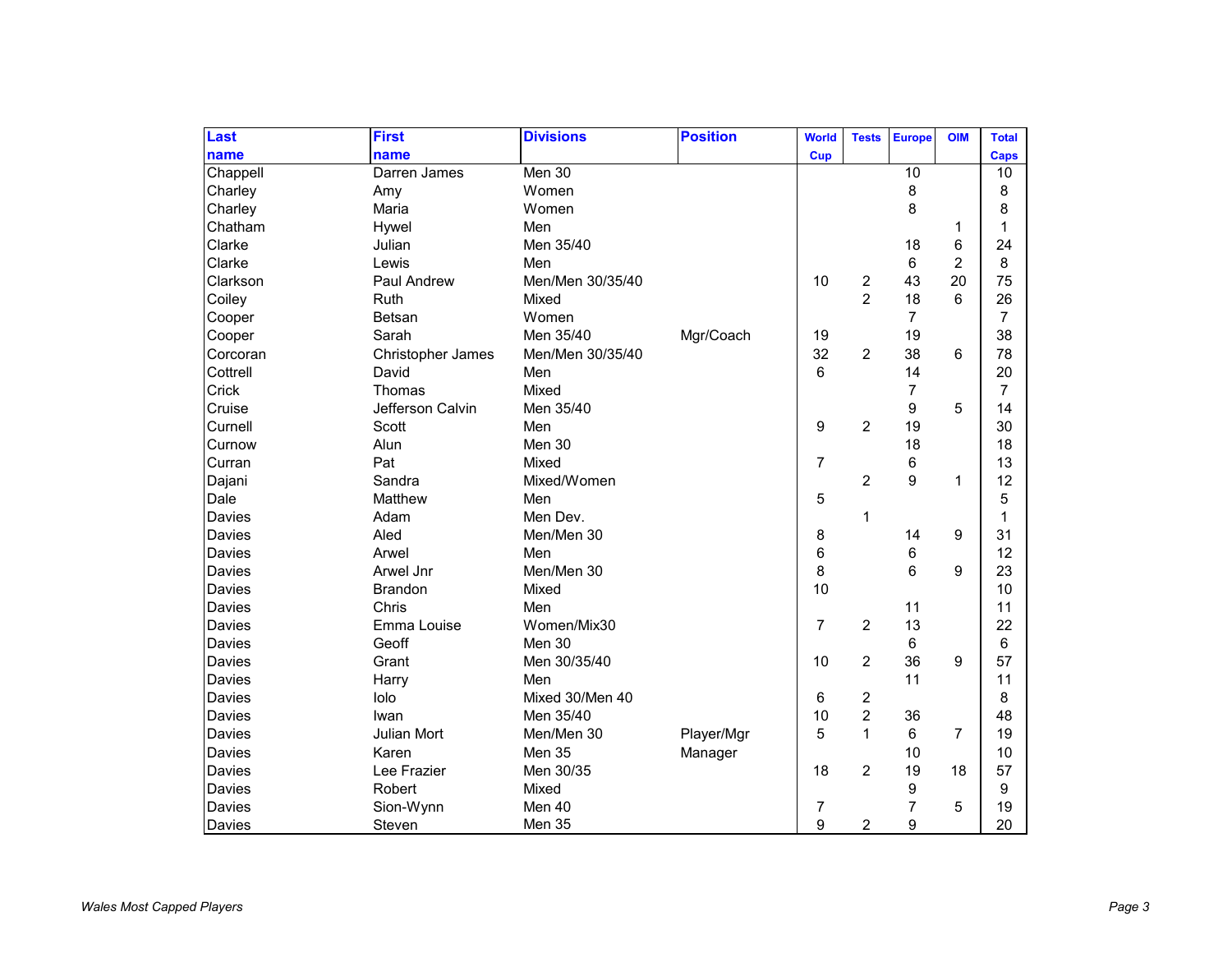| Last            | <b>First</b>         | <b>Divisions</b>   | <b>Position</b> | <b>World</b>     | <b>Tests</b>   | <b>Europe</b>  | <b>OIM</b>     | <b>Total</b>   |
|-----------------|----------------------|--------------------|-----------------|------------------|----------------|----------------|----------------|----------------|
| name            | name                 |                    |                 | Cup              |                |                |                | <b>Caps</b>    |
| Davies          | Will                 | Men 35             |                 |                  |                | $\overline{5}$ |                | 5              |
| Davies-Williams | Sally                | Mixed              | Coach           | 10               |                |                |                | 10             |
| Devine          | Cai                  | Mixed/Mixed 18     |                 | 10               |                | 23             |                | 33             |
| <b>Dobbs</b>    | leuan                | Men                |                 |                  | 2              |                |                | $\overline{c}$ |
| Donald          | Andrew               | Men 35             |                 |                  |                | 18             |                | 18             |
| <b>Driscoll</b> | Martyn               | Men 35             |                 |                  |                | 10             |                | 10             |
| Duff            | Eileen               | Women 27           |                 |                  |                | 8              |                | 8              |
| East            | <b>Matthew Eliot</b> | Men 35             |                 |                  |                | $\overline{7}$ | $\overline{c}$ | 9              |
| Eaton           | Zoe Elizabeth        | Mixed 30/Women     |                 | 12               |                | 22             | 5              | 39             |
| Ebbehoj         | Caitlin              | Women              |                 |                  |                | 8              |                | 8              |
| Eckley          | Ester                | Mixed              |                 |                  |                | 9              |                | 9              |
| Edwards         | Catrin               | Women 27           |                 |                  |                |                | 5              | 5              |
| Edwards         | Rhys                 | Men                |                 |                  |                |                | 5              | 5              |
| Ellis           | Nathan               | Men                |                 | 8                |                | 12             | 3              | 23             |
| Ellis           | Tim                  | Men                |                 | 11               |                |                |                | 11             |
| Elsarrag        | Hashim               | Men 35/40          |                 |                  |                | 18             | 4              | 22             |
| Emlyn           | Awel                 | Mixed 30           |                 | 8                | 2              |                |                | 10             |
| Emlyn           | Enfys                | Mixed 30           |                 | 6                | $\overline{c}$ |                |                | 8              |
| Enoch           | Matthew              | Mix/Mx30/Men 30/40 | Player/AssCh    | 19               | 5              | 35             | 11             | 70             |
| Enoch           | Simon                | Men 40             |                 |                  |                | 11             |                | 11             |
| Evans           | Chloe                | Women              |                 | $\boldsymbol{9}$ |                | 9              |                | 18             |
| Evans           | Craig                | Men 30             |                 |                  |                | 9              |                | 9              |
| Evans           | Kieran Scott         | Men                |                 | 21               | 2              | 39             |                | 62             |
| Evans           | Matthew              | Men 30/35/Mix 30   |                 | 8                | $\overline{2}$ | 18             | 5              | 33             |
| Evans           | Miriam               | Women/Mixed        |                 | 26               | $\overline{2}$ | 68             | 10             | 106            |
| Evans           | Nichola              | Women              |                 |                  |                | 8              |                | 8              |
| Evans           | Non                  | Women/Mixed        |                 |                  |                | 32             | 9              | 41             |
| Evans           | Steffan              | Men                |                 |                  |                | 11             |                | 11             |
| Evans           | <b>Tomos Dafydd</b>  | Mixed              |                 | 18               | $\overline{c}$ | 25             |                | 45             |
| Evans-Jones     | Michael              | Mixed              |                 |                  |                |                | 4              | 4              |
| Ewer            | Georgina             | Women 27           |                 |                  |                | 3              | 5              | 8              |
| Eynon           | James                | Mixed/Mixed 18     |                 | 10               |                | 19             |                | 29             |
| Eynon           | Lewis                | Mixed              |                 |                  |                | 9              |                | 9              |
| Fecci           | GianLuigi Nicola     | Men/Mixed/Men35/40 |                 | 28               | 4              | 50             | 23             | 105            |
| Ferrin          | Lucy                 | Women              |                 | 9                |                |                |                | 9              |
| Foote           | Richard              | Men                |                 |                  | $\overline{2}$ | 11             | 1              | 14             |
| Fowler          | Sian                 | Men                | Manager         | 6                |                |                |                | 6              |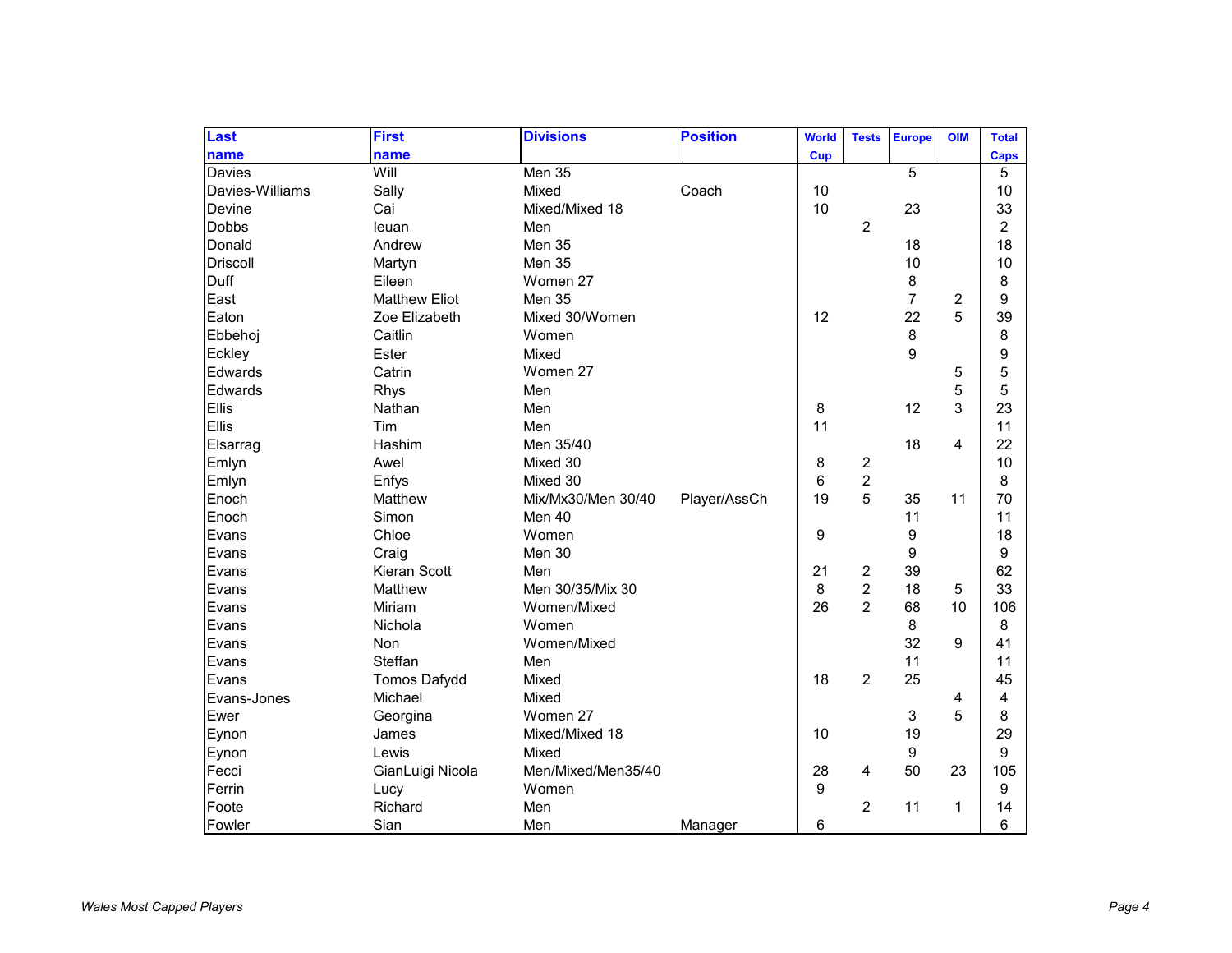| Last            | <b>First</b>       | <b>Divisions</b>      | <b>Position</b> | <b>World</b>   | <b>Tests</b>   | <b>Europe</b>  | <b>OIM</b>     | <b>Total</b>   |
|-----------------|--------------------|-----------------------|-----------------|----------------|----------------|----------------|----------------|----------------|
| name            | name               |                       |                 | Cup            |                |                |                | <b>Caps</b>    |
| Francis         | <b>Eddie Peter</b> | Mixed                 |                 |                |                |                | 5              | 5              |
| Francis         | Jonathan           | Men 40                |                 | 20             | $\overline{c}$ | 31             | 4              | 57             |
| Francis         | Matthew            | Men                   |                 |                |                | 11             |                | 11             |
| Fraser          | Nicholas John      | Men                   |                 |                |                | 9              | 5              | 14             |
| French          | Clive              | Men/Mixed             |                 | 6              |                | 6              |                | 12             |
| Gameson-Burrows | Glenn              | Men 30                |                 |                |                |                | 5              | 5              |
| Gardener        | Andrew Kenneth     | Men 30                |                 |                |                | 10             | 3              | 13             |
| Gil-Cervantes   | Marco              | Men 45                |                 |                |                | 9              |                | 9              |
| Gill            | Mellissa           | Mixed/Women           |                 | $\overline{7}$ |                | 8              |                | 15             |
| Goldsworthy     | lain               | Men                   |                 | 10             | $\overline{c}$ | 9              |                | 21             |
| Gorwill         | David              | Men                   |                 |                | $\overline{2}$ | $\overline{7}$ |                | 9              |
| Gosling         | Simon              | Men 35                |                 |                |                | 21             |                | 21             |
| Grant           | Lee                | <b>Men 35</b>         |                 | 10             | $\overline{2}$ |                | $\overline{7}$ | 19             |
| Grattarola      | Emilio             | Mixed 18              |                 |                |                | 11             |                | 11             |
| Griffiths       | Guy                | Men                   |                 | 11             |                |                |                | 11             |
| Gruffudd        | Siwan              | Mixed                 | Play/Ac         | 14             | $\overline{2}$ | 51             | 4              | 71             |
| Gully           | Ewan               | Mixed 18              |                 |                |                | 11             |                | 11             |
| Halford         | Marty              | Mixed                 |                 | $\overline{7}$ |                | 15             |                | 22             |
| Harries         | Gethin             | Men/Men 30            |                 | 11             |                | 18             |                | 29             |
| Harris          | Edward             | Men 35/40/45          |                 | 6              | $\overline{c}$ | 36             | 5              | 49             |
| Harrison        | Andrew             | Men 35/40             |                 |                |                | 19             | 5              | 24             |
| Harvey          | lan                | Men 35                |                 |                |                | 7              |                | $\overline{7}$ |
| Healy           | <b>Brendan</b>     | Men 45                |                 |                |                | 6              |                | 6              |
| Healy           | Samantha Leigh     | Mixed 30              |                 |                |                | 9              |                | 9              |
| Hessey          | Lewis              | Men                   |                 | 11             |                | 21             |                | 32             |
| Hewitt          | Stephen            | Men 30/40/35          |                 |                |                | 39             | 5              | 44             |
| Hewitt          | Carys              | Women                 |                 |                |                | $\overline{7}$ |                | $\overline{7}$ |
| Hewlett         | Ffion              | Mixed                 |                 |                |                | 13             |                | 13             |
| Hickinbottom    | Chloe              | Mixed 30              | Manager         |                |                | 8              |                | 8              |
| Higgs           | Stephen Paul       | Mix/Men30/35/40/Mix30 | Play/Ch         | 28             | 3              | 71             | 33             | 135            |
| Hoban           | Mark               | Men 30/35             |                 |                |                |                | 15             | 15             |
| Hobbs           | Kevin James        | Men/Men30/40/Mixed    |                 | 13             | 1              | 41             | 21             | 76             |
| Holroyd         | Jilly              | Mixed/Women           |                 | 26             | $\overline{c}$ | 29             |                | 57             |
| Hopkins         | Kieran Sean        | Men/Mixed             |                 | 19             | 4              | 56             | 9              | 88             |
| Hopkins         | Sion               | Men                   |                 |                |                | 6              | 1              | $\overline{7}$ |
| Hori            | Jason Bodine       | Men 30                |                 | 10             | $\overline{c}$ | 10             |                | 22             |
| House           | Richard            | Mixed                 |                 |                |                | 19             | 5              | 24             |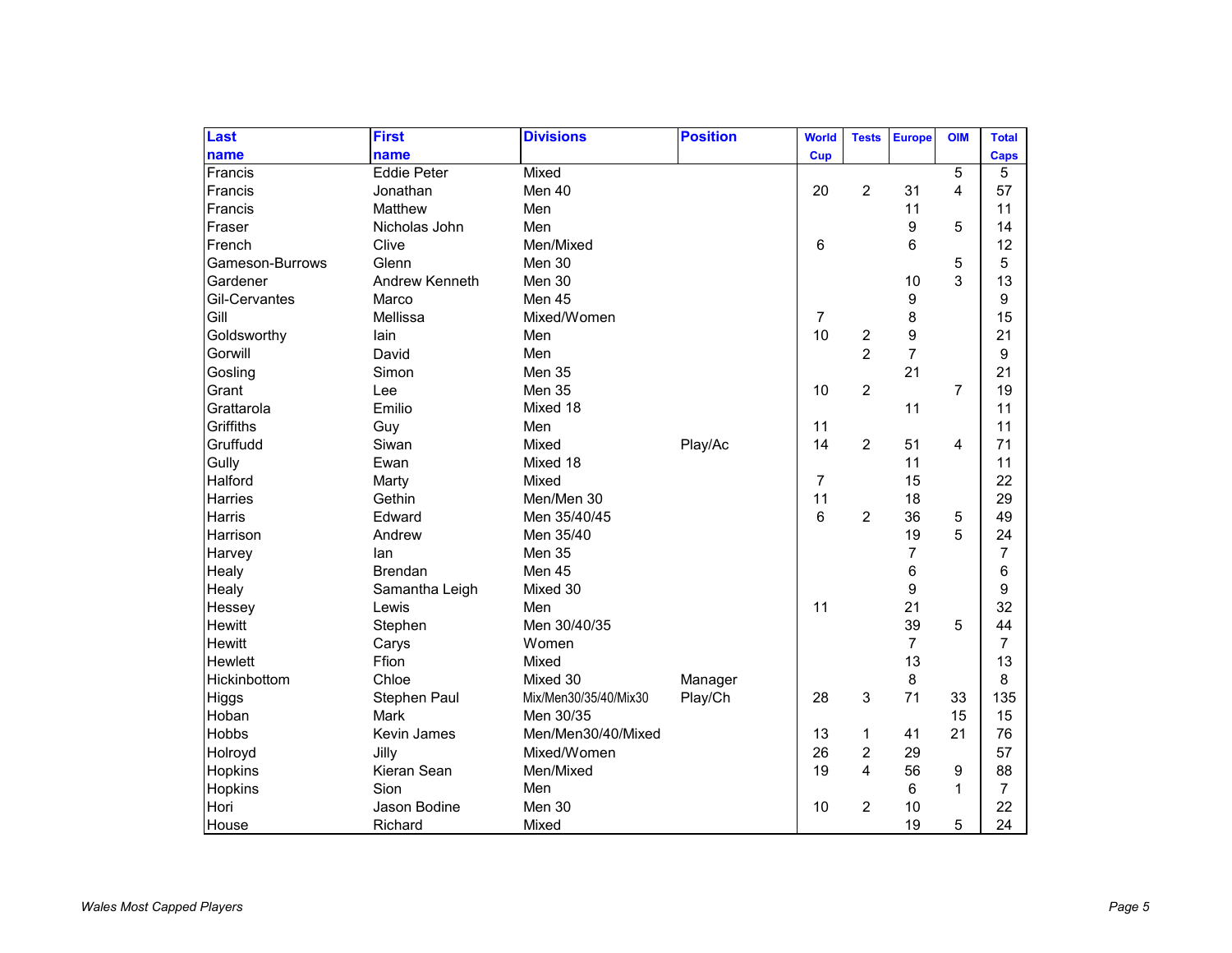| Last            | <b>First</b>         | <b>Divisions</b>  | <b>Position</b> | <b>World</b>   | <b>Tests</b>   | <b>Europe</b>           | <b>OIM</b>     | <b>Total</b>   |
|-----------------|----------------------|-------------------|-----------------|----------------|----------------|-------------------------|----------------|----------------|
| name            | name                 |                   |                 | <b>Cup</b>     |                |                         |                | <b>Caps</b>    |
| Hughes          | Dylan                | Men               |                 |                |                | $\overline{6}$          |                | 6              |
| Hughes          | Michael              | Men 35            |                 |                |                | 10                      |                | 10             |
| Hughes          | Peter                | Men 40            |                 | 6              | 2              |                         |                | 8              |
| Hulmes          | Elizabeth            | Women             | Manager         |                |                | 8                       |                | 8              |
| Hungerford      | Claire               | Mixed/Women       |                 |                |                | 9                       | 4              | 13             |
| Hunter          | lain                 | Mixed 30          |                 |                |                |                         | 4              | 4              |
| <b>Hutchins</b> | Mike                 | Men 30            |                 |                |                |                         | $\overline{2}$ | $\overline{2}$ |
| Huxtable        | Elin                 | Women             |                 |                |                | 10                      |                | 10             |
| James           | Caryl                | Mixed/Women       |                 | 18             | $\overline{2}$ | 20                      |                | 40             |
| James           | Rhys                 | Men               |                 | 11             |                | 14                      |                | 25             |
| James           | <b>Richard Lewis</b> | Men 30/35         |                 |                |                | 35                      | 24             | 59             |
| Jeffrey         | Rachel               | Mixed             |                 |                |                | $\boldsymbol{9}$        |                | 9              |
| Jeffreys        | Mark                 | Men 35/40         |                 | 11             | $\overline{c}$ | 13                      |                | 26             |
| Jennings        | Mark                 | Mixed             |                 |                |                | 6                       |                | 6              |
| John            | Colum                | Mixed 30/Men 30   |                 |                |                | 17                      |                | 17             |
| John            | Nicholas             | Men 35            |                 |                |                | $\,6$                   |                | 6              |
| Jones           | Alex                 | Women             |                 |                |                | 9                       |                | 9              |
| Jones           | Andrew               | Men 35            |                 |                |                | 10                      |                | 10             |
| Jones           | Angharad             | Mixed 30          |                 |                |                | 8                       |                | 8              |
| Jones           | Ben                  | Men 30            |                 |                |                | $\,6$                   |                | 6              |
| Jones           | Christine            | Mixed             |                 |                |                | 9                       |                | 9              |
| Jones           | Christopher          | Mixed/Men 35/40   |                 |                |                | 19                      | 4              | 23             |
| Jones           | Clare                | Women 27          |                 |                |                |                         | 5              | 5              |
| Jones           | Colin                | Men 30            |                 |                |                | 9                       |                | 9              |
| Jones           | Gareth               | Men 30            |                 |                |                | 9                       |                | 9              |
| Jones           | Gavin                | Men 30            | Play/Ac         |                |                | 20                      | 5              | 25             |
| Jones           | Joanne               | Women             |                 | 10             | $\overline{c}$ | 24                      |                | 36             |
| Jones           | Megan                | Mixed             |                 |                |                | $\overline{\mathbf{4}}$ | 5              | 9              |
| Jones           | Neil                 | Men/Men 35        |                 | 8              |                | $\overline{2}$          |                | 10             |
| Jones           | Owen                 | Men 30            |                 | 10             | $\overline{c}$ |                         |                | 12             |
| Jones           | Pete                 | Mixed             |                 |                |                | 9                       |                | 9              |
| Jones           | Peter                | Men               |                 |                |                | 4                       |                | 4              |
| Jones           | Phil                 | Men 35/40         |                 | 8              | 2              | 17                      |                | 27             |
| Jones           | <b>Stuart</b>        | Men 30            |                 |                | $\mathbf{1}$   |                         |                | $\mathbf 1$    |
| Jones (Rowley)  | Karen                | Mixed/Women/Mix30 |                 | $\overline{7}$ | $\overline{2}$ | 25                      | $\overline{2}$ | 36             |
| Jordan          | Adam                 | Mixed             |                 |                |                | 8                       |                | 8              |
| Joyce           | Declan Shaun         | Mixed 30          |                 |                |                | 9                       | 4              | 13             |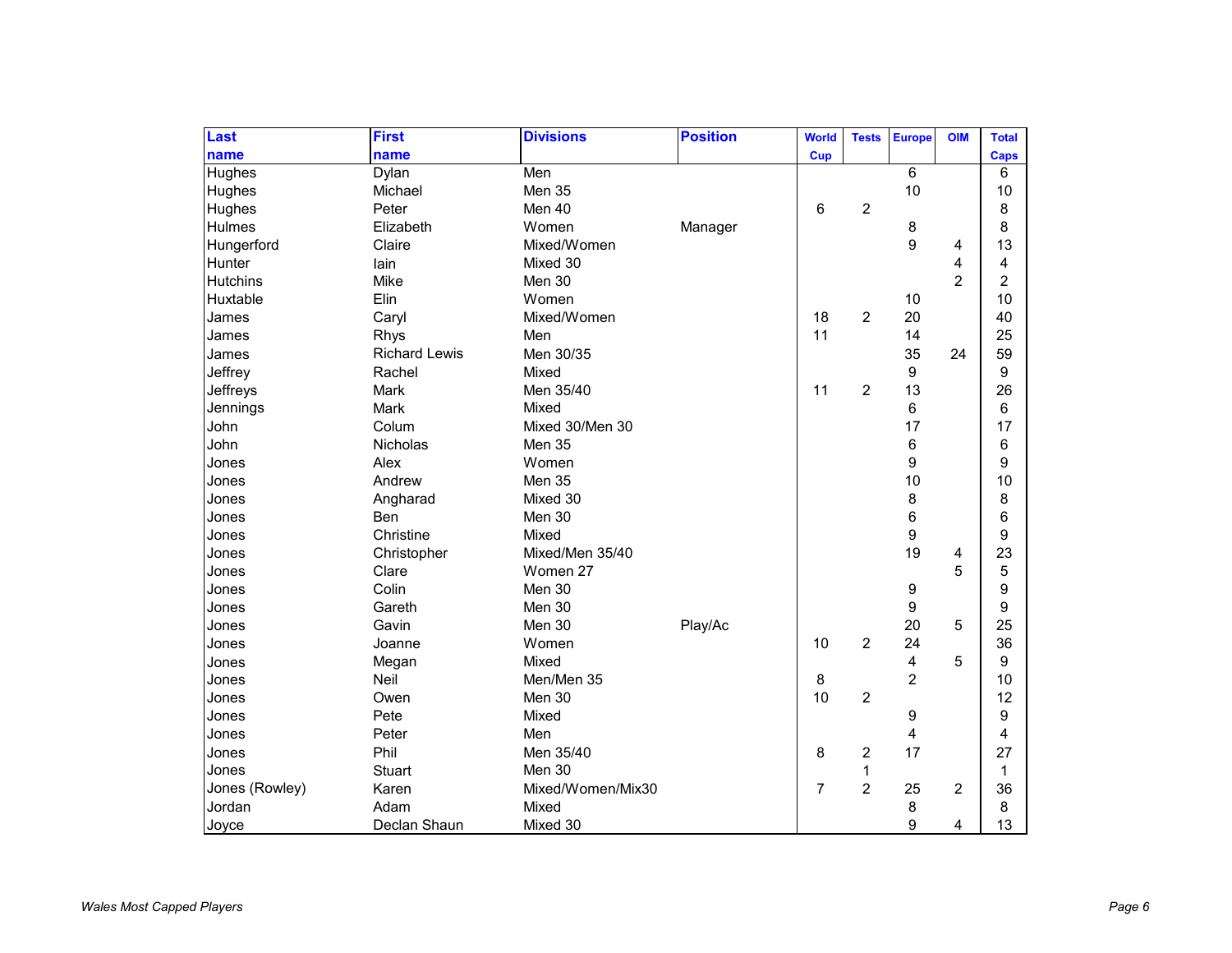| Last                  | <b>First</b>         | <b>Divisions</b>       | <b>Position</b> | <b>World</b>   | <b>Tests</b>   | <b>Europe</b>    | <b>OIM</b>     | <b>Total</b>   |
|-----------------------|----------------------|------------------------|-----------------|----------------|----------------|------------------|----------------|----------------|
| name                  | name                 |                        |                 | Cup            |                |                  |                | Caps           |
| Joyce                 | Nathan               | Men/Mixed              |                 | 6              | $\overline{2}$ | $\overline{18}$  |                | 26             |
| Karaka-Davies         | Sarah                | Men 30                 | Manager         |                |                | 5                |                | 5              |
| Kedge                 | Jake                 | Men                    |                 |                |                |                  | 3              | 3              |
| Kelly                 | Kate-Anne            | Mixed 30               |                 |                |                | 9                |                | 9              |
| Kennard               | Gwion                | Men/Men30/40           | Mix-Ch          | 15             | 4              | 59               | 14             | 92             |
| Kennard               | Rachael              | Mixed/Women            |                 |                |                | 25               | 8              | 33             |
| Kidd                  | Dean                 | Mixed/Women            | Play/Coach      |                |                | 6                | 1              | $\overline{7}$ |
| King                  | Abby                 | Women/Mixed30          |                 | 16             | 6              | 63               | 4              | 89             |
| Kirkland              | Hannah               | Mixed                  |                 |                |                | 6                |                | 6              |
| Knight                | Jade                 | Mixed                  |                 |                |                | 9                |                | 9              |
| Kotyla                | <b>Robert Antoni</b> | Men/Mixed 30/Men 35    |                 | 11             |                | 24               | 5              | 40             |
| Lake                  | Alan                 | Men                    |                 |                |                | 4                |                | 4              |
| Laugharne             | Huw                  | Men 30/35/40/Mix/Mix30 |                 | $\overline{7}$ | 3              | 41               |                | 51             |
| Laugharne (Thornhill) | Philippa (Pip)       | Mixed/Women            |                 | $\overline{7}$ | $\overline{2}$ | 27               | 4              | 40             |
| Lawrence              | Carl                 | Men 45                 |                 |                |                | 9                |                | 9              |
| Lawrence              | Richard              | Mixed/Men              |                 |                |                | 29               | 5              | 34             |
| Lawrence              | <b>Steve</b>         | Mixed                  |                 | 7              |                | 3                |                | 10             |
| Lawson                | Thea                 | Mixed                  |                 | 8              |                | 6                | 4              | 18             |
| Le-Sauteur            | Samantha             | Mixed                  |                 |                |                |                  | 3              | 3              |
| Letman                | Rachel               | Mixed 30               |                 |                |                | $\boldsymbol{9}$ | 5              | 14             |
| Lewis                 | Adam                 | Men                    |                 |                |                | 10               |                | 10             |
| Lewis                 | David                | Men                    |                 | 6              |                | 8                |                | 14             |
| Lewis                 | Desmond              | Women                  | Manager         | 9              |                |                  |                | 9              |
| Lewis                 | Lyndon               | Men 40/35/45           |                 | 9              |                | 21               |                | 30             |
| Lewis                 | Richard              | Men 30                 |                 |                |                | 9                |                | 9              |
| Lewis                 | Sophie               | Women/Mixed            |                 | 8              |                | 19               |                | 27             |
| Ley                   | Dan                  | Men 30                 |                 |                |                | $\overline{7}$   |                | $\overline{7}$ |
| Livingstone           | Aled James           | Mixed                  |                 |                |                | 15               | 5              | 20             |
| Llewelyn              | Ceri                 | Men/Mixed              |                 |                |                |                  | $\overline{7}$ | $\overline{7}$ |
| Llewelyn              | Chloe                | Mixed                  |                 |                |                | 10               | 4              | 14             |
| Llewelyn              | Kirsty               | Women                  |                 |                |                | 5                |                | 5              |
| Lloyd                 | John                 | Men 30                 | Player/Mgr      | 8              |                | 13               | 6              | 27             |
| Lloyd-Davies          | Gareth               | Men 30                 |                 |                |                | 10               |                | 10             |
| Lobeck                | Andrew               | Men                    |                 |                |                | 4                |                | 4              |
| Lock                  | Huw                  | Men 35                 |                 |                |                | $\overline{7}$   | 5              | 12             |
| Lopez                 | Adam                 | Mixed 30               |                 |                |                | 8                |                | 8              |
| Lynch                 | Rhys                 | Mixed 18/Mixed         |                 |                |                | 27               | 3              | 30             |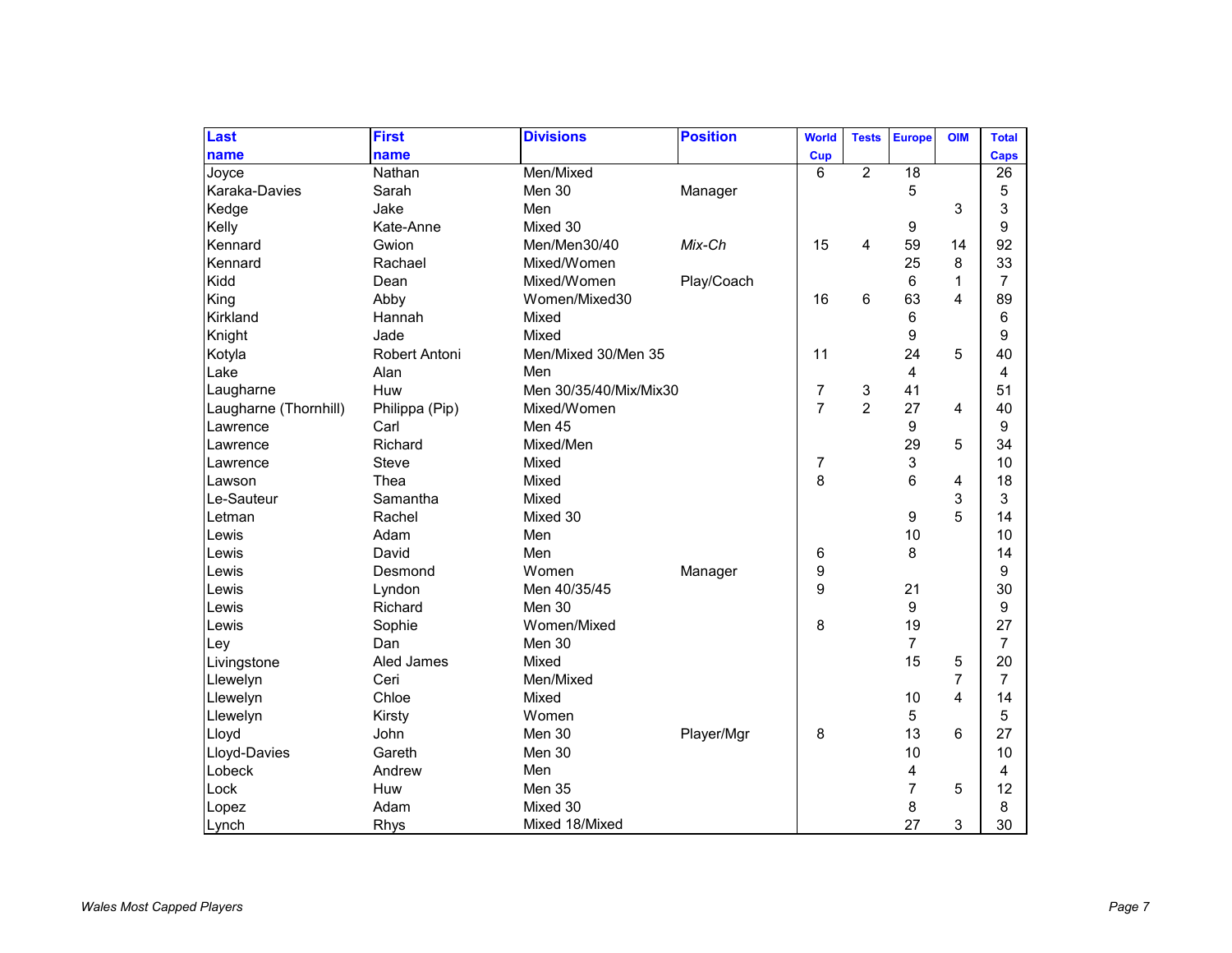| Last            | <b>First</b>                       | <b>Divisions</b> | <b>Position</b> | <b>World</b>   | <b>Tests</b>   | <b>Europe</b> | <b>OIM</b>     | <b>Total</b> |
|-----------------|------------------------------------|------------------|-----------------|----------------|----------------|---------------|----------------|--------------|
| name            | name                               |                  |                 | Cup            |                |               |                | <b>Caps</b>  |
| MacDonald       | Virginia                           | Women            |                 |                |                |               | 1              | 1            |
| Mallaburn       | Kaiya                              | Women            |                 |                |                | 9             | 5              | 14           |
| Martin          | Kelly                              | Mixed            |                 |                |                | 6             |                | 6            |
| Martin          | Nathan                             | Men              |                 | 6              |                |               |                | 6            |
| <b>Masters</b>  | Shania                             | Women            |                 |                |                | 10            |                | 10           |
| <b>Matthews</b> | Bob                                | Mixed/Men 35     |                 |                |                | 14            |                | 14           |
| <b>Matthews</b> | Natasha Marie                      | Wom/Mixed/Mix30  |                 | 16             | 2              | 44            | 8              | 70           |
| <b>Matthews</b> | Stan                               | Mixed            |                 |                |                | 3             |                | 3            |
| <b>Matthews</b> | Vanessa                            | Mixed/Women      |                 | $\overline{7}$ |                | 4             |                | 11           |
| McGrath         | Vicky                              | Women/Mixed      |                 |                |                | 8             | 3              | 11           |
| McRea           | David Barrie                       | Men 30/Mix30     | Mix-Ch          |                |                | 35            | 16             | 51           |
| Melmoth         | Anna                               | Mixed            |                 |                |                | 9             |                | 9            |
| Messer          | Daniel                             | Men              |                 |                |                | 8             |                | 8            |
| <b>Mills</b>    | Sian                               | Women 27/Mixed   |                 |                |                | 8             | 3              | 11           |
| Minto           | James                              | Men/Mixed 18     |                 | 11             |                | 11            |                | 22           |
| Mohamed         | Azman Muhammad Fa Mixed/Men        |                  |                 |                |                | 6             | $\overline{2}$ | 8            |
| Monaghan        | Ciaran                             | Men 30           |                 |                |                | 11            |                | 11           |
| Morgan          | Angharad                           | Mixed            |                 |                |                | 14            | 1              | 15           |
| Morgan          | Celynd                             | Men 35/40        |                 | 11             | $\overline{2}$ | 35            | 11             | 59           |
| Morgan          | Claire                             | Mixed 30         |                 | 8              |                |               |                | 8            |
| Morgan          | Delyth                             | Women            |                 |                |                | 9             |                | 9            |
| Morgan          | Jason                              | Mixed            |                 |                |                |               | 3              | 3            |
| Morgan          | Lowri                              | Women            |                 | 17             |                | 37            | 5              | 59           |
| Morgan          | Michael                            | Men              |                 |                |                | 19            | $\overline{7}$ | 26           |
| Morgan          | Scott                              | Men 35/40        |                 |                |                | 15            | 10             | 25           |
| Morgan          | Stephen 2 Midge                    | Men              |                 |                |                | 18            | 1              | 19           |
| Morgan          | Stephen Andew Hunge Men/Mix/Mix 30 |                  |                 | 16             | 4              | 24            | 4              | 48           |
| Morgan          | Steven 3                           | Men 30           |                 | 10             | $\overline{2}$ |               |                | 12           |
| <b>Morris</b>   | Samantha                           | Mixed 18         |                 |                |                | 10            |                | 10           |
| Mullen          | Paula                              | Women            |                 |                |                | 8             |                | 8            |
| Murphy          | Ruth                               | Mixed/Women      |                 |                |                | 8             | 6              | 14           |
| Neighbours      | Roger Kenneth                      | Men              |                 | 22             | 2              | 36            | 9              | 69           |
| Neil            | Janine                             | Women            | Coach           |                |                | $\mathbf{1}$  |                | $\mathbf 1$  |
| Nelson          | Larissa                            | Women            |                 | 17             | 2              | 31            | 9              | 59           |
| Newton          | Graham                             | Men 30           |                 |                |                | 19            |                | 19           |
| Niblo           | Danzy                              | Men 35           |                 |                |                | 9             |                | 9            |
| Nicholas        | Catrina                            | Women 27         |                 |                |                |               | 5              | 5            |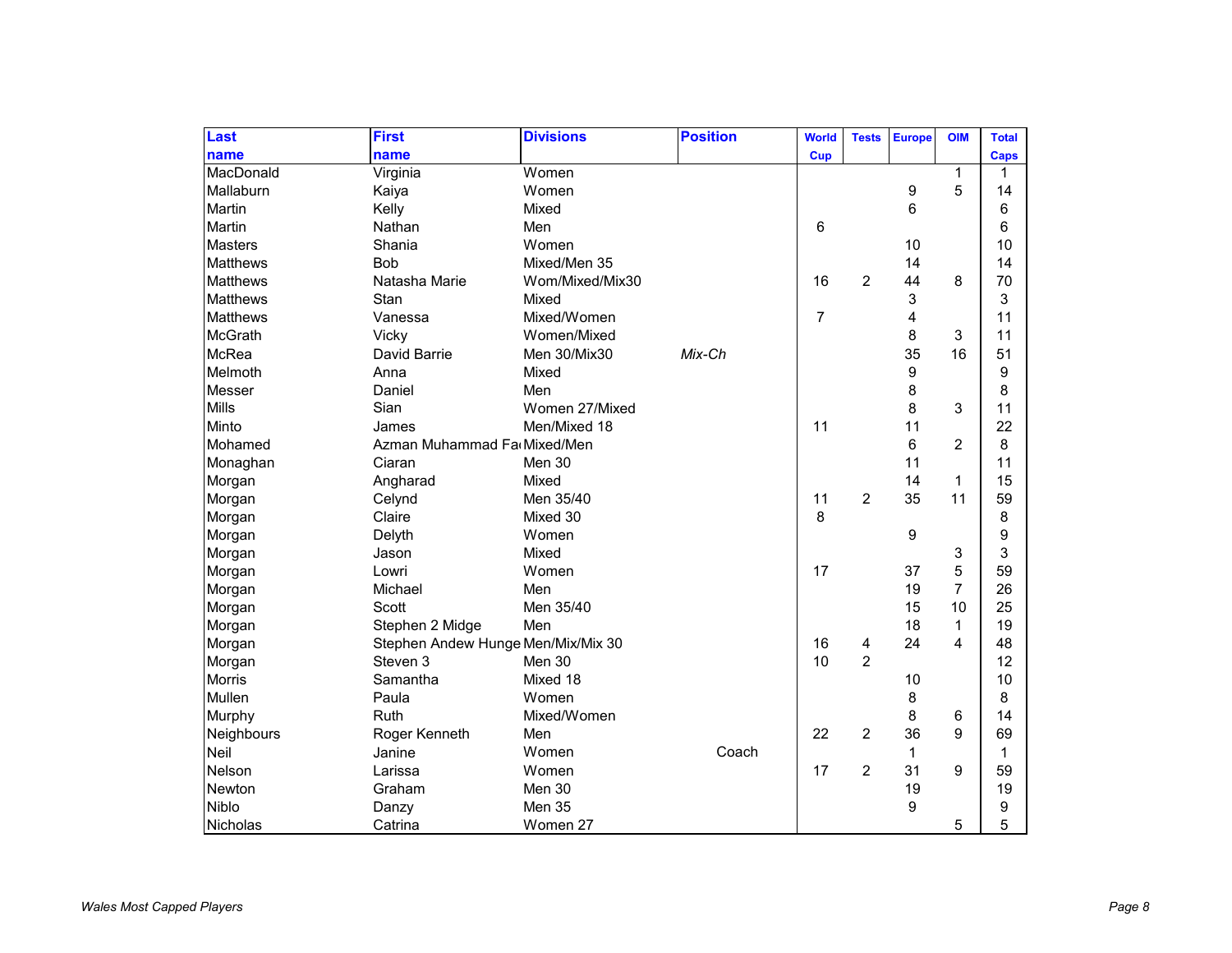| Last            | <b>First</b>        | <b>Divisions</b>          | <b>Position</b> | <b>World</b>   | <b>Tests</b>   | <b>Europe</b>  | <b>OIM</b>   | <b>Total</b>    |
|-----------------|---------------------|---------------------------|-----------------|----------------|----------------|----------------|--------------|-----------------|
| name            | name                |                           |                 | Cup            |                |                |              | Caps            |
| <b>Nicholas</b> | <b>Mike</b>         | Men/Men 30/Mix 30         |                 | 7              | $\overline{4}$ | 20             |              | 31              |
| North           | Mollie              | Mixed 18/Women            |                 | 9              |                | 20             |              | 29              |
| North           | Paul                | Men 40                    |                 | 19             | $\overline{c}$ | 37             | 5            | 63              |
| O'Connor        | Jamie               | Men 45                    |                 |                |                | 9              |              | 9               |
| Ogden           | Thomas              | Men                       |                 |                |                |                | 4            | 4               |
| O'Neill         | Katie               | Mixed/Wom 27              |                 | 9              |                | 28             | 5            | 42              |
| O'Neill         | Sam                 | Men                       |                 |                |                |                | 5            | 5               |
| Ornek           | Gul                 | Women                     |                 | 8              |                | 7              |              | 15              |
| Osbaldeston     | Joseph              | Mixed/Men                 |                 | 18             | 5              | 44             | $\mathbf{1}$ | 68              |
| Padden          | Lewis               | Men                       |                 |                |                | $\overline{7}$ |              | $\overline{7}$  |
| Page            | Katie               | Mixed 30/Women            |                 | 8              |                | 18             |              | 26              |
| Pascoe          | Gavin               | Men                       |                 |                |                | 11             |              | 11              |
| Pattison        | Lucy                | Mixed 18/Women            |                 |                |                | 20             |              | 20              |
| Pelling         | Tracey              | Men                       | Coach           | 6              |                |                |              | 6               |
| Penrith (Dando) | Amber               | Mixed/Women               |                 | 17             |                | 35             | 9            | 61              |
| <b>Perkins</b>  | Neil                | Mix/Men 30/35/40/45/Mix30 |                 | 34             | 5              | 75             | 22           | 136             |
| Perkins (Lane)  | Nicola              | Women/Mix/Mix30           |                 |                | $\overline{2}$ | 17             |              | 19              |
| Perry           | Andrew              | Men 30/35                 |                 |                |                | 15             |              | 15              |
| Perry           | David               | Men 35                    |                 | 1              |                |                |              | 1               |
| Phelps          | <b>Richard Glyn</b> | Men 30/40/Mix/Mix30       |                 | 27             | $\overline{c}$ | 41             | 30           | 100             |
| Phillips        | Aled                | Men 40                    |                 | $\overline{c}$ |                | 27             |              | 29              |
| Phillips        | Andrew              | Men 30                    |                 | 8              |                |                |              | 8               |
| Phillips        | Jade Marie          | Mixed                     |                 | 8              | $\overline{c}$ | 8              |              | 18              |
| Pike            | Nicole              | Mixed                     |                 | 9              |                | 12             |              | 21              |
| Platt           | Sarah               | Women                     |                 |                |                | 19             |              | 19              |
| Pollock         | Ryan                | Men                       | Ass Coach       |                |                | 10             |              | 10              |
| Porter          | Alec Neil           | Men 35                    |                 |                |                | $\overline{7}$ |              | $\overline{7}$  |
| Powell          | Mandy               | Mixed                     |                 |                |                | 6              |              | $6\phantom{1}6$ |
| Price           | Tommy               | Men 30                    |                 | $\overline{7}$ |                | 9              | 4            | 20              |
| Pritchard       | Jessica             | Mixed 18                  |                 |                |                | 11             |              | 11              |
| Pryke           | Victoria            | Women 27                  |                 |                |                | 8              | 5            | 13              |
| Pryor           | Sam                 | Mixed                     |                 |                |                | 10             |              | 10              |
| Prytherch       | Steffan             | Mixed                     |                 |                |                | 29             |              | 29              |
| Prytherch       | Zoe                 | Mixed/Mixed 30            |                 |                |                | 26             | 3            | 29              |
| Pullen          | Gavin               | Women                     | Coach/Ac        | 10             |                | 8              |              | 18              |
| Pullen          | Roxanne             | Women                     |                 | 9              | $\overline{2}$ | 21             | 5            | 37              |
| Purcell         | Jordan              | Men                       |                 | 11             |                |                |              | 11              |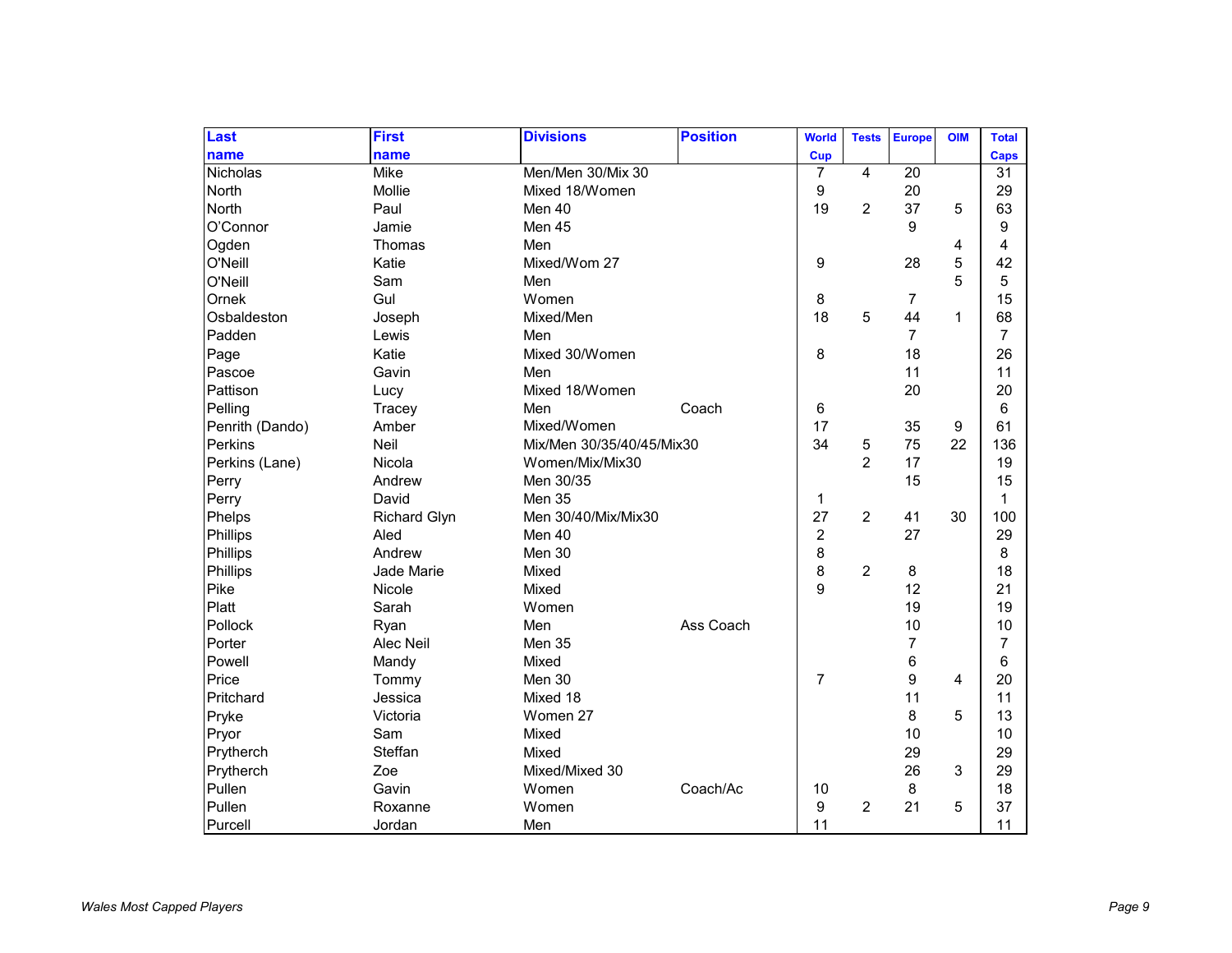| Last               | <b>First</b>        | <b>Divisions</b>    | <b>Position</b> | <b>World</b>   | <b>Tests</b>            | <b>Europe</b>  | <b>OIM</b> | <b>Total</b>   |
|--------------------|---------------------|---------------------|-----------------|----------------|-------------------------|----------------|------------|----------------|
| name               | name                |                     |                 | <b>Cup</b>     |                         |                |            | Caps           |
| Radcliff           | Elaine              | Women               |                 |                |                         | 16             |            | 16             |
| Rainton            | Sophie              | Women/Mixed 18      |                 | 9              |                         | 12             |            | 21             |
| Ramadan (Ferrin)   | Sarah               | Women               |                 | 17             | $\overline{2}$          | 57             | 13         | 89             |
| Reece              | Ralph               | Mixed               | Manager         | $\overline{7}$ |                         |                |            | $\overline{7}$ |
| Rees               | Daniel Jnr          | Mixed 18            |                 |                |                         | 11             |            | 11             |
| Rees               | Daniel John         | Men                 |                 | 20             | $\overline{2}$          | 40             |            | 62             |
| Rees               | Griffith            | Men                 |                 |                |                         | 4              |            | 4              |
| Rees               | Liz                 | Mixed               |                 |                |                         | 4              |            | 4              |
| Rees               | Stuart              | Mixed               |                 | $\overline{2}$ |                         |                |            | $\overline{c}$ |
| Rees-Jones         | Christen            | Men 30/35           |                 |                |                         | 18             | 5          | 23             |
| Reeves             | Huw                 | Men                 |                 |                |                         | 12             |            | 12             |
| Reid               | Matthew             | Mixed 30            |                 | 8              | $\overline{\mathbf{c}}$ |                |            | 10             |
| Revell             | Gareth Edward       | Men/Mixed           | Play/Ch         | 28             | $\overline{2}$          | 57             | 12         | 99             |
| Reynolds           | Lorna May           | Mixed 30/Women 27   |                 |                |                         | 8              | 5          | 13             |
| <b>Richards</b>    | Catherine           | Women               |                 |                |                         | 10             |            | 10             |
| Richards           | Gareth              | Men 45              |                 |                |                         | 9              |            | 9              |
| Richardson         | Philip              | Men 30              |                 |                |                         | 11             |            | 11             |
| Riddlestone-Holmes | <b>Steve</b>        | Mix/M30/35/40/Mix30 | Play/Ch         | 26             | 4                       | 66             | 18         | 114            |
| Riley              | Paul                | Men 35/40           |                 | 19             |                         | 13             | 11         | 43             |
| Rixson             | Mich'al             | Women 27            |                 |                |                         | 8              |            | 8              |
| <b>Robbins</b>     | Kevin               | Men 35              |                 |                |                         | 4              |            | 4              |
| Roberts            | Daniel              | Men                 |                 |                |                         | 21             |            | 21             |
| Rodgers            | Mathew              | Men 30/Mix 30       |                 |                | 3                       |                |            | 3              |
| Rose               | Lloyd               | Men                 |                 |                |                         |                | 3          | 3              |
| Rose               | Luke                | Men                 |                 |                |                         | 9              | 3          | 12             |
| <b>Ruck</b>        | Amberley            | Mixed/Women         |                 | 9              |                         | 17             |            | 26             |
| Salim              | <b>Khal Ahmed</b>   | Men/Mixed 30        |                 | 9              | $\overline{c}$          | 18             | 6          | 35             |
| Sanderson          | Paul                | Men 35              |                 |                |                         | $\overline{c}$ |            | $\overline{2}$ |
| Seymour            | Martyn Anthony      | Men/Mix/Mix30       | Men-Ch          | 26             | 2                       | 66             | 8          | 102            |
| Seymour (Baird)    | <b>Emily Louise</b> | Mixed               |                 | 18             |                         | 18             | 5          | 41             |
| Shaw               | Calum               | Mixed               |                 | 9              | 2                       |                |            | 11             |
| Singh              | Mark                | Men 45              |                 |                |                         | 9              |            | 9              |
| Sivertsen          | Martin              | Men 35              |                 |                |                         | 10             |            | 10             |
| Slade              | Anthony             | Men 30/35           |                 | 18             | $\overline{2}$          | 16             | 14         | 50             |
| Slade              | Dafydd              | Men                 |                 |                |                         |                | 5          | $\mathbf 5$    |
| Slaymaker          | <b>Iolo Prys</b>    | Men 30              |                 |                |                         |                | 5          | 5              |
| Smith              | Holi                | Mixed/Women         |                 | 7              | 2                       | 16             | 5          | 30             |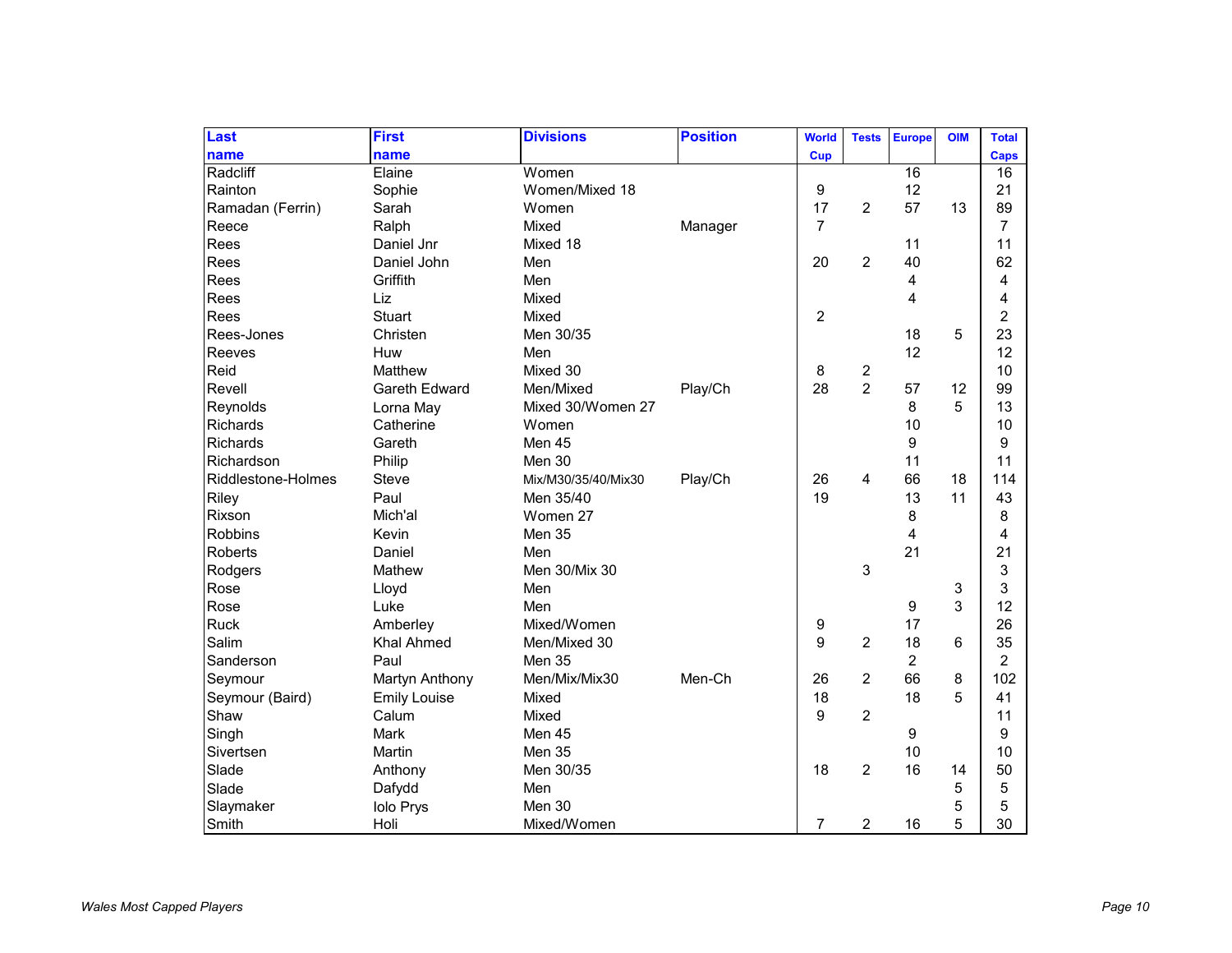| Last           | <b>First</b>       | <b>Divisions</b>          | <b>Position</b>     | <b>World</b>   | <b>Tests</b>   | <b>Europe</b>  | <b>OIM</b>     | <b>Total</b>   |
|----------------|--------------------|---------------------------|---------------------|----------------|----------------|----------------|----------------|----------------|
| name           | name               |                           |                     | <b>Cup</b>     |                |                |                | <b>Caps</b>    |
| Smith          | lain               | Men 40                    |                     | 10             | $\overline{2}$ | $\overline{7}$ |                | 19             |
| Smith          | Jenna              | Mixed                     | Manager             | 10             |                | 9              |                | 19             |
| Smith          | John               | Men 35/40                 |                     | 11             | 2              | 27             | 9              | 49             |
| Smith          | Mike               | Men                       |                     |                |                | $\overline{7}$ |                | $\overline{7}$ |
| Smith          | Moro               | Men 30/40 - Ch Men/Mx/M30 |                     | 18             | 8              | 67             | 7              | 100            |
| Smith          | Owen               | Mix/Men35/Mix30           | Play/Ch/Ac/Mgr/WmCh | 37             | 5              | 78             | 21             | 141            |
| Smith          | William            | Mixed                     |                     |                |                | 9              |                | 9              |
| Smith (Eves)   | Alison             | Men40/Mixed/Women         |                     | 8              | $\overline{2}$ | 41             | 3              | 54             |
| Smyth          | Lauren             | Women                     |                     |                |                | 9              |                | 9              |
| Smyth          | Olly               | Men                       |                     |                |                | 11             |                | 11             |
| Snook          | Gareth             | Men 35                    |                     |                |                | $\overline{7}$ |                | $\overline{7}$ |
| Southcombe     | Matt               | Men                       |                     |                |                | 9              |                | 9              |
| Southcombe     | Matthew            | Men                       |                     | 11             |                |                |                | 11             |
| Sowemimo-Coker | Sowande            | Mixed                     |                     |                |                | $\overline{7}$ |                | $\overline{7}$ |
| Spawton        | Tim                | Mixed                     |                     | $\overline{7}$ |                |                |                | $\overline{7}$ |
| Statton        | Ryan Robert        | Men 30/35                 |                     | 10             | 2              | 15             | 5              | 32             |
| Stenson        | Rachel May         | Mixed 30/Women 27         |                     | 8              | $\overline{2}$ | 17             | 5              | 32             |
| Stephens       | Michael            | Men                       |                     |                |                |                | $\overline{2}$ | $\overline{c}$ |
| <b>Stevens</b> | Rachel             | Mixed/Women               | Play/Ch             | 23             | $\overline{2}$ | 51             | 14             | 90             |
| Sullivan       | <b>Kris Thomas</b> | Men 30                    |                     | 10             |                | 30             | 5              | 45             |
| Sully          | Shaun              | Men 30                    |                     |                |                |                | $\overline{7}$ | $\overline{7}$ |
| Swain          | Dave               | Mixed/Men 35              |                     |                |                | 4              |                | 4              |
| Swinsco        | Michael            | Men                       | Coach               |                |                | 9              |                | 9              |
| Tang           | Jamie              | Men                       |                     |                |                | 10             |                | 10             |
| <b>Taviner</b> | John               | Men 45                    |                     |                |                | 9              |                | 9              |
| Taylor         | Bethan             | Mixed/Women               |                     | 10             | 2              | 33             | 8              | 53             |
| Thomas         | Adrian             | Mixed/Men                 |                     | 10             |                | 29             | 9              | 48             |
| Thomas         | Clive              | Men 35/40                 |                     | 10             | 2              | 33             | 10             | 55             |
| Thomas         | Daniel             | Men Dev.                  |                     |                | 1              |                |                | $\mathbf{1}$   |
| Thomas         | David Glyn Daniel  | Men 30                    |                     | $\overline{2}$ | $\overline{2}$ | 10             |                | 14             |
| Thomas         | Dawn               | Women                     |                     |                |                | 1              |                | $\mathbf 1$    |
| Thomas         | Lloyd              | Men                       |                     |                |                | 10             | 5              | 15             |
| Thomas         | Rhiannon           | Mixed/Women               |                     | 8              | 2              | 26             | 5              | 41             |
| Thomas         | Russell            | Men/Mixed                 |                     | 6              |                | 28             |                | 34             |
| Treays         | Caspar             | Men 45                    |                     |                |                | 9              |                | 9              |
| Treays         | Louis              | Mixed                     |                     |                |                | 19             |                | 19             |
| Tucker         | Will               | Men                       |                     | 9              | 2              |                |                | 11             |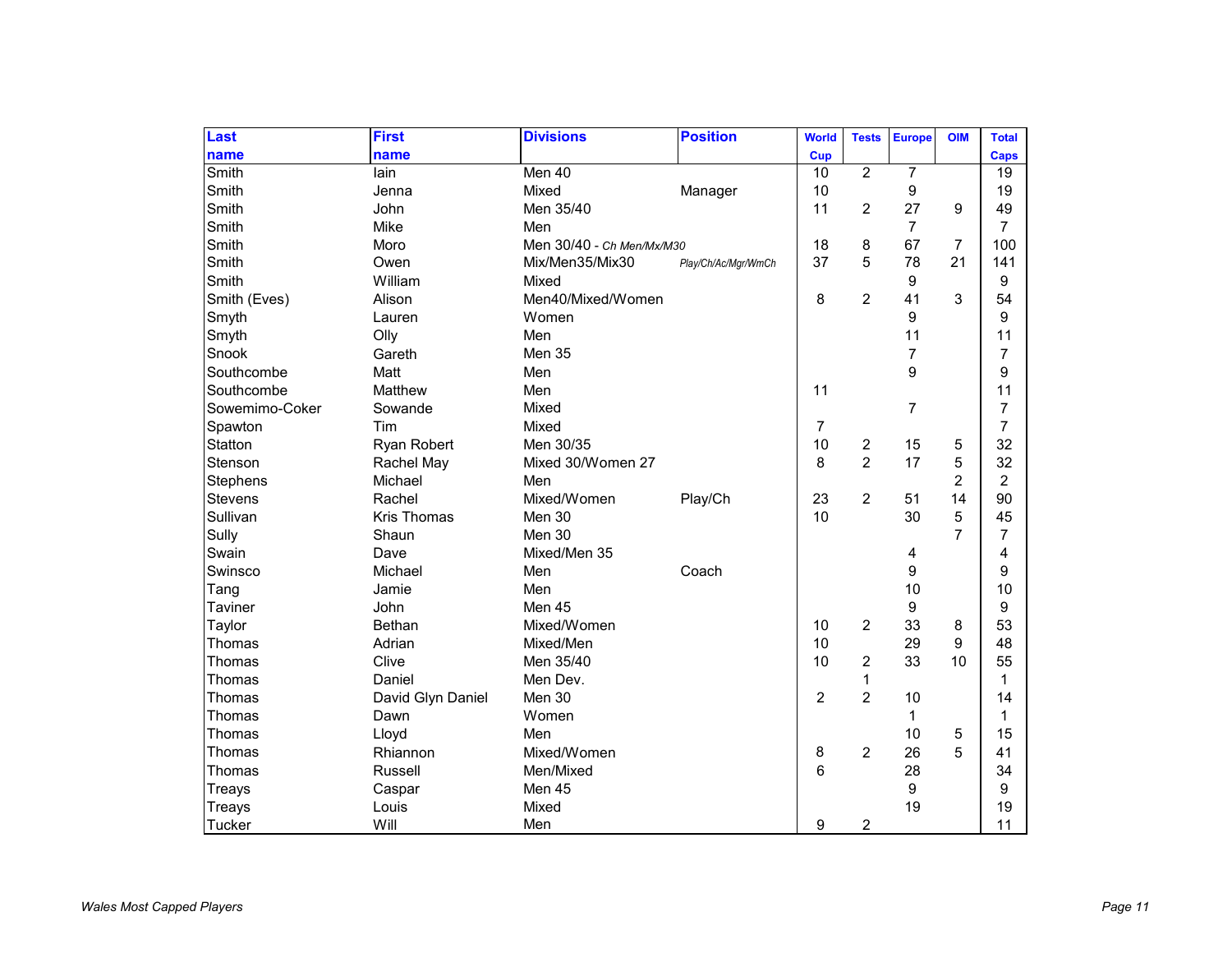| Last            | <b>First</b>          | <b>Divisions</b>   | <b>Position</b> | <b>World</b>   | <b>Tests</b>   | <b>Europe</b>           | <b>OIM</b>     | <b>Total</b>   |
|-----------------|-----------------------|--------------------|-----------------|----------------|----------------|-------------------------|----------------|----------------|
| name            | name                  |                    |                 | Cup            |                |                         |                | Caps           |
| <b>Tuttiett</b> | Phillipa              | Women/Women 27     |                 | 18             |                | 23                      | $\overline{9}$ | 50             |
| Twinam          | Sophie                | Mixed              |                 |                |                | 9                       |                | 9              |
| Van Schalkwyk   | Riaan                 | Men                |                 | 10             | 2              | 16                      | 4              | 32             |
| Vassalo         | Paula                 | Mixed              | Coach           | $\overline{7}$ |                |                         |                | $\overline{7}$ |
| Viles           | Rachael               | Women/Mixed        |                 | 9              | 2              | 19                      | 7              | 37             |
| Vivian          | Sarah                 | Women/Mixed 30     |                 | 26             | $\overline{2}$ | 49                      | 13             | 90             |
| Wade            | Rhiannon              | Women              |                 |                |                | 19                      |                | 19             |
| Waghorn         | Michael               | Men                |                 | 11             |                | 6                       | 5              | 22             |
| Waite           | Anthony               | Mixed              | Coach           | 10             |                |                         |                | 10             |
| Waite           | Rhys Ceri             | Mixed              |                 | 9              |                | 19                      | 4              | 32             |
| Waite           | Tony                  | Mixed              | Mgr/AC          |                |                | 19                      |                | 19             |
| Walne           | <b>Nick</b>           | Men 30             |                 |                |                |                         | 4              | 4              |
| Walters         | James Paul            | Mixed 30           |                 |                |                |                         | 5              | 5              |
| Walters         | Nicci                 | Men                |                 |                |                | 6                       |                | 6              |
| Wassermann      | Rachel                | Women              |                 | $\overline{7}$ |                | 9                       |                | 16             |
| Watson-Stubbs   | Rebecca               | Women 27           |                 |                |                | 3                       | 5              | 8              |
| Watts           | Benjamin              | Men                |                 | 21             | 2              | 24                      |                | 47             |
| Waythe          | <b>Huw David</b>      | Men                |                 | 10             | $\overline{c}$ | 29                      | 9              | 50             |
| Waythe          | <b>Nicolas Stuart</b> | Men 30/35          |                 | 10             | $\overline{2}$ | 31                      | 19             | 62             |
| Weerdenburg     | <b>Heather Louise</b> | Women              |                 |                |                | 8                       |                | 8              |
| Welch           | Alexander             | Men 30/Mixed 30    | Play/W-Mgr      | 8              |                | 19                      | 12             | 39             |
| Welch           | <b>Philip Edward</b>  | Mixed/Mix30/Men30  |                 | 10             | 2              | 31                      | 9              | 52             |
| Wheeler         | Jason                 | Men                |                 |                | $\overline{2}$ | 21                      | 1              | 24             |
| Wickett         | Becky                 | Women 27           |                 |                |                | 8                       | 5              | 13             |
| Wilkins         | Chris                 | Men                |                 | 6              |                | 4                       |                | 10             |
| Wilkinson       | Andrew                | Mix/Men30/Mix30    |                 | 10             | 2              | 27                      | 4              | 43             |
| Wilkinson       | Sophie Louise         | Mixed              |                 | 10             | $\overline{2}$ | 26                      | 4              | 42             |
| Williams        | <b>Adam Peter</b>     | Men30/40/Mix/Mix30 | Play/Ch         | 9              | $\overline{2}$ | 51                      | 9              | 71             |
| Williams        | David                 | Men                |                 | 6              |                | $\overline{\mathbf{4}}$ |                | 10             |
| Williams        | Evan                  | Mixed              |                 | 10             |                |                         |                | 10             |
| Williams        | <b>Geraint Rhys</b>   | Mixed 30           |                 |                |                | 7                       |                | $\overline{7}$ |
| Williams        | Jess                  | Mixed 30           |                 |                |                | 8                       |                | 8              |
| Williams        | Jo                    | Women              |                 |                |                | 9                       |                | 9              |
| Williams        | Joe Kruger            | Men/Mixed          |                 |                |                | 19                      |                | 19             |
| Williams        | Jonathan Rhys         | Men/Mixed          |                 |                | 1              | 44                      | 4              | 49             |
| Williams        | Joshua                | Men 30             |                 |                |                | 10                      |                | 10             |
| Williams        | Marc                  | Men Dev./Men       |                 |                | 1              | 11                      | 1              | 13             |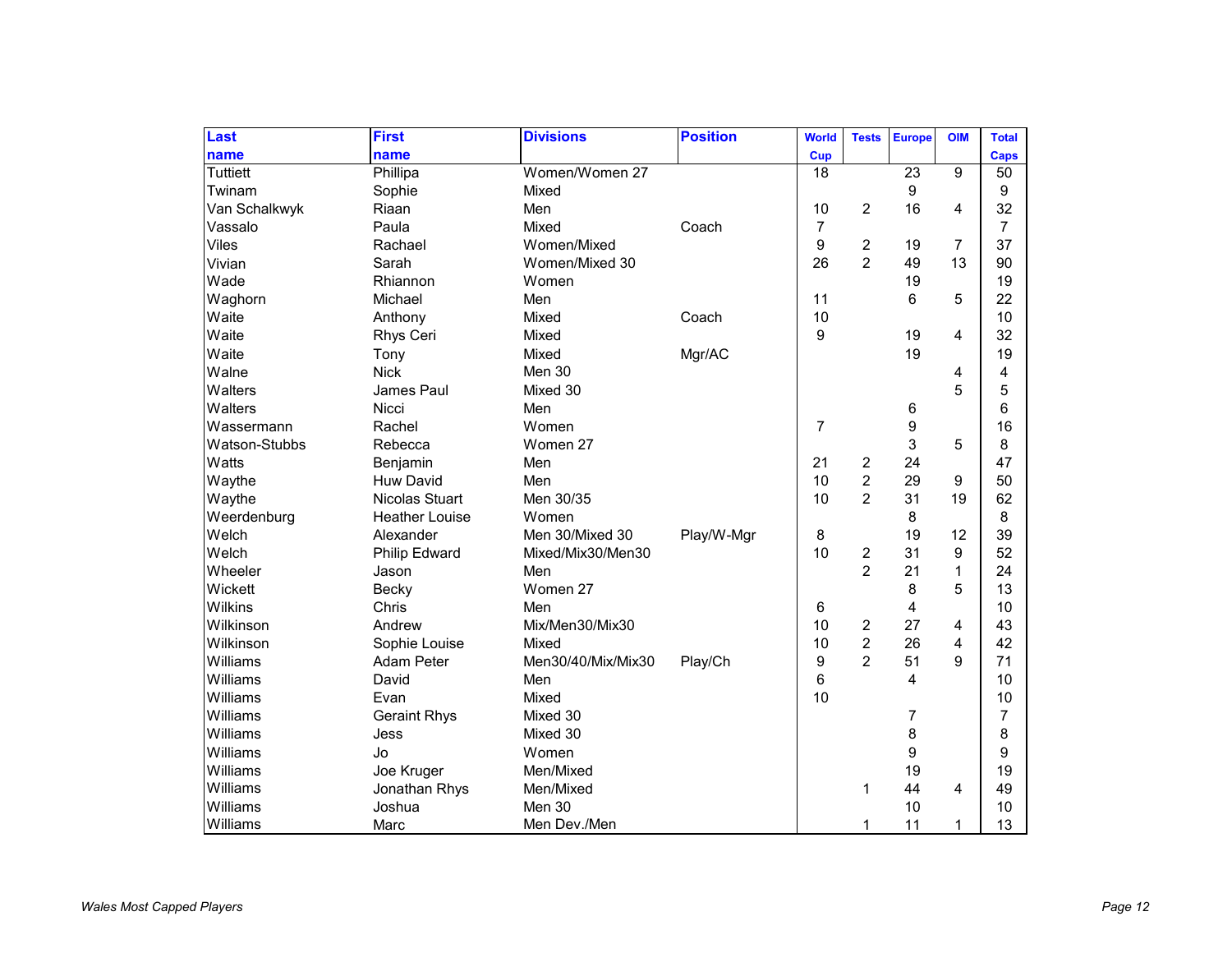| Last             | <b>First</b>          | <b>Divisions</b> | <b>Position</b> | <b>World</b> | <b>Tests</b>   | <b>Europe</b> | <b>OIM</b> | <b>Total</b> |
|------------------|-----------------------|------------------|-----------------|--------------|----------------|---------------|------------|--------------|
| name             | name                  |                  |                 | <b>Cup</b>   |                |               |            | Caps         |
| Williams         | Morgan                | Mixed            |                 |              |                | 19            |            | 19           |
| Williams         | Phil                  | Men 30           |                 |              |                | 19            |            | 19           |
| Williams         | Roxy                  | Women            |                 |              |                | 10            |            | 10           |
| Williams         | Sian                  | Women            |                 |              |                | 8             |            | 8            |
| Williams         | Simon Lloyd           | Men/Men 30/35/40 |                 | 24           | 4              | 65            | 11         | 104          |
| Williams         | Andy                  | Women            | Ass Coach       |              |                | 10            |            | 10           |
| Williams (Smith) | <b>Felicity Rhian</b> | Mixed            |                 |              |                | 13            | 4          | 17           |
| Williamson       | Joe                   | Mixed            |                 |              |                | 9             |            | 9            |
| Willington       | Carwyn                | Men 30/35/40     |                 | 19           | $\overline{2}$ | 51            | 5          | 77           |
| Wilson           | Joanne                | Women            |                 |              |                | 9             | 1          | 10           |
| Woodard          | Lenny                 | Men 30           |                 |              |                | 6             |            | 6            |
| <b>Woodfin</b>   | Gareth John           | Men 30/35        |                 |              |                | 27            | 5          | 32           |
| Woodward         | Dafydd                | Mixed/Mix 30     |                 | 5            | 1              | 8             |            | 14           |
| Worgan           | lan                   | Men              |                 |              |                | 7             |            | 7            |
| Worgan           | Janina                | Mixed            |                 | 9            |                |               |            | 9            |
| Wynn             | Elspeth               | Men              | Manager         |              |                | 16            |            | 16           |
| Zietsman         | <b>Bianca</b>         | Women            |                 | 9            |                | 16            | 9          | 34           |
|                  |                       |                  |                 |              |                |               |            |              |

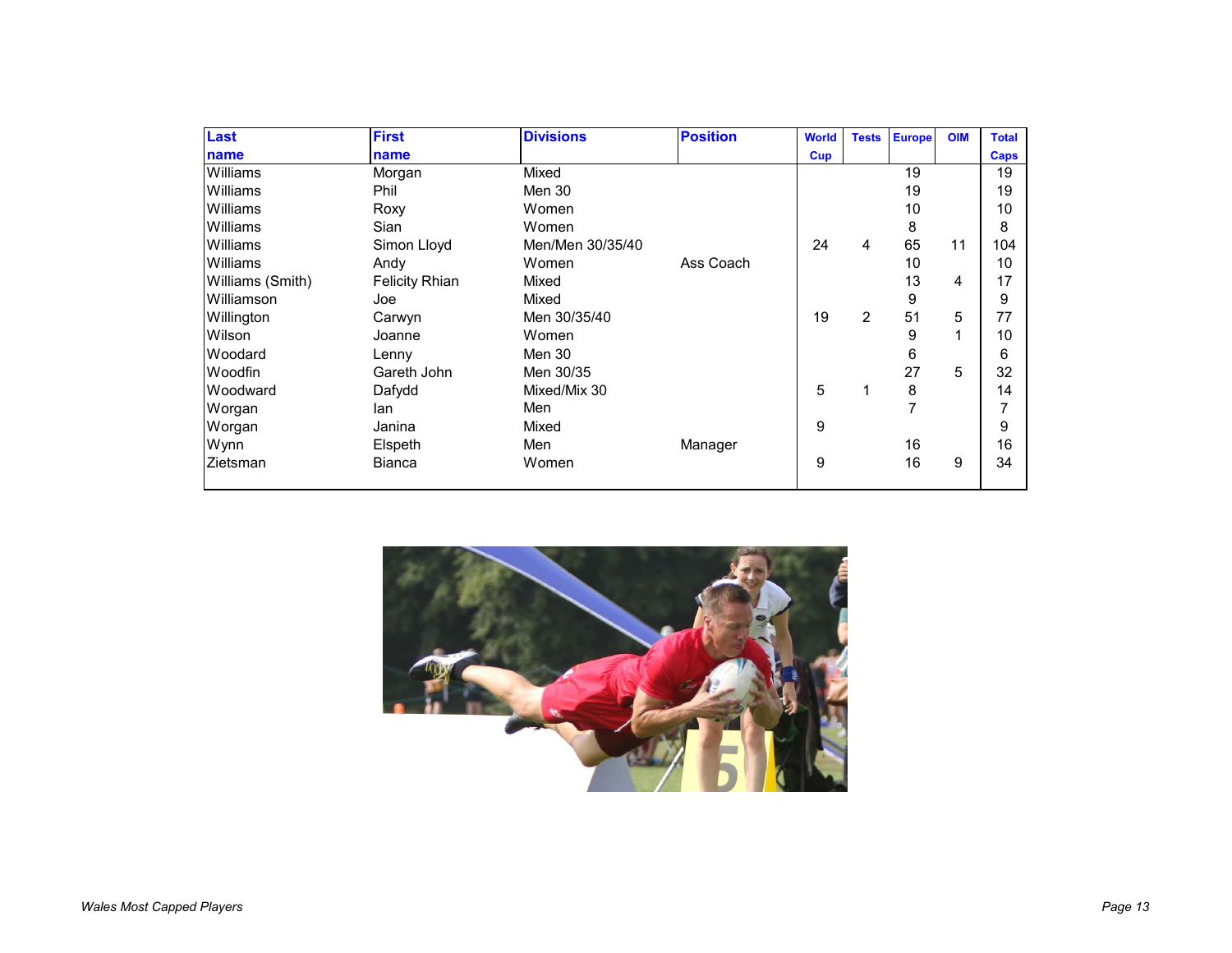### **Wales World Cup Caps**

- 1999 Australia Men, Women, Mixed
- 1999 Australia Men30, Women30, Mixed30, Men35, Men40
- 2003 Japan Men, Women, Mixed, Men30, Men35
- 2007 South Africa Men, Women, Mixed
- 2007 South Africa Men30, Mixed30, Men35, Men40
- 2015 Coffs Harbour Men, Women, Mixed
- 2015 Coffs Harbour Women 27, Men30/35/40/50, Mixed Snr

|              | <b>Leading World Cup Representatives</b> |                  |                | 03 | -07 |    | 15 | <b>Total</b> |
|--------------|------------------------------------------|------------------|----------------|----|-----|----|----|--------------|
| Smith        | Owen                                     | Men/Men 30/40    | Play/Mg/AC-Wom | 5  | 8   | 15 | 9  | 37           |
| Perkins      | Neil                                     | Mixed/Men 30/40  | 6              |    | 8   | 11 | 9  | 34           |
| Carroll      | Christopher John                         | Men/Men 35/40    |                | 5  | 8   | 10 | 9  | 32           |
| Corcoran     | <b>Christopher James</b>                 | Men/Men 30/35/40 |                | 5  | 8   | 10 | 9  | 32           |
| Fecci        | Gianluigi                                | Men/Men 40       |                | 5  | 8   | 10 | 5  | 28           |
| <b>Higgs</b> | Stephen Paul                             | Men/Men 30/35/40 |                | 5  | 5   | 10 | 8  | 28           |
| Revell       | Gareth                                   | Men/Mixed        |                |    | 8   | 10 | 10 | 28           |
| Phelps       | Richard                                  | Men 30/40        |                |    | 8   | 10 | 9  | 27           |

| <b>Surname</b>  | <b>First Name</b>   | <b>Division</b>  | <b>Position</b> | 99 | 03 | 07 | 11 | 15 | <b>Total</b> |
|-----------------|---------------------|------------------|-----------------|----|----|----|----|----|--------------|
| Adams           | Dylan               | Men/Mix30/Men 40 |                 |    |    | 8  | 3  | 9  | 20           |
| Amos            | Helen               | Women            |                 |    |    | 4  |    |    | 4            |
| Archer-Williams | Hefin               | Men 30/40        |                 |    |    | 8  | 9  |    | 17           |
| Azman           | Faiz                | Mixed            |                 |    |    |    | 9  |    | 9            |
| <b>Ballet</b>   | Cerys               | Women            |                 |    |    |    | 10 | 9  | 19           |
| <b>Barrett</b>  | Sarah               | Mixed            | Manager         |    |    |    |    | 10 | 10           |
| <b>Baulch</b>   | Jamie               | Men 35           |                 |    |    |    | 10 |    | 10           |
| <b>Brewer</b>   | Laurie              | Women            |                 |    |    | 8  |    |    | 8            |
| <b>Brookes</b>  | Tristan             | Men 30           |                 |    |    |    | 10 |    | 10           |
| <b>Burns</b>    | <b>Matthew Paul</b> | Men              |                 | 6  |    | 8  | 9  |    | 23           |
| Carroll         | Alexander William   | Men/Men 35/40    |                 |    | 5  |    | 10 | 9  | 24           |
| Carroll         | Christopher John    | Men/Men 35/40    |                 |    | 5  | 8  | 10 | 9  | 32           |
| Carroll         | Nicholas Anthony    | Men 35/40        |                 |    |    |    | 10 | 9  | 19           |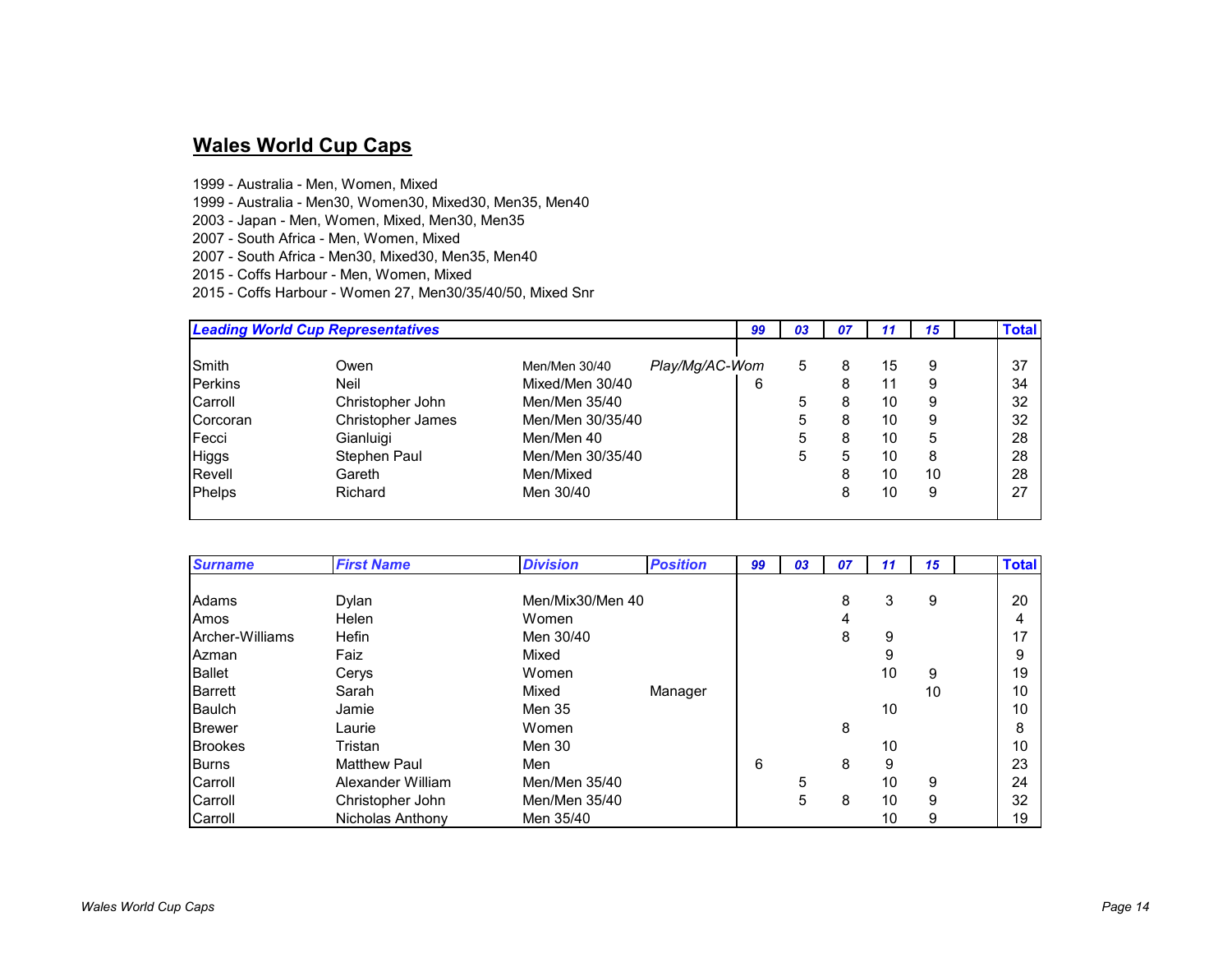| <b>Surname</b>  | <b>First Name</b>   | <b>Division</b>  | <b>Position</b> | 99             | 03 | 07 | 11               | 15 | <b>Total</b>   |
|-----------------|---------------------|------------------|-----------------|----------------|----|----|------------------|----|----------------|
| Carter          | lan                 | Men              |                 |                |    |    | 9                |    | 9              |
| Clarkson        | Paul                | Men 35           |                 |                |    |    | 10               |    | 10             |
| Cooper          | Sarah               | Men 35/40        | Mgr/Coach       |                |    |    | 10               | 9  | 19             |
| Corcoran        | Christopher James   | Men/Men 30/35/40 |                 |                | 5  | 8  | 10               | 9  | 32             |
| Cottrell        | David               | Men              |                 | 6              |    |    |                  |    | 6              |
| Curnell         | Scott               | Men              |                 |                |    |    | 9                |    | 9              |
| Curran          | Pat                 | Mixed            |                 | $\overline{7}$ |    |    |                  |    | 7              |
| Dale            | Matthew             | Men              |                 |                | 5  |    |                  |    | 5              |
| Davies          | Aled                | Men              |                 |                |    | 8  |                  |    | 8              |
| Davies          | Arwel               | Men              |                 | 6              |    |    |                  |    | 6              |
| <b>Davies</b>   | Arwel Jnr           | Men              |                 |                |    | 8  |                  |    | 8              |
| <b>Davies</b>   | Brandon             | Mixed            |                 |                |    |    |                  | 10 | 10             |
| Davies          | Emma Louise         | Mixed 30         |                 |                |    |    | 7                |    | $\overline{7}$ |
| Davies          | Grant               | Men 30           |                 |                |    |    | 10               |    | 10             |
| Davies          | lolo                | Mixed 30/Men 40  |                 |                |    |    | 3                | 3  | 6              |
| <b>Davies</b>   | Iwan                | Men 35           |                 |                |    |    | 10               |    | 10             |
| <b>Davies</b>   | Julian Mort         | Men              | Player/Mgr      |                | 5  |    |                  |    | 5              |
| <b>Davies</b>   | Lee Frazier         | Men 30           |                 |                |    | 8  | 10               |    | 18             |
| Davies          | Sion-Wynn           | Men 40           |                 |                |    |    | 7                |    | 7              |
| <b>Davies</b>   | <b>Steve</b>        | Men 35           |                 |                |    |    | $\boldsymbol{9}$ |    | 9              |
| Davies-Williams | Sally               | Mixed            | Coach           |                |    |    | 10               |    | 10             |
| Devine          | Cai                 | Mixed            |                 |                |    |    |                  | 10 | 10             |
| Eaton           | Zoe Elizabeth       | Mixed 30/Women   |                 |                |    |    | 3                | 9  | 12             |
| Ellis           | Nathan              | Men              |                 |                |    | 8  |                  |    | 8              |
| Ellis           | Tim                 | Men              |                 |                |    |    |                  | 11 | 11             |
| Emlyn           | Awel                | Mixed 30         |                 |                |    |    | 8                |    | 8              |
| Emlyn           | <b>Enfys</b>        | Mixed 30         |                 |                |    |    | 6                |    | 6              |
| Enoch           | Matthew             | Men 30/40        | Player/AssCh    |                |    | 8  | 11               |    | 19             |
| Evans           | Chloe               | Women            |                 |                |    |    |                  | 9  | 9              |
| Evans           | Kieran              | Men              |                 |                |    |    | 10               | 11 | 21             |
| Evans           | Matthew             | Mixed 30         |                 |                |    |    | 8                |    | 8              |
| Evans           | Miriam              | Women            |                 |                |    | 8  | 9                | 9  | 26             |
| Evans           | <b>Tomos Dafydd</b> | Mixed            |                 |                |    |    | 8                | 10 | 18             |
| Eynon           | James               | Mixed            |                 |                |    |    |                  | 10 | 10             |
| Fecci           | Gianluigi           | Men/Men 40       |                 |                | 5  | 8  | 10               | 5  | 28             |
| Ferrin          | Lucy                | Women            |                 |                |    |    |                  | 9  | 9              |
| Fowler          | Sian                | Men              | Manager         | 6              |    |    |                  |    | 6              |
| Francis         | Jonathan            | Men 40           |                 |                |    |    | 11               | 9  | 20             |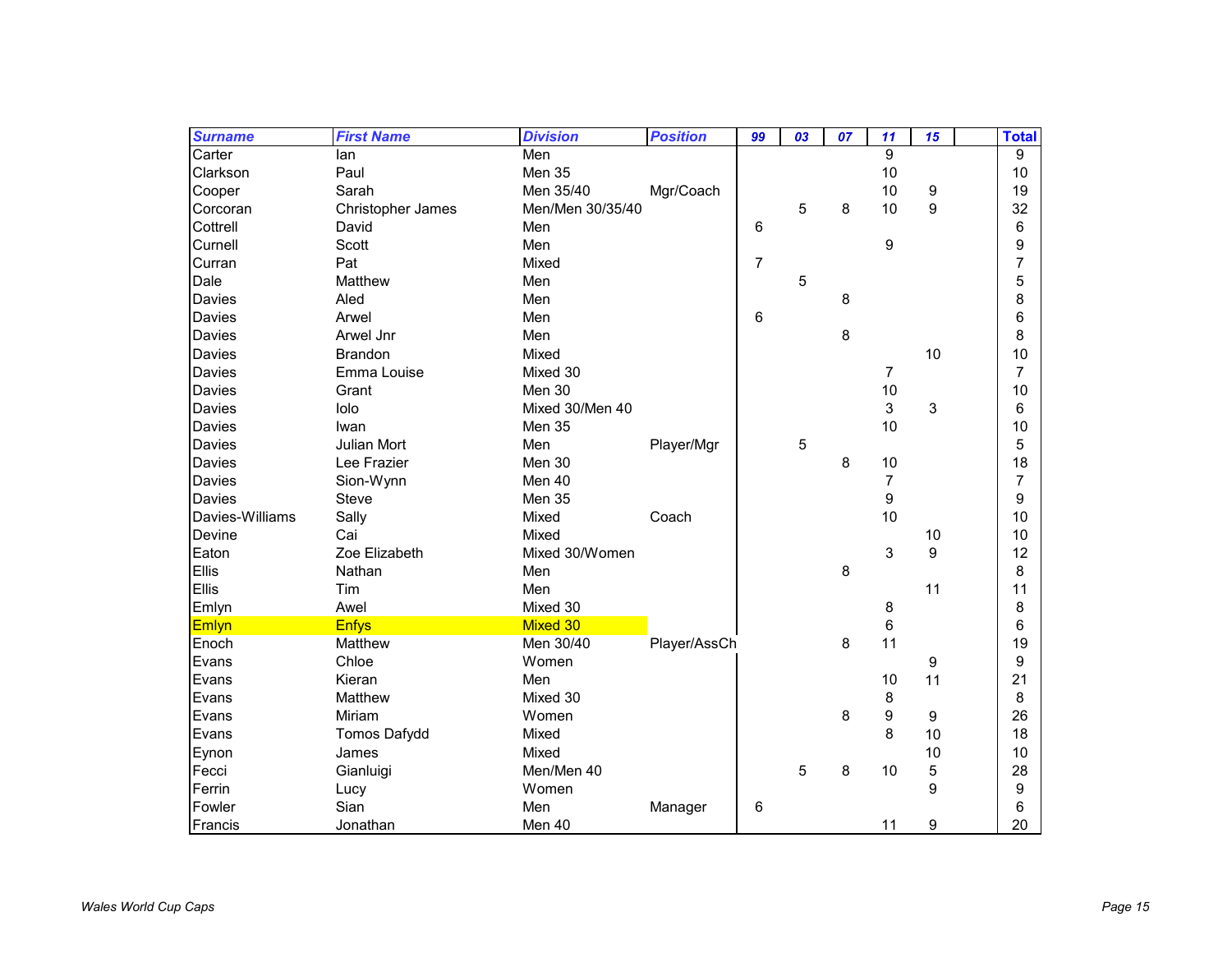| <b>Surname</b>                       | <b>First Name</b> | <b>Division</b>  | <b>Position</b> | 99             | 03 | 07 | 11 | 15               | <b>Total</b>   |
|--------------------------------------|-------------------|------------------|-----------------|----------------|----|----|----|------------------|----------------|
| French                               | Clive             | Men              |                 | 6              |    |    |    |                  | 6              |
| Gill                                 | Mellissa          | Mixed            |                 | $\overline{7}$ |    |    |    |                  | $\overline{7}$ |
| Goldsworthy                          | lain              | Men              |                 |                |    |    | 10 |                  | 10             |
| Grant                                | Lee               | Men 35           |                 |                |    |    | 10 |                  | 10             |
| Griffiths                            | Guy               | Men              |                 |                |    |    |    | 11               | 11             |
| Gruffudd                             | Siwan             | Mixed            |                 |                |    |    | 10 | 4                | 14             |
| Halford                              | Marty             | Mixed            |                 | 7              |    |    |    |                  | $\overline{7}$ |
| <b>Harries</b>                       | Gethin            | Men              |                 |                |    |    |    | 11               | 11             |
| <b>Harris</b>                        | Edward            | Men 40           |                 |                |    |    | 6  |                  | 6              |
| Hessey                               | Lewis             | Men              |                 |                |    |    |    | 11               | 11             |
| Higgs                                | Stephen Paul      | Men/Men 30/35/40 |                 |                | 5  | 5  | 10 | 8                | 28             |
| Hobbs                                | Kevin James       | Men/Men 30       |                 |                | 5  | 8  |    |                  | 13             |
| Holroyd                              | Jilly             | Women            |                 |                |    | 8  | 9  | $\boldsymbol{9}$ | 26             |
| <b>Hopkins</b>                       | Kieran Sean       | Men              |                 |                |    | 8  | 11 |                  | 19             |
| Hori                                 | Jason Bodine      | Men 30           |                 |                |    |    | 10 |                  | 10             |
| Hughes                               | Peter             | Men 40           |                 |                |    |    | 6  |                  | 6              |
| James                                | Caryl             | Women            |                 |                |    | 8  | 10 |                  | 18             |
| James                                | Rhys              | Men              |                 |                |    |    |    | 11               | 11             |
| Jeffreys                             | Mark              | Men 40           |                 |                |    |    | 11 |                  | 11             |
| Jones                                | Joanne            | Women            |                 |                |    |    | 10 |                  | 10             |
| Jones                                | Neil              | Men              |                 |                |    | 8  |    |                  | 8              |
| Jones                                | Owen              | Men 30           |                 |                |    |    | 10 |                  | 10             |
| Jones                                | Phil              | Men 35           |                 |                |    |    | 8  |                  | 8              |
| Jones (Rowley)                       | Karen             | Mixed            |                 | $\overline{7}$ |    |    |    |                  | 7              |
| Joyce                                | Nathan            | Men              |                 | 6              |    |    |    |                  | 6              |
| Kennard                              | Gwion             | Men/Men 30       |                 | 6              |    |    | 9  |                  | 15             |
| King                                 | Abby              | Women/Mix30      |                 |                |    | 8  | 8  |                  | 16             |
| Kotyla                               | Robert            | Men              |                 |                |    |    |    | 11               | 11             |
| Laugharne                            | Huw               | Mixed            |                 | 7              |    |    |    |                  | 7              |
| Laugharne (Thornhill) Philippa (Pip) |                   | Mixed            |                 | $\overline{7}$ |    |    |    |                  | 7              |
| Lawrence                             | <b>Steve</b>      | Mixed            |                 | $\overline{7}$ |    |    |    |                  | 7              |
| Lawson                               | Thea              | Mixed            |                 |                |    |    | 8  |                  | 8              |
| Lewis                                | David             | Men              |                 | 6              |    |    |    |                  | 6              |
| Lewis                                | Desmond           | Women            | Manager         |                |    |    |    | 9                | 9              |
| Lewis                                | Lyndon            | Men 40           |                 |                |    |    |    | 9                | 9              |
| Lewis                                | Sophie            | Women            |                 |                |    |    |    | 8                | 8              |
| Lloyd                                | John              | Men 30           | Player/Mgr      |                |    | 8  |    |                  | 8              |
| Martin                               | Nathan            | Men              |                 | 6              |    |    |    |                  | 6              |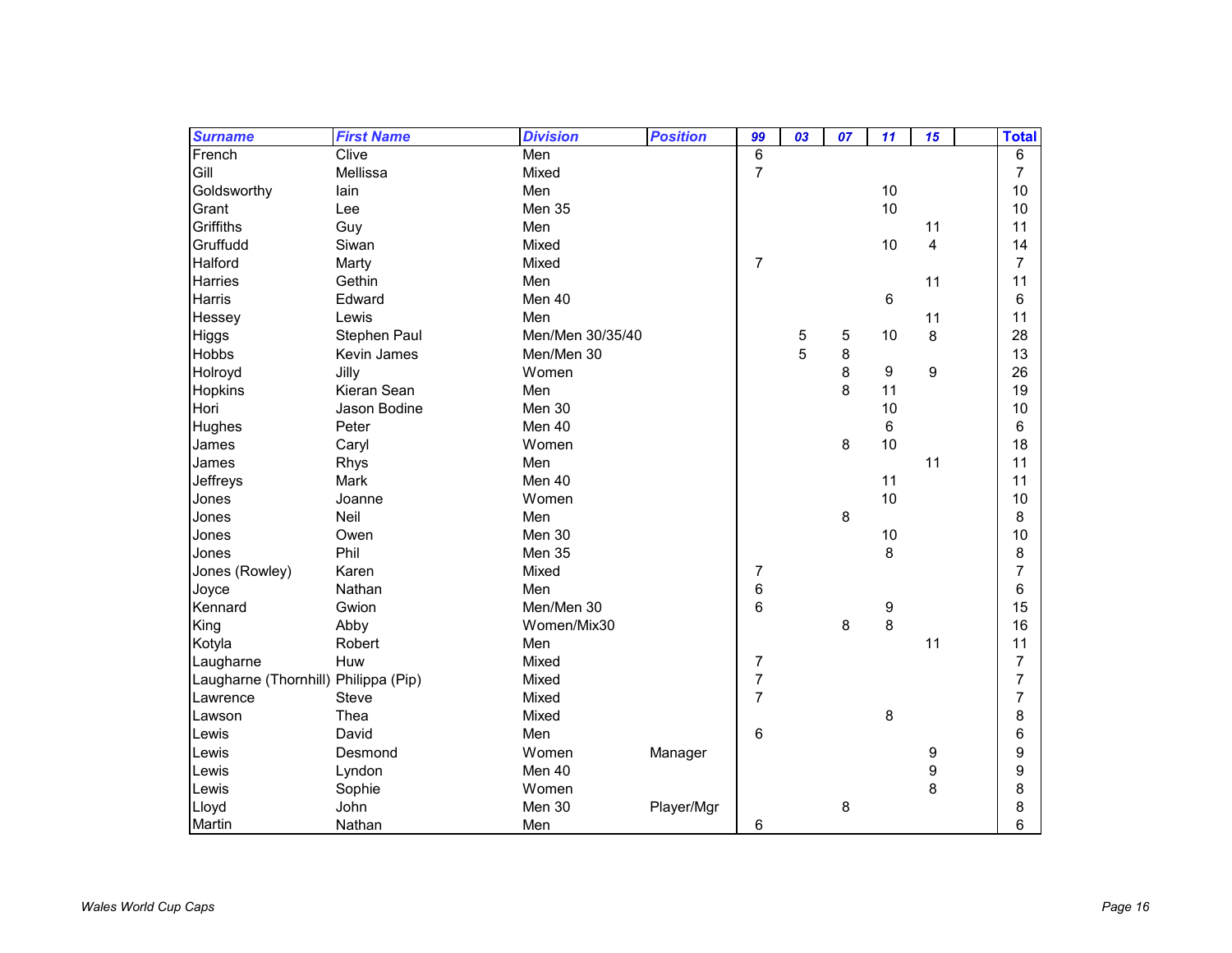| <b>Surname</b>     | <b>First Name</b>                      | <b>Division</b> | <b>Position</b> | 99             | 03 | 07 | 11             | 15             | <b>Total</b>     |
|--------------------|----------------------------------------|-----------------|-----------------|----------------|----|----|----------------|----------------|------------------|
| <b>Matthews</b>    | Natasha Marie                          | Mixed           |                 | $\overline{7}$ |    |    | 9              |                | 16               |
| <b>Matthews</b>    | Vanessa                                | Mixed           |                 | $\overline{7}$ |    |    |                |                | $\overline{7}$   |
| Minto              | James                                  | Men             |                 |                |    |    |                | 11             | 11               |
| Morgan             | Celynd                                 | Men 40          |                 |                |    |    | 11             |                | 11               |
| Morgan             | Claire                                 | Mixed 30        |                 |                |    |    | 8              |                | 8                |
| Morgan             | Lowri                                  | Women           |                 |                |    |    | 8              | 9              | 17               |
| Morgan             | Stephen Andew Hungerford IMen/Mixed 30 |                 |                 |                |    | 8  | 8              |                | 16               |
| Morgan             | Steven 3                               | Men 30          |                 |                |    |    | 10             |                | 10               |
| Neighbours         | Roger                                  | Men             |                 |                |    |    | 11             | 11             | 22               |
| Nelson             | Larissa                                | Women           |                 |                |    | 8  | 9              |                | 17               |
| Nicholas           | Mike                                   | Men/Mix 30      |                 |                | 5  |    | $\overline{c}$ |                | $\overline{7}$   |
| North              | Mollie                                 | Women           |                 |                |    |    |                | 9              | 9                |
| North              | Paul                                   | Men 40          |                 |                |    |    | 10             | 9              | 19               |
| O'Neill            | Katie                                  | Mixed           |                 |                |    |    |                | 9              | 9                |
| Ornek              | Gul                                    | Women           |                 |                |    | 8  |                |                | 8                |
| Osbaldeston        | Joseph                                 | Men             |                 |                |    | 8  | $10$           |                | 18               |
| Page               | Katie                                  | Mixed 30        |                 |                |    |    | 8              |                | 8                |
| Pelling            | Tracey                                 | Men             | Coach           | 6              |    |    |                |                | 6                |
| Penrith (Dando)    | Amber                                  | Women           |                 |                |    | 8  |                | 9              | 17               |
| Perkins            | Neil                                   | Mixed/Men 30/40 |                 | 6              |    | 8  | 11             | 9              | 34               |
| Perry              | David                                  | Men 35          |                 |                |    |    | $\mathbf{1}$   |                | $\mathbf{1}$     |
| Phelps             | Richard                                | Men 30/40       |                 |                |    | 8  | 10             | 9              | 27               |
| Phillips           | Aled                                   | Men 40          |                 |                |    |    |                | $\overline{2}$ | 2                |
| Phillips           | Andrew                                 | Men 30          |                 |                |    | 8  |                |                | 8                |
| Phillips           | Jade                                   | Mixed           |                 |                |    |    | 8              |                | 8                |
| Pike               | Nicole                                 | Mixed           |                 |                |    |    |                | 9              | 9                |
| Price              | Tommy                                  | Men 30          |                 |                |    |    | $\overline{7}$ |                | 7                |
| Pullen             | Gavin                                  | Women           | Ass ch          |                |    |    | 10             |                | 10               |
| Pullen             | Roxanne                                | Women           |                 |                |    |    | $9\,$          |                | 9                |
| Purcell            | Jordan                                 | Men             |                 |                |    |    |                | 11             | 11               |
| Rainton            | Sophie                                 | Women           |                 |                |    |    |                | 9              | $\boldsymbol{9}$ |
| Ramadan (Ferrin)   | Sarah                                  | Women           |                 |                |    | 8  | 9              |                | 17               |
| Reece              | Ralph                                  | Mixed           | Manager         | $\overline{7}$ |    |    |                |                | 7                |
| Rees               | Daniel                                 | Men             |                 |                |    |    | 9              | 11             | 20               |
| Rees               | <b>Stuart</b>                          | Mixed           |                 |                |    |    |                | $\overline{c}$ | $\overline{2}$   |
| Reid               | Matthew                                | Mixed 30        |                 |                |    |    | 8              |                | 8                |
| Revell             | Gareth                                 | Men/Mixed       |                 |                |    | 8  | 10             | 10             | 28               |
| Riddlestone-Holmes | Steve                                  | Mixed/Men 30/40 |                 | 7              |    | 8  | 11             |                | 26               |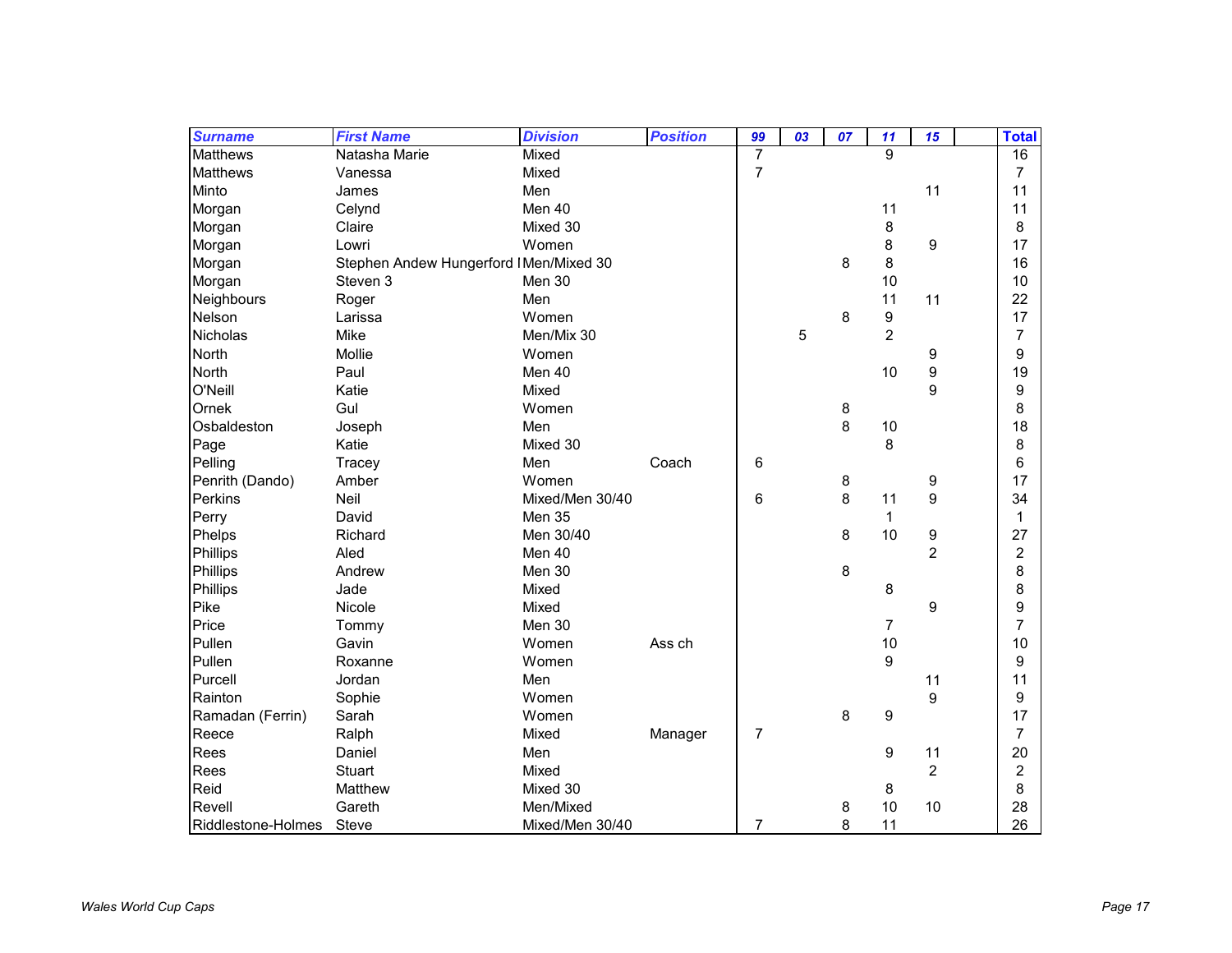| <b>Surname</b>  | <b>First Name</b>   | <b>Division</b> | <b>Position</b> | 99 | 03 | 07             | 11             | 15 | <b>Total</b>            |
|-----------------|---------------------|-----------------|-----------------|----|----|----------------|----------------|----|-------------------------|
| Riley           | Paul                | Men 35/40       |                 |    |    |                | 10             | 9  | 19                      |
| Ruck            | Amberley            | Mixed           |                 |    |    |                |                | 9  | $\boldsymbol{9}$        |
| Salim           | Khal                | Men             |                 |    |    |                | 9              |    | $\boldsymbol{9}$        |
| Seymour         | Martyn Anthony      | Men/Mixed       |                 |    |    | 8              | 8              | 10 | 26                      |
| Seymour (Baird) | <b>Emily Louise</b> | Mixed           |                 |    |    |                | 9              | 9  | 18                      |
| Shaw            | Calum               | Mixed           |                 |    |    |                | 9              |    | 9                       |
| Slade           | Anthony             | Men 30/35       |                 |    |    | 8              | 10             |    | 18                      |
| Smith           | Holi                | Mixed           |                 |    |    |                | $\overline{7}$ |    | $\overline{7}$          |
| Smith           | lain                | Men 40          |                 |    |    |                | 10             |    | 10                      |
| Smith           | Jenna               | Mixed           | Manager         |    |    |                | 10             |    | 10                      |
| Smith           | John                | Men 40          |                 |    |    |                | 11             |    | 11                      |
| Smith           | Moro                | Men 40          | Men30/40        |    |    | 7              | 11             |    | 18                      |
| Smith           | Owen                | Men/Men 30/40   | Play/Mg/AC-Wom  |    | 5  | 8              | 15             | 9  | 37                      |
| Smith (Eves)    | Alison              | Women           |                 |    |    | 8              |                |    | 8                       |
| Southcombe      | Matthew             | Men             |                 |    |    |                |                | 11 | 11                      |
| Spawton         | Tim                 | Mixed           |                 | 7  |    |                |                |    | $\overline{7}$          |
| Statton         | Ryan Robert         | Men 30          |                 |    |    |                | 10             |    | 10                      |
| Stenson         | Rachel May          | Mixed 30        |                 |    |    |                | 8              |    | 8                       |
| Stevens         | Rachael             | Women           |                 |    |    | $\overline{4}$ | 10             | 9  | 23                      |
| Sullivan        | Kris                | Mixed           |                 |    |    |                |                | 10 | 10                      |
| Taylor          | <b>Bethan</b>       | Women           |                 |    |    |                | 10             |    | 10                      |
| Thomas          | Adrian              | Mixed           |                 |    |    |                | 10             |    | 10                      |
| Thomas          | Clive               | Men 40          |                 |    |    |                | 10             |    | 10                      |
| Thomas          | David               | Men 30          |                 |    |    |                | $\overline{2}$ |    | $\overline{\mathbf{c}}$ |
| Thomas          | Rhiannon            | Women           |                 |    |    | 8              |                |    | 8                       |
| Thomas          | Russell             | Men             |                 | 6  |    |                |                |    | 6                       |
| Tucker          | Will                | Men             |                 |    |    |                | 9              |    | 9                       |
| <b>Tuttiett</b> | Philippa            | Women           |                 |    |    | 8              | 10             |    | 18                      |
| Van Schalkwyk   | Riaan               | Men             |                 |    |    |                | 10             |    | 10                      |
| Vassalo         | Paula               | Mixed           | Coach           | 7  |    |                |                |    | $\overline{7}$          |
| <b>Viles</b>    | Rachael             | Women           |                 |    |    |                | 9              |    | $\boldsymbol{9}$        |
| Vivian          | Sarah               | Women           |                 |    |    | 8              | 9              | 9  | 26                      |
| Waghorn         | Michael             | Men             |                 |    |    |                |                | 11 | 11                      |
| Waite           | Anthony             | Mixed           | Coach           |    |    |                |                | 10 | 10                      |
| Waite           | Rhys                | Mixed           |                 |    |    |                |                | 9  | $\boldsymbol{9}$        |
| Wassermann      | Rachel              | Women           |                 |    |    |                |                | 7  | $\overline{7}$          |
| Watts           | Benjamin            | Men             |                 |    |    |                | 10             | 11 | 21                      |
| Waythe          | <b>Huw David</b>    | Men             |                 |    |    |                | 10             |    | 10                      |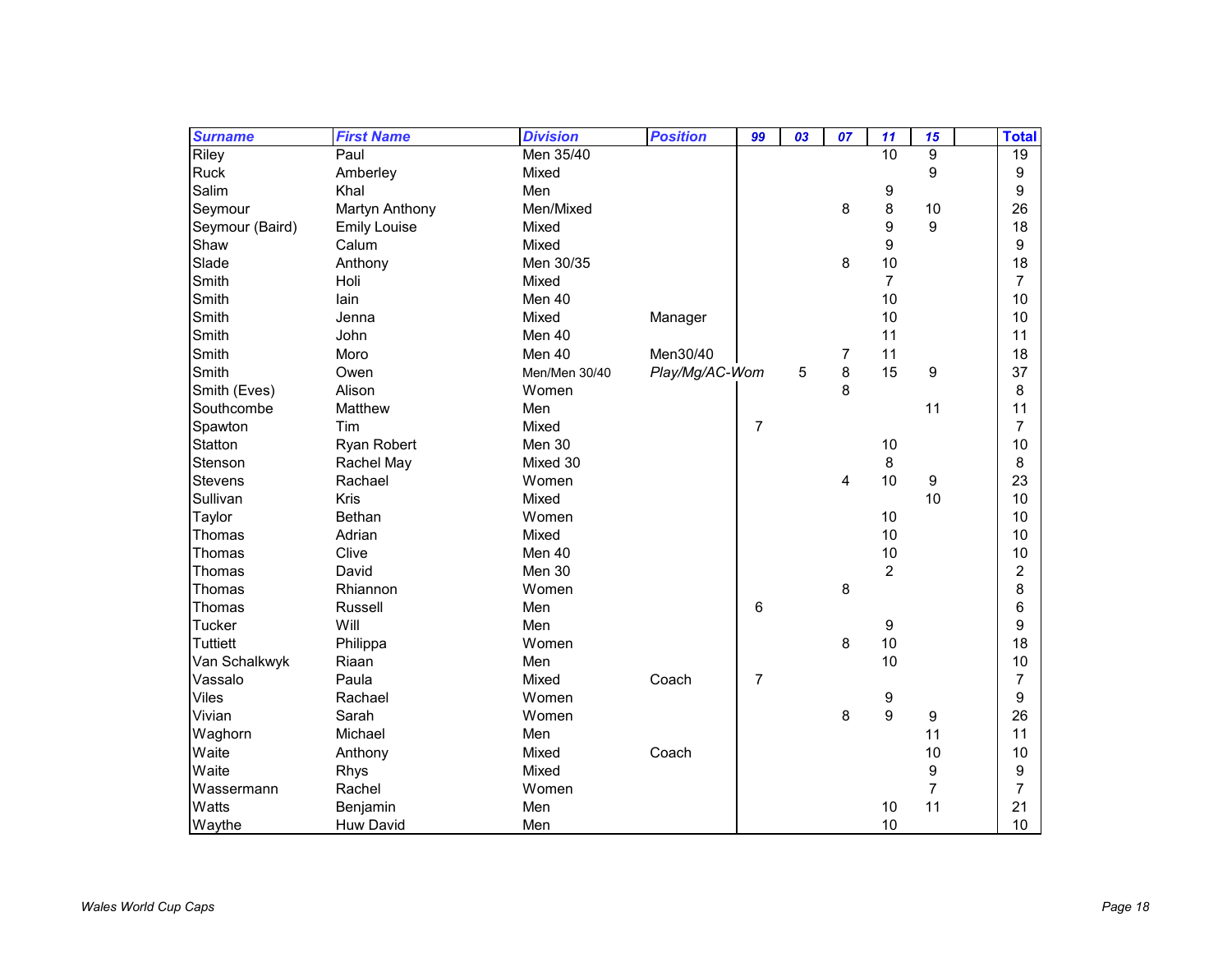| <b>Surname</b>  | <b>First Name</b>  | <b>Division</b> | <b>Position</b> | 99 | 03 | 07 | 11 | 15 | <b>Total</b> |
|-----------------|--------------------|-----------------|-----------------|----|----|----|----|----|--------------|
| Waythe          | Nicolas Stuart     | Men 30          |                 |    |    |    | 10 |    | 10           |
| Welch           | Alexander          | Mixed 30        |                 |    |    |    | 8  |    | 8            |
| Welch           | Phil               | Mixed           |                 |    |    |    | 10 |    | 10           |
| <b>Wilkins</b>  | <b>Chris</b>       | Men             |                 | 6  |    |    |    |    | 6            |
| Wilkinson       | Andrew             | Men 30          |                 |    |    |    | 10 |    | 10           |
| Wilkinson       | Sophie Louise      | Mixed           |                 |    |    |    | 10 |    | 10           |
| Williams        | Adam Peter         | Mixed           |                 |    |    |    | 9  |    | 9            |
| <b>Williams</b> | <b>David</b>       | <b>Men</b>      |                 | 6  |    |    |    |    | 6            |
| Williams        | Evan               | Mixed           |                 |    |    |    |    | 10 | 10           |
| <b>Williams</b> | <b>Simon Lloyd</b> | Men/Men 30      |                 | 6  |    | 8  | 10 |    | 24           |
| Willington      | Carwyn             | Men 35/40       |                 |    |    |    | 10 | 9  | 19           |
| Woodward        | Dafs               | Mixed           |                 |    |    |    | 5  |    | 5            |
| Worgan          | Janina             | Mixed           |                 |    |    |    |    | 9  | 9            |
| Zietsman        | <b>Bianca</b>      | Women           |                 |    |    |    | 9  |    | 9            |
|                 |                    |                 |                 |    |    |    |    |    |              |

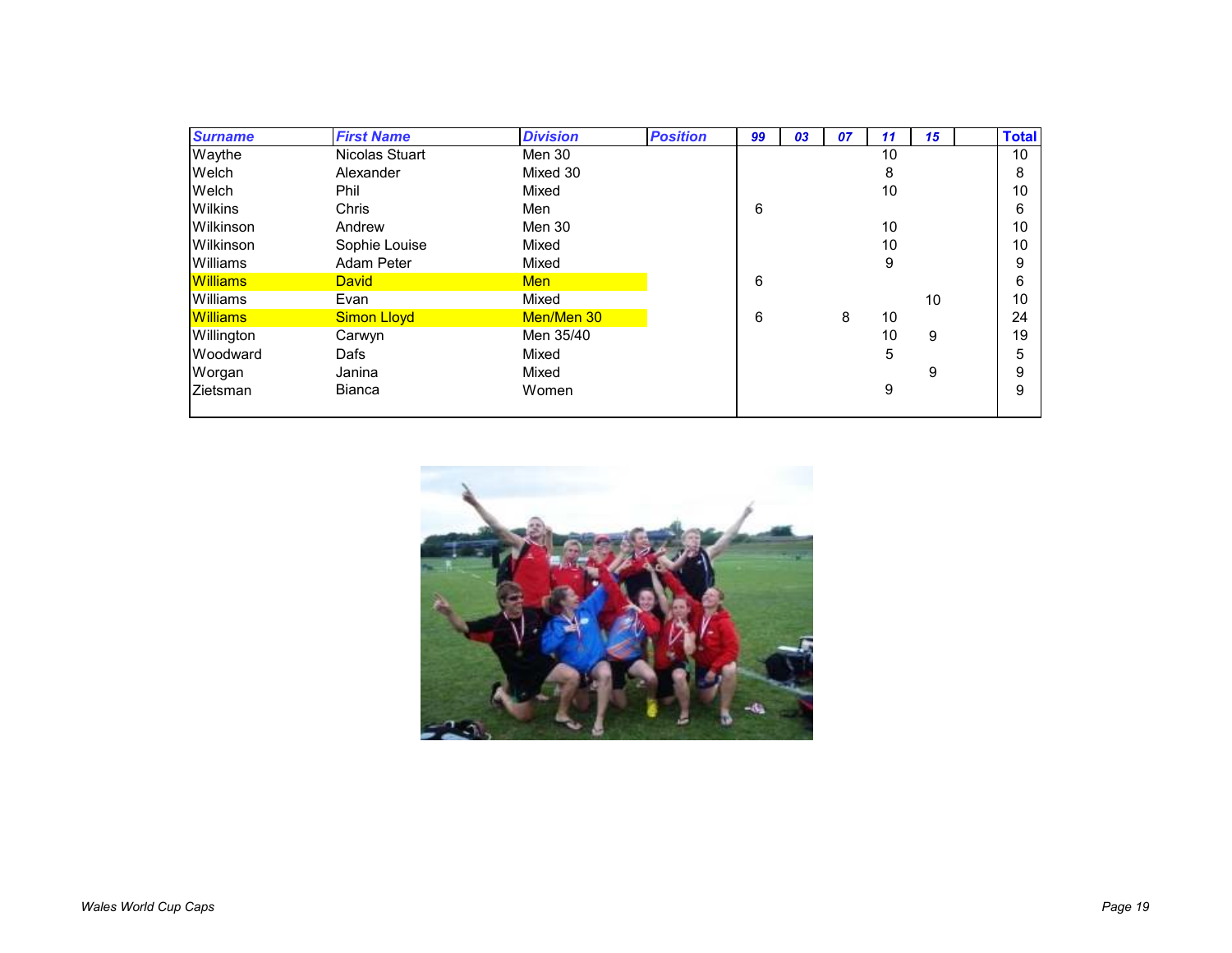# **Wales Test Caps**

2003 - New Zealand Tour - Cardiff 2011 - Tri Nations Manchester

|                | <b>Leading World Cup Representatives</b> |                           | 03 | 11 | Гоtal |
|----------------|------------------------------------------|---------------------------|----|----|-------|
| Smith          | Moro                                     | Men 30/40 - Ch Men/Mx/M30 | 6  | 2  | 8     |
| King           | Abby                                     | Mixed 30                  | 2  | 4  | 6     |
| Adams          | Dylan                                    | Men/ Mix/ M35             | 3  | 2  | 5     |
| Enoch          | Mathew                                   | Mixed 30/Men 40           | 3  | 2  | 5     |
| Osbaldeston    | Joseph                                   | Mixed 30/Men              | 3  | 2  | 5     |
| <b>Perkins</b> | Neil                                     | Mix30/Men30/40            | 3  | 2  | 5     |
| Smith          | David Owen                               | Mix30/Men30/40            | 3  | 2  | 5     |
|                |                                          |                           |    |    |       |

| <b>Surname</b>  | <b>First Name</b>        | <b>Division</b> | <b>Position</b> | 03             | 11                      | <b>Total</b>   |
|-----------------|--------------------------|-----------------|-----------------|----------------|-------------------------|----------------|
|                 |                          |                 |                 |                |                         |                |
| Adams           | Dylan                    | Men/ Mix/ M35   |                 | 3              | $\overline{2}$          | 5              |
| Archer-Williams | Hefin                    | Men 40          |                 |                | $\overline{c}$          | $\overline{2}$ |
| Azman           | Fiaz                     | Mixed           |                 |                | $\overline{2}$          | $\overline{2}$ |
| <b>Ballett</b>  | Cerys                    | Women           |                 |                | $\overline{2}$          | $\overline{c}$ |
| <b>Baulch</b>   | Jamie                    | Men 35          |                 |                | $\overline{2}$          | $\overline{2}$ |
| Bibey           | Mathew                   | Men Dev.        |                 | 1              |                         | 1              |
| <b>Brooks</b>   | <b>Tristan Clive</b>     | Men 30          |                 |                | $\overline{2}$          | $\overline{2}$ |
| <b>Burns</b>    | <b>Mathew Paul</b>       | Men             |                 | $\overline{2}$ | $\overline{2}$          | 4              |
| Carroll         | Alexander William Men 35 |                 |                 |                | $\overline{2}$          | $\overline{c}$ |
| Carroll         | Christopher John         | Men 35          |                 |                | $\overline{2}$          | $\overline{2}$ |
| Carroll         | Nicholas Anthony         | Men 35          |                 |                | $\overline{2}$          | $\overline{c}$ |
| Carter          | lan                      | Men             |                 |                | $\overline{2}$          | $\overline{a}$ |
| Clarkson        | Paul Andrew              | Men 35          |                 |                | $\overline{2}$          | $\overline{a}$ |
| Coiley          | Ruth                     | Mixed           |                 | $\overline{2}$ |                         | $\overline{c}$ |
| Corcoran        | Christopher James Men 35 |                 |                 |                | $\overline{2}$          | $\overline{2}$ |
| Curnell         | Scott                    | Men             |                 |                | $\overline{2}$          | $\overline{2}$ |
| Dajani          | Sandy                    | Mixed           |                 | $\overline{2}$ |                         | $\overline{2}$ |
| Davies          | Adam                     | Men Dev.        |                 | $\mathbf{1}$   |                         | 1              |
| Davies          | Emma Louise              | Mixed 30        |                 |                | $\overline{c}$          | $\overline{c}$ |
| Davies          | Grant                    | Men 30          |                 |                | $\overline{c}$          | $\overline{c}$ |
| Davies          | lolo                     | Mixed 30        |                 |                | $\overline{2}$          | $\overline{2}$ |
| Davies          | Iwan                     | Men 35          |                 |                | $\overline{2}$          | $\overline{2}$ |
| Davies          | Julian Mort              | Men 30          |                 | 1              |                         | 1              |
| Davies          | Lee Frazier              | Men 30          |                 |                | $\overline{c}$          | $\overline{2}$ |
| Davies          | Steven                   | Men 35          |                 |                | $\overline{2}$          | $\overline{c}$ |
| Dobbs           | leuan                    | Men             |                 | $\overline{2}$ |                         | $\overline{c}$ |
| Emlyn           | Awel                     | Mixed 30        |                 |                | $\overline{c}$          | $\overline{c}$ |
| Emlyn           | Enfys                    | Mixed 30        |                 |                | $\overline{c}$          | $\overline{c}$ |
| Enoch           | Mathew                   | Mixed 30/Men 40 |                 | 3              | $\overline{c}$          | 5              |
| Evans           | Kieran Scott             | Men             |                 |                | $\overline{2}$          | $\overline{2}$ |
| Evans           | Matthew                  | Mixed 30        |                 |                | $\overline{2}$          | $\overline{c}$ |
| Evans           | Miriam                   | Women           |                 |                | $\overline{2}$          | $\overline{2}$ |
| Evans           | Tomos Dafydd             | Mixed           |                 |                | $\overline{2}$          | $\overline{2}$ |
| Fecci           | GianLuigi Nicola         | Men             |                 | $\overline{c}$ | $\overline{2}$          | 4              |
| Foote           | Richie                   | Men             |                 | $\overline{2}$ |                         | $\overline{c}$ |
| Francis         | Jonathan                 | Men 40          |                 |                | $\overline{\mathbf{c}}$ | $\overline{c}$ |
| Goldsworthy     | lain                     | Men             |                 |                | $\overline{2}$          | $\overline{2}$ |
| Gorwill         | David                    | Men             |                 | $\overline{2}$ |                         | $\overline{c}$ |
| Grant           | Lee                      | Men 35          |                 |                | $\overline{2}$          | $\overline{2}$ |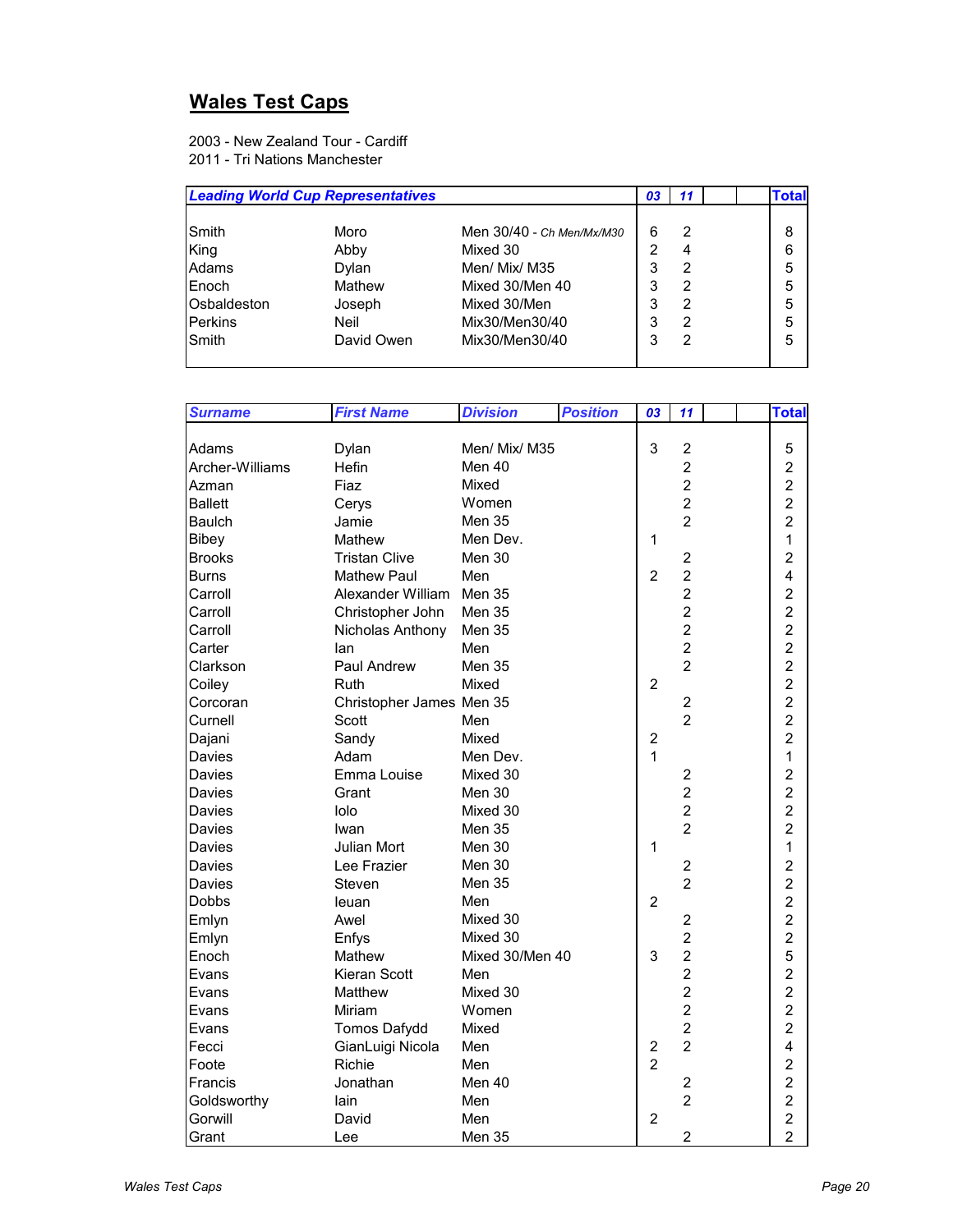| <b>Surname</b>                       | <b>First Name</b>           | <b>Division</b>           | <b>Position</b> | 03                      | 11                                        |  | <b>Total</b>            |
|--------------------------------------|-----------------------------|---------------------------|-----------------|-------------------------|-------------------------------------------|--|-------------------------|
| Gruffudd                             | Siwan                       | Mixed                     |                 |                         | $\overline{2}$                            |  | 2                       |
| Harris                               | Edward                      | Men 35                    |                 |                         | $\boldsymbol{2}$                          |  | $\overline{c}$          |
| Higgs                                | Stephen Paul                | Men 30                    |                 | 1                       | $\overline{2}$                            |  | 3                       |
| Hobbs                                | Kevin James                 | Men 30                    |                 | 1                       |                                           |  | 1                       |
| Holroyd                              | Jilly                       | Women                     |                 |                         | $\overline{c}$                            |  | $\overline{c}$          |
| Hopkins                              | Kieran Sean                 | Men                       |                 | $\overline{2}$          | $\overline{c}$                            |  | 4                       |
| Hori                                 | Jason Bodine                | Men 30                    |                 |                         | $\overline{2}$                            |  | $\overline{c}$          |
| Hughes                               | Peter                       | Men 40                    |                 |                         | $\overline{2}$                            |  | $\overline{\mathbf{c}}$ |
| James                                | Caryl                       | Women                     |                 |                         | $\overline{2}$                            |  | $\overline{c}$          |
| Jeffreys                             | Mark                        | Men 40                    |                 |                         | $\overline{2}$                            |  | $\overline{c}$          |
| Jones                                | Joanne                      | Women                     |                 |                         | $\overline{2}$                            |  | $\overline{c}$          |
| Jones                                | Owen                        | Men 30                    |                 |                         | $\overline{c}$                            |  | $\overline{c}$          |
| Jones                                | Phil                        | Men 35                    |                 |                         | $\overline{2}$                            |  | $\overline{2}$          |
| Jones                                | <b>Stuart</b>               | Men 30                    |                 | 1                       |                                           |  | 1                       |
| Jones (Rowley)                       | Karen                       | Mixed 30                  |                 | $\overline{\mathbf{c}}$ |                                           |  | $\overline{c}$          |
| Joyce                                | Nathan                      | Mixed                     |                 | $\overline{2}$          |                                           |  | $\overline{c}$          |
| Kennard                              | Gwion                       | Men/Men 30                |                 | $\overline{2}$          | $\overline{c}$                            |  | $\overline{\mathbf{4}}$ |
| King                                 | Abby                        | Mixed 30                  |                 | $\overline{2}$          | $\overline{4}$                            |  | 6                       |
| Laugharne                            | Huw                         | Men 30/Mix30              |                 | 3                       |                                           |  | 3                       |
| Laugharne (Thornhill) Philippa (Pip) |                             | Mixed                     |                 | $\overline{2}$          |                                           |  | $\overline{2}$          |
| <b>Matthews</b>                      | Natasha Marie               | Mixed                     |                 |                         | $\overline{c}$                            |  | $\overline{2}$          |
| Morgan                               | Celynd                      | Men 40                    |                 |                         | $\overline{2}$                            |  | $\overline{2}$          |
| Morgan                               | Stephen Andew Hu Men/Men 30 |                           |                 | $\overline{2}$          | $\overline{c}$                            |  | 4                       |
| Morgan                               | Steven 3                    | Men 30                    |                 |                         | $\overline{2}$                            |  | $\overline{c}$          |
|                                      |                             | Men                       |                 |                         | $\overline{2}$                            |  | $\overline{c}$          |
| Neighbours<br>Nelson                 | Roger Kenneth               | Women                     |                 |                         | $\overline{2}$                            |  | $\overline{2}$          |
|                                      | Larisa<br>Mike              |                           |                 |                         | $\overline{c}$                            |  | 4                       |
| Nicholas                             |                             | Men/Mixed 30              |                 | $\overline{2}$          | $\overline{2}$                            |  |                         |
| North                                | Paul                        | Men 40                    |                 |                         |                                           |  | $\overline{c}$          |
| Osbaldeston                          | Joseph                      | Mixed 30/Men              |                 | 3                       | $\overline{\mathbf{c}}$<br>$\overline{2}$ |  | 5                       |
| <b>Perkins</b>                       | <b>Neil</b>                 | Mix30/Men30/40            |                 | 3<br>$\overline{2}$     |                                           |  | 5                       |
| Perkins (Lane)                       | Nicola                      | Mixed 30                  |                 |                         |                                           |  | $\overline{c}$          |
| Phelps                               | <b>Richard Glyn</b>         | Men 30                    |                 |                         | $\overline{c}$                            |  | $\overline{c}$          |
| Phillips                             | Jade Marie                  | Mixed                     |                 |                         | $\overline{\mathbf{c}}$                   |  | $\overline{c}$          |
| Pullen                               | Roxanne                     | Women                     |                 |                         | $\overline{2}$                            |  | $\overline{c}$          |
| Ramadan (Ferrin)                     | Sarah                       | Women                     |                 |                         | $\overline{c}$                            |  | $\overline{c}$          |
| Rees                                 | Dan                         | Men                       |                 |                         | $\overline{c}$                            |  | $\overline{c}$          |
| Reid                                 | Matthew                     | Mixed 30                  |                 |                         | $\overline{c}$                            |  | $\overline{c}$          |
| Revell                               | Gareth Edward               | Mixed                     |                 |                         | $\overline{c}$                            |  | $\overline{c}$          |
| Riddlestone-Holmes                   | Steve                       | Mixed 30/Men 40           |                 | $\overline{c}$          | $\overline{2}$                            |  | 4                       |
| Rodgers                              | Mathew                      | Men 30/Mix 30             |                 | 3                       |                                           |  | 3                       |
| Salim                                | <b>Khal Ahmed</b>           | Men                       |                 |                         | $\overline{c}$                            |  | $\boldsymbol{2}$        |
| Seymore                              | Martyn Anthony              | Mixed                     |                 |                         | $\overline{\mathbf{c}}$                   |  | $\overline{\mathbf{c}}$ |
| Shaw                                 | Calum                       | Mixed                     |                 |                         | $\overline{c}$                            |  | $\overline{c}$          |
| Slade                                | Anthony                     | <b>Men 35</b>             |                 |                         | $\overline{c}$                            |  | $\overline{\mathbf{c}}$ |
| Smith                                | Owen                        | Mix30/Men30/40            |                 | 3                       | $\overline{c}$                            |  | 5                       |
| Smith                                | Holi                        | Mixed                     |                 |                         | $\overline{c}$                            |  | 2                       |
| Smith                                | lain                        | Men 40                    |                 |                         | $\overline{c}$                            |  | $\overline{c}$          |
| Smith                                | John                        | Men 40                    |                 |                         | $\boldsymbol{2}$                          |  | 2                       |
| Smith                                | Moro                        | Men 30/40 - Ch Men/Mx/M30 |                 | 6                       | $\overline{2}$                            |  | 8                       |
| Smith (Eves)                         | Ali                         | Mixed 30                  |                 | $\overline{2}$          |                                           |  | $\overline{\mathbf{c}}$ |
| Statton                              | Ryan Robert                 | Men 30                    |                 |                         | $\overline{\mathbf{c}}$                   |  | $\overline{c}$          |
| Stenson                              | Rachel May                  | Mixed 30                  |                 |                         | $\overline{c}$                            |  | $\overline{2}$          |
| Stevens                              | Rachel                      | Women                     |                 |                         | $\overline{c}$                            |  | $\overline{2}$          |
| Taylor                               | Bethan                      | Women                     |                 |                         | $\overline{c}$                            |  | $\overline{c}$          |
| Thomas                               | Clive                       | Men 40                    |                 |                         | $\overline{2}$                            |  | $\overline{c}$          |
| Thomas                               | Daniel                      | Men Dev.                  |                 | 1                       |                                           |  | $\mathbf{1}$            |
| Thomas                               | David Glyn Daniel Men 30    |                           |                 |                         | $\overline{c}$                            |  | $\overline{\mathbf{c}}$ |
| Thomas                               | Rhiannon                    | Mixed                     |                 | $\overline{c}$          |                                           |  | $\overline{2}$          |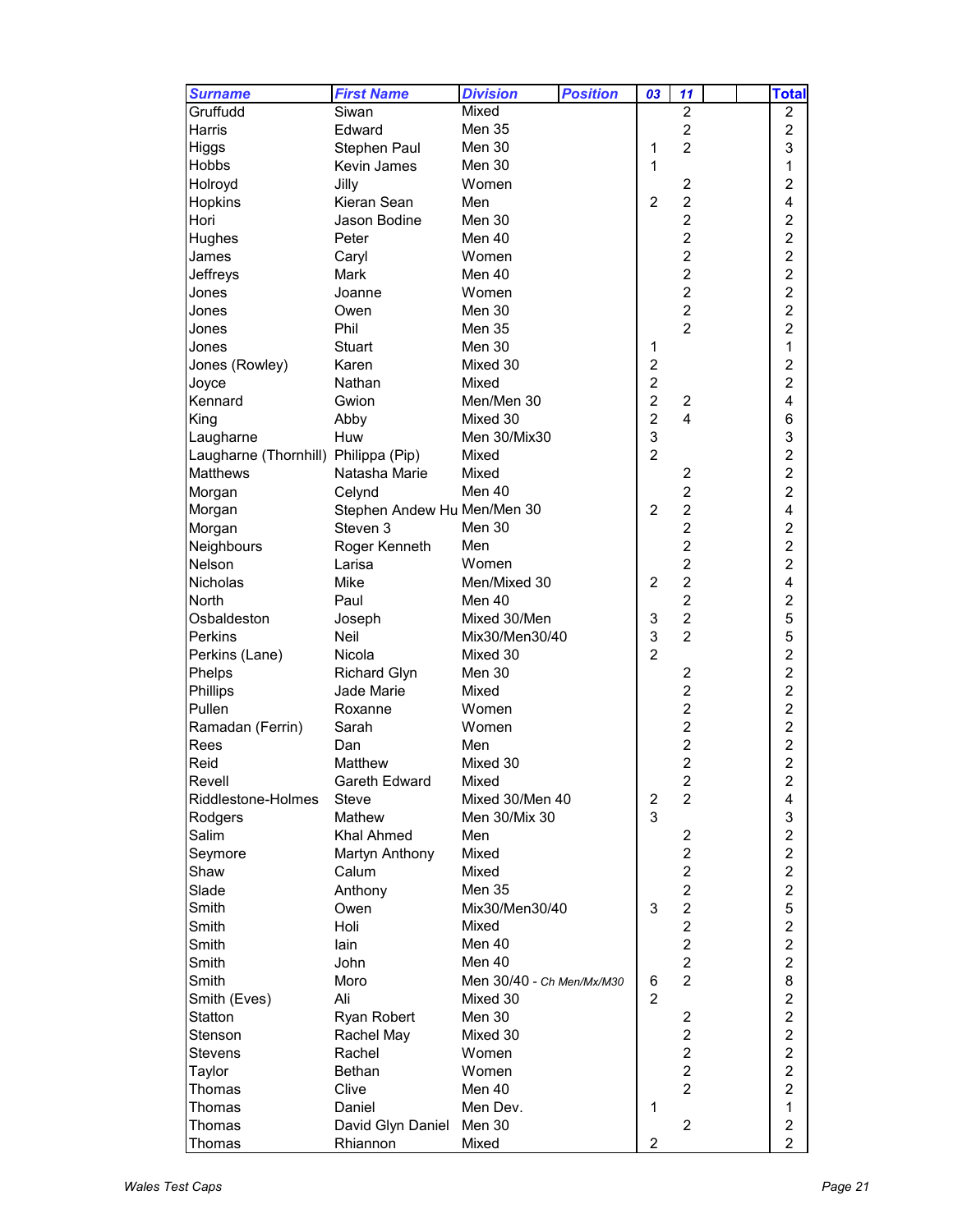| <b>Surname</b> | <b>First Name</b> | <b>Division</b> | <b>Position</b> | 03             | 11             | <b>Total</b>   |
|----------------|-------------------|-----------------|-----------------|----------------|----------------|----------------|
| Tucker         | Will              | Men             |                 |                | $\overline{2}$ | $\overline{2}$ |
| Van Schalkwyk  | Riaan             | Men             |                 |                | 2              | $\overline{c}$ |
| Viles          | Rachael           | Women           |                 |                | 2              | $\overline{2}$ |
| Vivian         | Sarah             | Women           |                 |                | $\overline{2}$ | $\overline{2}$ |
| Watts          | Ben               | Men             |                 |                | 2              | $\overline{c}$ |
| Waythe         | Huw David         | Men             |                 |                | $\overline{2}$ | $\overline{2}$ |
| Waythe         | Nicolas Stuart    | Men 30          |                 |                | $\overline{2}$ | $\overline{c}$ |
| Welch          | Philip Edward     | Mixed           |                 |                | $\overline{2}$ | $\overline{2}$ |
| Wheeler        | Jason             | Men             |                 | 2              |                | $\overline{2}$ |
| Wilkinson      | Andrew            | Men 30          |                 |                | 2              | $\overline{2}$ |
| Wilkinson      | Sophie Louise     | Mixed           |                 |                | $\overline{2}$ | $\overline{2}$ |
| Williams       | Adam Peter        | Mixed           |                 |                | $\mathfrak{p}$ | $\overline{2}$ |
| Williams       | Jonathan Rhys     | Men Dev.        |                 |                |                |                |
| Williams       | Marc              | Men Dev.        |                 |                |                |                |
| Williams       | Simon Lloyd       | Men/Men 30      |                 | $\overline{2}$ | 2              | 4              |
| Willington     | Carwyn            | Men 35          |                 |                | 2              | $\overline{2}$ |
| Woodward       | Dafs              | Mixed           |                 |                | 1              | 1              |
|                |                   |                 |                 |                |                |                |
|                |                   |                 |                 |                |                |                |

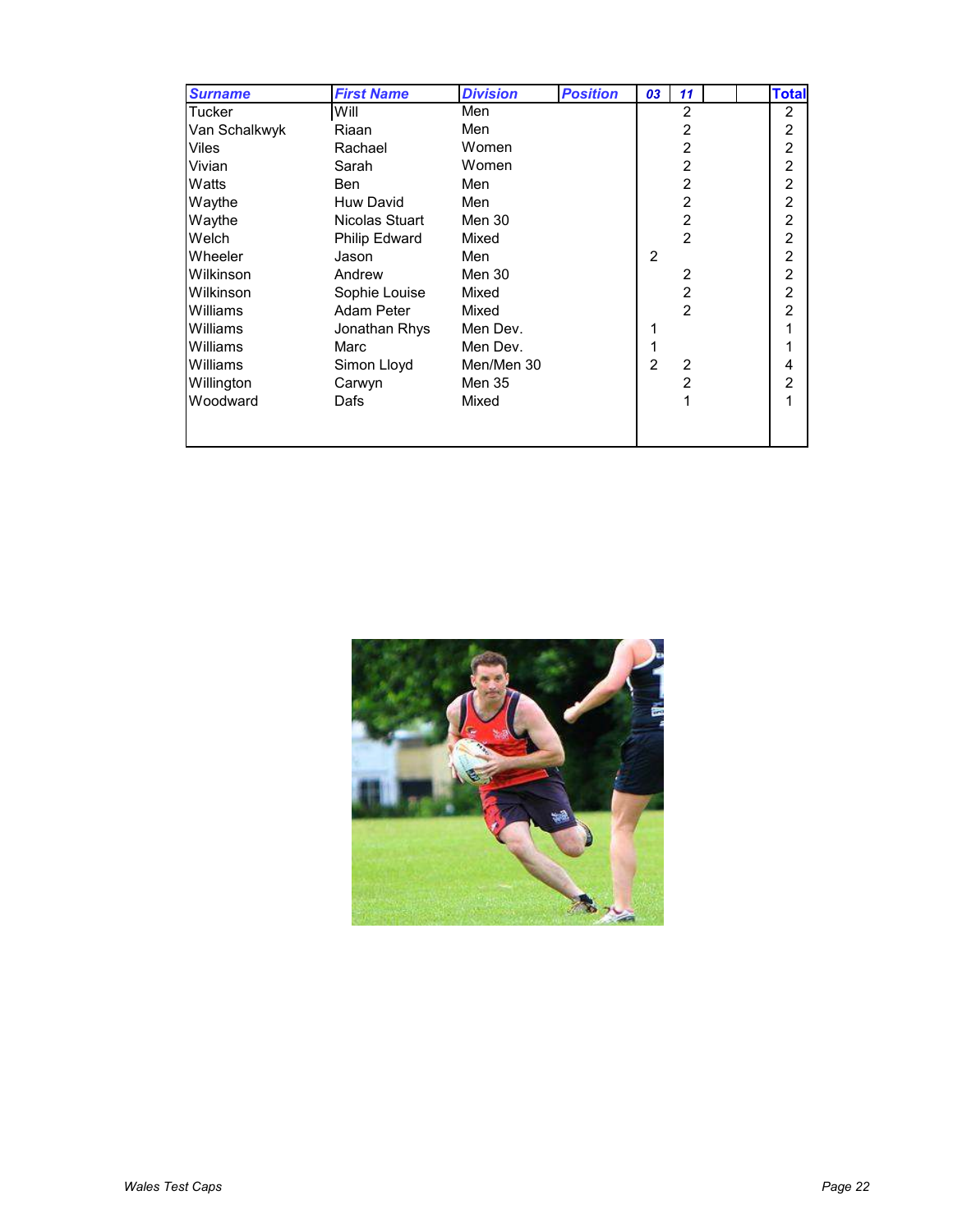#### **Wales European Caps**

- 1996 Halifax Rugby League Park, England 2008 Paris, France 1997 - Nottingham, England2000 - Edinburgh, Scotland2002 - Cardiff, Wales2004 - Jersey, Channel Islands 2006 - Edinburgh, Scotland
	- 2010 Bristol, England 2012 - Treviso, Italy 2014 - Swansea, Wales 2018 - Nottingham, England

| <b>Most Capped Players</b> |                    |                              | <b>Position</b>      | 96 | 97 | 00 | 02 | 04 | 06 |   |                |    |    |                 | 08 10 12 14 16 18 | #  |
|----------------------------|--------------------|------------------------------|----------------------|----|----|----|----|----|----|---|----------------|----|----|-----------------|-------------------|----|
|                            |                    |                              |                      |    |    |    |    |    |    |   |                |    |    |                 |                   |    |
| Smith                      | Owen               | Mix/Men35/Mix30              | Play/Ch/Ac/Mgr/WomAC |    |    |    | 9  | 8  | 6  | 3 | 6              | 15 | 12 | 9               | 10                | 78 |
| Adams                      | Dylan              | Mixed/Men 30*/40             |                      |    |    |    | 9  | 8  | 6  | 9 | 9              | 6  | 8  | 9               |                   | 75 |
| <b>Perkins</b>             | Neil               | Mixed/Men 35/40*/45          |                      |    | 3  | 6  | 9  |    | 5  | 6 | $\overline{7}$ | 8  | 8  | 10              | 6                 | 75 |
| Seymour                    | Martyn Anthony     | Mix/Men*/Mix30               | Men Ch               |    |    |    |    |    | 6  | 4 | 10             | 8  | 9  | 18              | 17                | 72 |
| <b>Higgs</b>               | Stephen Paul       | Mx/M35/Mx30/M30/40 - Play/Ch |                      |    |    |    |    | 8  | 6  | 9 | 9              | 10 | 9  | 9               | 11                | 71 |
| <b>Burns</b>               | <b>Mathew Paul</b> | Men                          |                      | 4  |    |    |    | 11 | 6  | 6 | 10             | 9  | 10 |                 |                   | 70 |
| Evans                      | Miriam             | Women/Mixed*                 |                      |    |    |    |    | 9  |    | 9 | 6              | 8  | 10 | 9               | 10                | 68 |
| Smith                      | Moro               | Men/Men35/40                 | Ch-Men               |    | 4  |    |    | 30 | 6  | 4 | $\overline{7}$ | 8  |    |                 |                   | 67 |
| Riddlestone-Holmes         | Steve              | Mix/Men35/40/45              | Play/Ch              |    |    | 6  |    |    | 6  | 6 | $\overline{7}$ | 8  |    | 10 <sup>°</sup> | 9                 | 66 |
| Williams                   | Simon Lloyd        | Men/Men 30/35/40             |                      |    |    |    |    | 11 | 6  |   | 9              |    | 9  | 9               |                   | 65 |
| King                       | Abby               | Women/Mixed30                |                      |    |    | 8  |    | 9  |    | 9 | 5              | 8  | 9  | 8               |                   | 63 |
| Kennard                    | Gwion              | Men/M30/40/45                | Mix-Ch               |    | 6  |    | 14 |    |    | 6 | 9              |    | 8  |                 | 9                 | 59 |
| Revell                     | Gareth             | Men/Mixed                    | Play/Ch              |    |    |    |    |    | 5  | 5 | 10             | 8  | 10 | 9               | 10                | 57 |
| Ramadan (Ferrin)           | Sarah              | Women                        |                      |    |    |    |    |    |    | 9 | 6              | 8  | 8  | 9               | 10                | 57 |
| <b>Hopkins</b>             | Kieran Sean        | Men                          |                      |    |    |    |    |    | 5  | 6 | 8              | 9  | 10 |                 |                   | 56 |

| <b>Surname</b>  | <b>First Name</b> | <b>Division</b>  | <b>Position</b> | 96 | 97 | 00 |   | $02 \mid 04$ | <b>O6</b> I | 08 | 1U | -12 |   | 16 | -18            | #  |
|-----------------|-------------------|------------------|-----------------|----|----|----|---|--------------|-------------|----|----|-----|---|----|----------------|----|
|                 |                   |                  |                 |    |    |    |   |              |             |    |    |     |   |    |                |    |
| Adams           | Dafydd            | Men              |                 |    |    |    |   |              |             |    |    |     |   | 9  |                | 20 |
| Adams           | Dylan             | Mixed/Men 30*/40 |                 |    |    |    | 9 | 8            |             | 9  | 9  | 6   | 8 | 9  | 11             | 75 |
| Andreou         | Molly             | Mixed 18         |                 |    |    |    |   |              |             |    |    |     |   |    |                | 11 |
| Andrews         | Richard           | Men 35/40        |                 |    |    |    |   |              |             |    | 9  |     |   | 9  |                | 18 |
| Archer          | Jake              | Mixed 18         |                 |    |    |    |   |              |             |    |    |     |   |    |                | 11 |
| Archer-Williams | <b>Hefin</b>      | Men 35/40/45     |                 |    |    |    | 5 |              |             | 6. |    | 8   |   |    | $\overline{4}$ | 30 |
| <b>Atkins</b>   | Rachael           | Men 30           | Manager         |    |    |    |   |              |             |    |    |     |   |    |                | 9  |
| <b>Atkins</b>   | <b>Sion</b>       | Men 30           |                 |    |    |    |   |              |             |    |    |     |   | a  |                | 9  |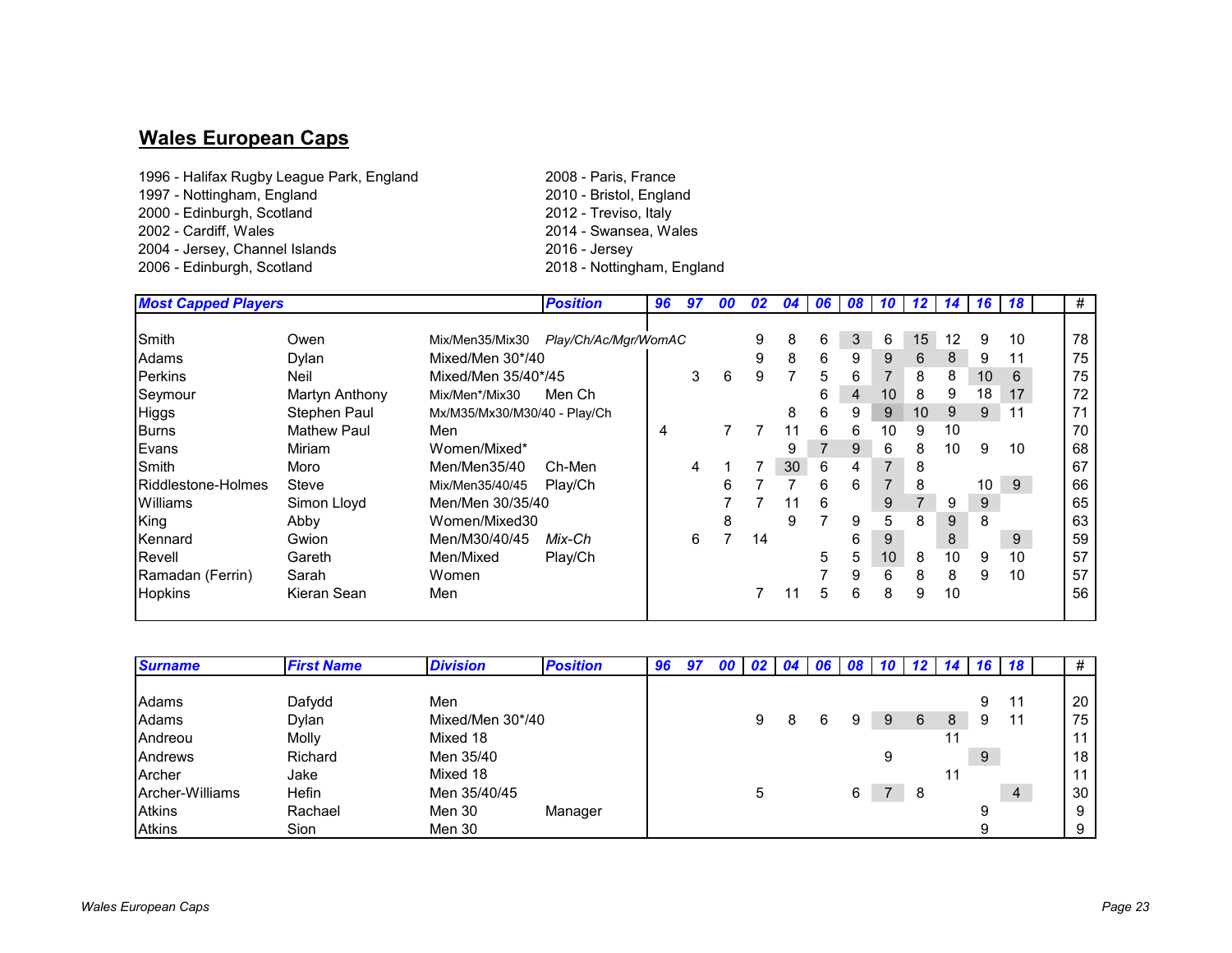| <b>Surname</b> | <b>First Name</b>       | <b>Division</b>       | <b>Position</b> | 96 | 97 | 00             | 02             | 04             | 06             | 08 | 10               | 12             | 14             | 16          | 18 | $\#$           |
|----------------|-------------------------|-----------------------|-----------------|----|----|----------------|----------------|----------------|----------------|----|------------------|----------------|----------------|-------------|----|----------------|
| Austin         | Carl                    | Mixed 30              |                 |    |    |                |                |                |                |    |                  |                | 9              |             |    | $\overline{9}$ |
| Ayres          | Rhydian                 | Men 35                |                 |    |    |                |                |                |                |    |                  |                | 7              |             |    | $\overline{7}$ |
| Azman          | Fiaz                    | Mixed                 |                 |    |    |                |                |                |                |    | 10               |                | 9              |             |    | 19             |
| <b>Ballett</b> | Cerys                   | Women                 |                 |    |    |                |                |                |                |    | $\overline{7}$   |                | 10             | 9           | 10 | 36             |
| Barrett        | Sarah                   | Mixed/Mix 30          | Mgr/Play        |    |    |                |                |                |                |    |                  | 8              |                | 8           |    | 16             |
| <b>Baulch</b>  | Jamie                   | Men 35                |                 |    |    |                |                |                |                |    | $\boldsymbol{7}$ |                |                |             |    | $\overline{7}$ |
| <b>Beasley</b> | James                   | Men 35/30             |                 |    |    |                |                |                |                |    | 8                |                |                | 9           | 9  | 26             |
| Bevan          | Donna                   | Women                 |                 |    |    | 8              |                |                |                |    |                  |                |                |             |    | 8              |
| <b>Bibey</b>   | Mathew                  | Men                   |                 |    |    |                |                | 11             |                |    |                  |                | 10             |             |    | 21             |
| Bloom          | Andrew                  | Mixed/Men 30          | Play/Ch         |    |    |                |                |                |                | 9  |                  |                |                | $9^{\circ}$ | 11 | 29             |
| <b>Bradley</b> | Ben                     | Mixed 18              |                 |    |    |                |                |                |                |    |                  |                | 11             |             |    | 11             |
| <b>Brewer</b>  | Laurie                  | Mixed                 |                 |    |    |                |                |                | 6              |    |                  |                |                |             |    | 6              |
| <b>Britton</b> | Lloyd                   | Men 35                |                 |    |    |                |                |                | 6              |    |                  |                |                |             |    | 6              |
| <b>Brookes</b> | Tristan                 | Mixed 30              |                 |    |    |                |                |                |                |    |                  | 9              | 4              |             |    | 13             |
| <b>Brown</b>   | Sylvia                  | Mixed/Women           |                 |    | 4  |                |                |                |                |    |                  |                |                |             |    | 4              |
| <b>Bunce</b>   | Paul                    | Men                   |                 |    |    |                |                | 11             |                |    |                  |                |                |             |    | 11             |
| <b>Burke</b>   | Mathew                  | Men                   |                 |    | 4  |                |                |                |                |    |                  |                |                |             |    | 4              |
| <b>Burns</b>   | <b>Mathew Paul</b>      | Men                   |                 | 4  |    | $\overline{7}$ | $\overline{7}$ | 11             | 6              | 6  | 10               | 9              | 10             |             |    | 70             |
| Burns (Conlon) | Gemma Elizabeth         | Women/Mixed 30        |                 |    |    |                |                | 9              | $\overline{7}$ | 9  |                  | 9              |                |             |    | 34             |
| <b>Bush</b>    | <b>Brendan Hamilton</b> | Men 35/40             |                 |    |    |                | $\overline{7}$ | $\overline{7}$ |                | 5  | $\overline{7}$   | 6              |                |             |    | 32             |
| <b>Buxton</b>  | Mark                    | Men 30                |                 |    |    |                |                |                |                |    |                  |                |                | 9           |    | 9              |
| <b>Byrne</b>   | Richard                 | Men 35                |                 |    |    |                |                |                |                |    |                  |                |                | 10          |    | 10             |
| Carroll        | Alexander William       | Men35/Mix30/M40       |                 |    |    |                |                |                | 6              |    | 9                | 8              | 9              |             | 11 | 43             |
| Carroll        | Chris                   | Men 40                |                 |    |    |                |                |                |                |    |                  |                |                |             | 11 | 11             |
| Carroll        | Christopher John        | Men/Men30/Mix30/Men40 |                 |    |    |                |                |                | 6              |    | 9                | 9              | $\overline{7}$ |             |    | 31             |
| Carroll        | Katherine Susan         | Mixed 30              |                 |    |    |                |                |                |                |    |                  | 9              | 9              |             |    | 18             |
| Carroll        | Nicholas Anthony        | Men 30/35/Mix30/M40   |                 |    |    |                |                |                | 6              |    | $\boldsymbol{9}$ | $\bf 8$        | 8              | 9           | 11 | 51             |
| Carter         | lan                     | Men                   |                 |    |    |                |                |                |                | 6  | 10               |                | 6              |             |    | 22             |
| Chappell       | Darren James            | Men 30                |                 |    |    |                |                |                |                |    |                  | 10             |                |             |    | 10             |
| Charley        | Amy                     | Women                 |                 |    |    |                |                |                |                |    |                  |                | 8              |             |    | 8              |
| Charley        | Maria                   | Women                 |                 |    |    |                |                |                |                |    |                  |                | 8              |             |    | 8              |
| <b>Clarke</b>  | Julian                  | Men 35/40             |                 |    |    |                |                |                | 6              | 6  | 6                |                |                |             |    | 18             |
| Clarke         | Lewis                   | Men                   |                 |    |    |                |                |                |                | 6  |                  |                |                |             |    | 6              |
| Clarkson       | Paul                    | Men 30/35/40          |                 |    |    |                |                |                |                | 6  | 9                | $\overline{7}$ | 8              | 9           | 4  | 43             |
| Coiley         | Ruth                    | Mixed                 |                 |    |    |                |                | 8              |                |    | 10               |                |                |             |    | 18             |
| Cooper         | Betsan                  | Women                 |                 |    |    |                |                |                | $\overline{7}$ |    |                  |                |                |             |    | $\overline{7}$ |
| Cooper         | Sarah                   | Mix30/Men40           | Manager         |    |    |                |                |                |                |    |                  | 10             |                | 9           |    | 19             |
| Corcoran       | Christopher             | Men 30/35*/40*        |                 |    |    |                |                |                | 6              |    | 4                | 10             | 8              | 10          |    | 38             |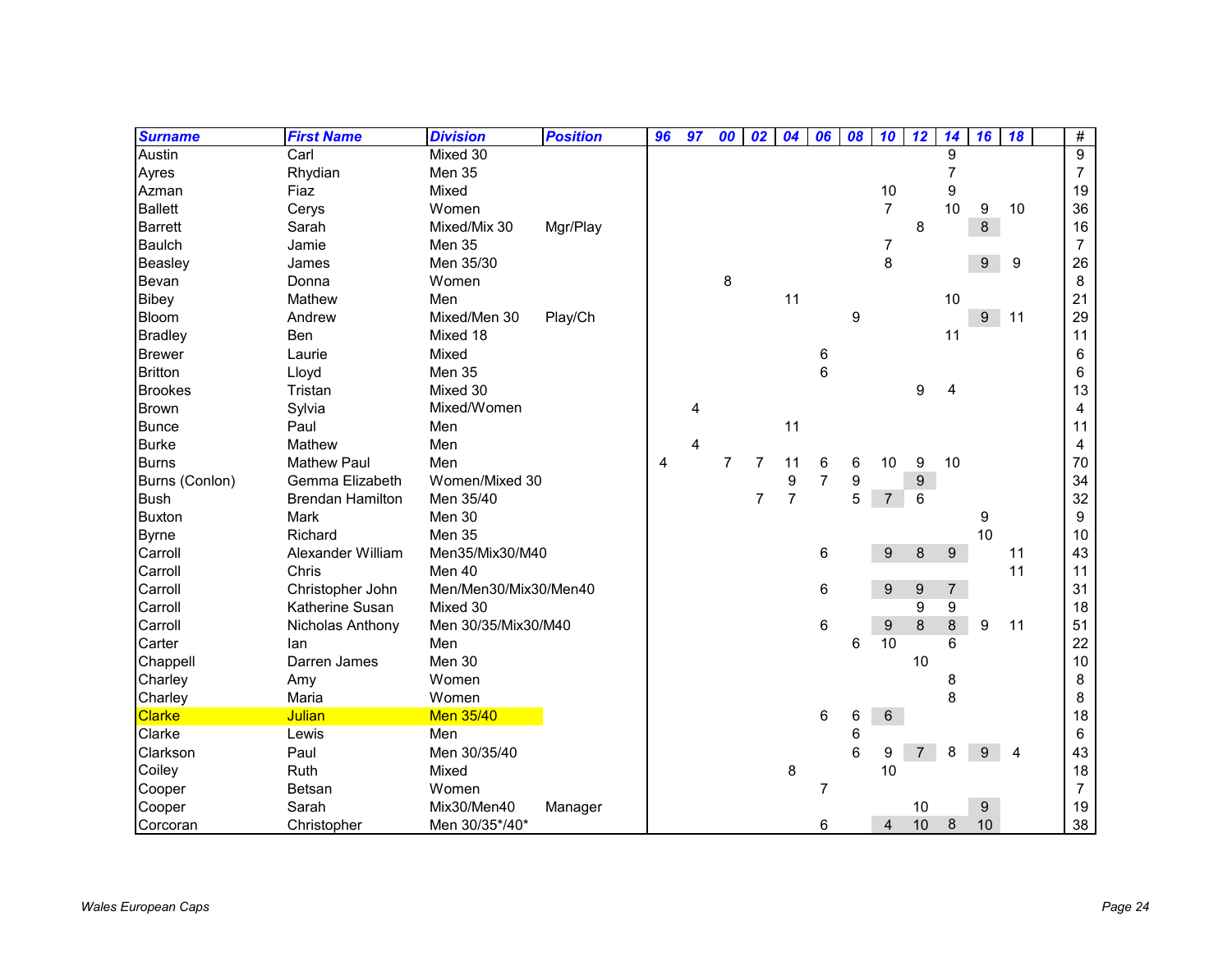| <b>Surname</b>  | <b>First Name</b>    | <b>Division</b>  | <b>Position</b> | 96 | 97 | 00             | 02               | 04             | 06             | 08 | 10               | 12             | 14             | 16 | 18              | #              |
|-----------------|----------------------|------------------|-----------------|----|----|----------------|------------------|----------------|----------------|----|------------------|----------------|----------------|----|-----------------|----------------|
| Cottrell        | David                | Men              |                 |    |    | 8              | 6                |                |                |    |                  |                |                |    |                 | 14             |
| Crick           | Thomas               | Mixed            |                 |    |    |                |                  |                |                |    | $\overline{7}$   |                |                |    |                 | $\overline{7}$ |
| Cruise          | Jefferson            | Men 35           |                 |    |    |                |                  |                |                |    | $\boldsymbol{9}$ |                |                |    |                 | 9              |
| Curnell         | Scott                | Men              |                 |    |    |                |                  |                |                |    | 10               | 9              |                |    |                 | 19             |
| Curnow          | Alun                 | Men 30           |                 |    |    |                |                  |                |                |    |                  |                |                | 9  | 9               | 18             |
| Curran          | Pat                  | Mixed            |                 |    |    | 6              |                  |                |                |    |                  |                |                |    |                 | 6              |
| Dajani          | Sandra               | Women            |                 |    |    |                |                  | 9              |                |    |                  |                |                |    |                 | 9              |
| <b>Davies</b>   | Aled                 | Men              |                 |    |    | $\overline{7}$ |                  |                | $\overline{7}$ |    |                  |                |                |    |                 | 14             |
| <b>Davies</b>   | Arwel                | Men              |                 |    |    |                |                  | 6              |                |    |                  |                |                |    |                 | 6              |
| <b>Davies</b>   | Arwel Jnr            | Men              |                 |    |    |                |                  |                | 6              |    |                  |                |                |    |                 | 6              |
| <b>Davies</b>   | Chris                | Men              |                 |    |    |                |                  | 11             |                |    |                  |                |                |    |                 | 11             |
| <b>Davies</b>   | Emma Louise          | Women/Mix30      |                 |    |    |                |                  |                |                |    | 6                | $\overline{7}$ |                |    |                 | 13             |
| Davies          | Geoff                | Men 30           |                 |    |    |                |                  |                | 6              |    |                  |                |                |    |                 | 6              |
| Davies          | Grant                | Men 30/35/40     |                 |    |    |                |                  |                |                | 6  | 6                |                | 8              | 9  |                 | 36             |
| Davies          | Harry                | Men              |                 |    |    |                |                  |                |                |    |                  |                |                |    | 11              | 11             |
| <b>Davies</b>   | Iwan                 | Men 35/40        |                 |    |    |                |                  |                |                |    |                  | $\overline{7}$ | 9              | 9  | 11              | 36             |
| <b>Davies</b>   | Julian Mort          | Men 30           |                 |    |    |                |                  |                | 6              |    |                  |                |                |    |                 | 6              |
| <b>Davies</b>   | Karen                | Men 35           | Manager         |    |    |                |                  |                |                |    |                  |                |                | 10 |                 | 10             |
| Davies          | Lee Frazier          | Men 30/35        |                 |    |    |                |                  |                | 6              | 6  |                  | 7 <sup>7</sup> |                |    |                 | 19             |
| <b>Davies</b>   | Robert               | Mixed            |                 |    |    |                |                  |                |                | 9  |                  |                |                |    |                 | 9              |
| <b>Davies</b>   | Sion Wynn            | Men 40           |                 |    |    |                |                  |                |                |    | 7                |                |                |    |                 | $\overline{7}$ |
| Davies          | Steven               | Men 35           |                 |    |    |                |                  |                |                |    | 9                |                |                |    |                 | 9              |
| Davies          | Will                 | Men 35           |                 |    |    |                | 5                |                |                |    |                  |                |                |    |                 | 5              |
| Devine          | Cai                  | Mixed 18/Mixed   |                 |    |    |                |                  |                |                |    |                  |                | 14             | 9  |                 | 23             |
| Donald          | Andrew               | Men 35           |                 |    |    |                |                  | $\overline{7}$ | 5              | 6  |                  |                |                |    |                 | 18             |
| <b>Driscoll</b> | Martyn               | Men 35           |                 |    |    |                |                  |                |                |    |                  |                |                | 10 |                 | 10             |
| Duff            | Eileen               | Women 27         |                 |    |    |                |                  |                |                |    |                  |                | 8              |    |                 | 8              |
| East            | <b>Matthew Eliot</b> | Men 35           |                 |    |    |                |                  |                |                |    |                  | 7              |                |    |                 | $\overline{7}$ |
| Eaton           | Zoe Elizabeth        | Mixed 30/Women   |                 |    |    |                |                  |                |                |    |                  | 10             | $\sqrt{2}$     |    | 10              | 22             |
| Ebbehoj         | Caitlin              | Women            |                 |    |    |                |                  |                |                |    |                  |                | 8              |    |                 | 8              |
| Eckley          | Ester                | Mixed            |                 |    |    |                | $\boldsymbol{9}$ |                |                |    |                  |                |                |    |                 | 9              |
| Ellis           | Nathan               | Men              |                 |    |    |                |                  |                | $6\phantom{1}$ | 6  |                  |                |                |    |                 | 12             |
| Elsarrag        | Hashim               | Men 35/40        |                 |    |    |                | 6                | 5              |                |    | 7                |                |                |    |                 | 18             |
| Enoch           | Matthew              | Mix/Men 30/40/45 |                 |    |    |                |                  | 8              |                | 6  | $\boldsymbol{9}$ |                | $\overline{7}$ |    | $5\phantom{.0}$ | 35             |
| Enoch           | Simon                | Men 40           |                 |    |    |                |                  |                |                |    |                  |                |                |    | 11              | 11             |
| Evans           | Chloe                | Women            |                 |    |    |                |                  |                |                |    |                  |                | 9              |    |                 | 9              |
| Evans           | Craig                | Men 30           |                 |    |    |                |                  |                |                |    |                  |                |                | 9  |                 | 9              |
| Evans           | Kieran Scott         | Men              |                 |    |    |                |                  |                |                |    | 10               | 9              |                | 9  | 11              | 39             |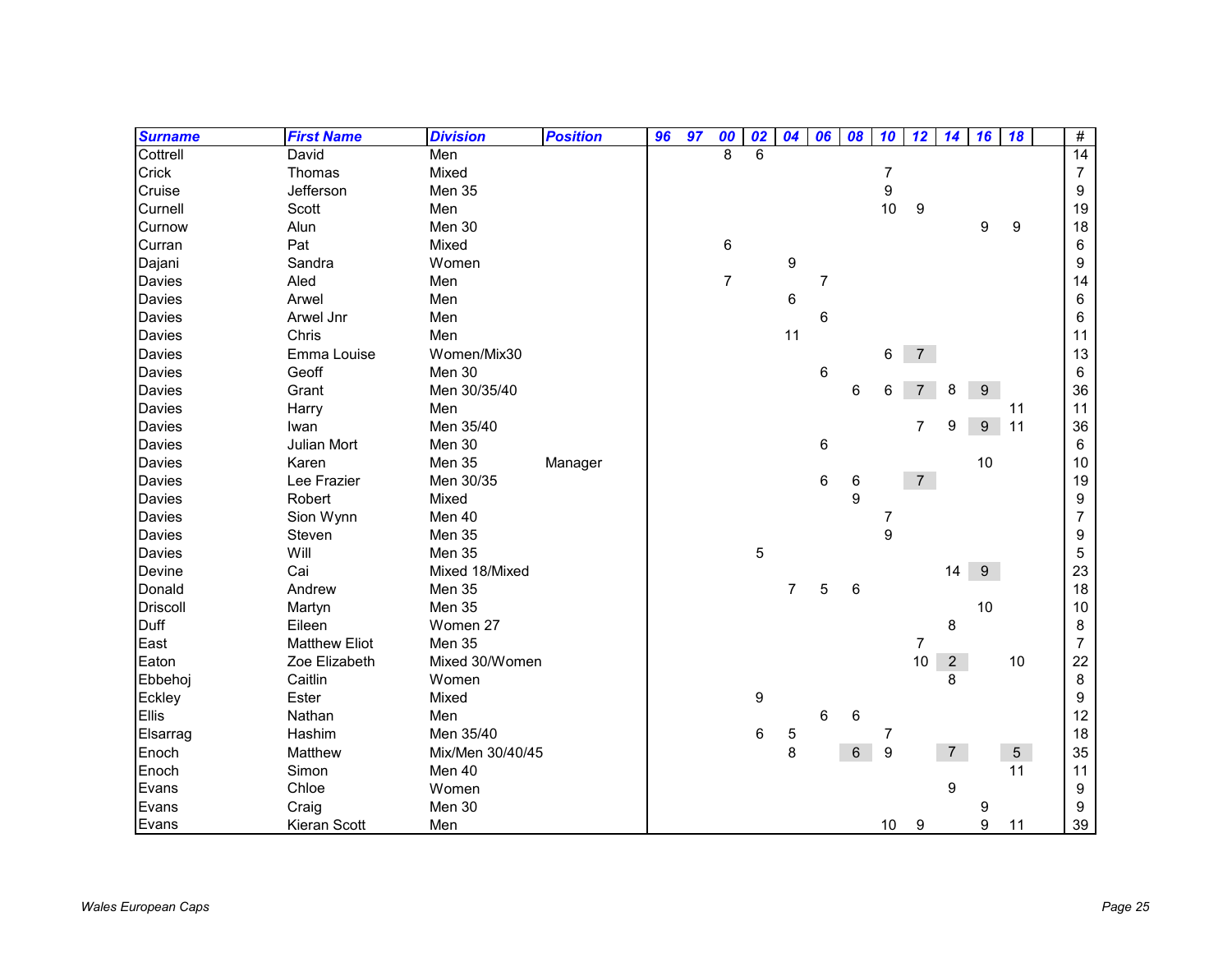| <b>Surname</b> | <b>First Name</b>   | <b>Division</b>              | <b>Position</b> | 96 | 97 | 00 | 02             | 04             | 06             | 08 | 10               | 12             | 14             | 16               | 18             | #               |
|----------------|---------------------|------------------------------|-----------------|----|----|----|----------------|----------------|----------------|----|------------------|----------------|----------------|------------------|----------------|-----------------|
| Evans          | Matthew             | Men 30/35                    |                 |    |    |    |                |                |                |    |                  | 10             | 8              |                  |                | $\overline{18}$ |
| Evans          | Miriam              | Women/Mixed*                 |                 |    |    |    |                | 9              | $\overline{7}$ | 9  | 6                | 8              | 10             | 9                | 10             | 68              |
| Evans          | Nichola             | Women                        |                 |    |    |    | 8              |                |                |    |                  |                |                |                  |                | 8               |
| Evans          | Non                 | Women/Mixed                  |                 | 4  | Δ  | 6  |                | 9              |                | 9  |                  |                |                |                  |                | 32              |
| Evans          | Steffan             | Men                          |                 |    |    |    |                |                |                |    |                  |                |                |                  | 11             | 11              |
| Evans          | <b>Tomos Dafydd</b> | Mixed                        |                 |    |    |    |                |                |                |    |                  | $\overline{7}$ | 10             | 8                |                | 25              |
| Ewer           | Georgina            | Women 27                     |                 |    |    |    |                |                |                |    |                  |                | 3              |                  |                | 3               |
| Eynon          | James               | Mixed 18/Mixed               |                 |    |    |    |                |                |                |    |                  |                | 11             | 8                |                | 19              |
| Eynon          | Lewis               | Mixed                        |                 |    |    |    |                |                |                |    |                  |                |                | 9                |                | 9               |
| Fecci          | GianLuigi Nicola    | Men/Mixed*/Men35             |                 |    |    | 7  |                | 8              | 6              | 6  | 6                | 9              | 8              |                  |                | 50              |
| Foote          | Richard             | Men                          |                 |    |    |    |                | 11             |                |    |                  |                |                |                  |                | 11              |
| Francis        | Jonathan            | Men 40                       |                 |    |    |    |                |                |                |    |                  | 8              | $\overline{7}$ | $\boldsymbol{9}$ | $\overline{7}$ | 31              |
| Francis        | Matthew             | Men                          |                 |    |    |    |                |                |                |    |                  |                |                |                  | 11             | 11              |
| Fraser         | Nicholas John       | Men                          |                 |    |    |    |                |                |                |    |                  | 9              |                |                  |                | 9               |
| French         | Clive               | Mixed                        |                 |    |    | 6  |                |                |                |    |                  |                |                |                  |                | 6               |
| Gardener       | Andrew Kenneth      | Men 30                       |                 |    |    |    |                |                |                |    |                  | 10             |                |                  |                | 10              |
| Gil-Cervantes  | Marco               | Men 45                       |                 |    |    |    |                |                |                |    |                  |                |                |                  | 9              | 9               |
| Gill           | Mellissa            | Women                        |                 |    |    | 8  |                |                |                |    |                  |                |                |                  |                | 8               |
| Goldsworthy    | lain                | Men                          |                 |    |    |    |                |                |                |    | $\boldsymbol{9}$ |                |                |                  |                | 9               |
| Gorwill        | David               | Men                          |                 |    |    |    | $\overline{7}$ |                |                |    |                  |                |                |                  |                | $\overline{7}$  |
| Gosling        | Simon               | Men 35/30                    |                 |    |    |    |                |                |                |    |                  |                |                | $10$             | 11             | 21              |
| Grattarola     | Emilio              | Mixed 18                     |                 |    |    |    |                |                |                |    |                  |                | 11             |                  |                | 11              |
| Gruffudd       | Siwan               | Mixed                        | Play/Ac         |    |    |    |                |                | 6              |    | 10               | 8              | 8              | 9                | 10             | 51              |
| Gully          | Ewan                | Mixed 18                     |                 |    |    |    |                |                |                |    |                  |                | 11             |                  |                | 11              |
| Halford        | Marty               | Mixed                        |                 |    |    | 6  | 9              |                |                |    |                  |                |                |                  |                | 15              |
| Harries        | Gethin              | Men 30                       |                 |    |    |    |                |                |                |    |                  |                |                | 9                | 9              | 18              |
| <b>Harris</b>  | Edward              | Men 35/40*/45                |                 |    |    |    |                |                |                |    | 9                | 8              |                | $10$             | $9\,$          | 36              |
| Harrison       | Andrew              | Men 35/40                    |                 |    |    |    |                |                |                |    |                  |                | 8              |                  | 11             | 19              |
| Harvey         | lan                 | <b>Men 35</b>                |                 |    |    |    |                | $\overline{7}$ |                |    |                  |                |                |                  |                | $\overline{7}$  |
| Healy          | Brendan             | Men 45                       |                 |    |    |    |                |                |                |    |                  |                |                |                  | 6              | 6               |
| Healy          | Samantha Leigh      | Mixed 30                     |                 |    |    |    |                |                |                |    |                  | 9              |                |                  |                | 9               |
| Hessey         | Lewis               | Men                          |                 |    |    |    |                |                |                |    |                  |                |                | 10               | 11             | 21              |
| <b>Hewitt</b>  | Stephen             | Men 30/35/40                 |                 |    |    |    |                |                |                |    |                  | 10             | 8              | 10               | 11             | 39              |
| <b>Hewitt</b>  | Carys               | Women                        |                 |    |    |    |                |                | $\overline{7}$ |    |                  |                |                |                  |                | $\overline{7}$  |
| Hewlett        | Ffion               | Mixed                        |                 |    |    |    |                |                |                |    |                  |                |                | 5                | 8              | 13              |
| Hickinbottom   | Chloe               | Mixed 30                     | Manager         |    |    |    |                |                |                |    |                  |                |                | 8                |                | 8               |
| <b>Higgs</b>   | Stephen Paul        | Mx/M35/Mx30/M30/40 - Play/Ch |                 |    |    |    |                | 8              | 6              | 9  | 9                | 10             | 9              | 9                | 11             | 71              |
| <b>Hobbs</b>   | Kevin James         | Mixed/Men30*/40              |                 |    |    |    |                | 8              | 6              | 9  | 9                |                |                | 9                |                | 41              |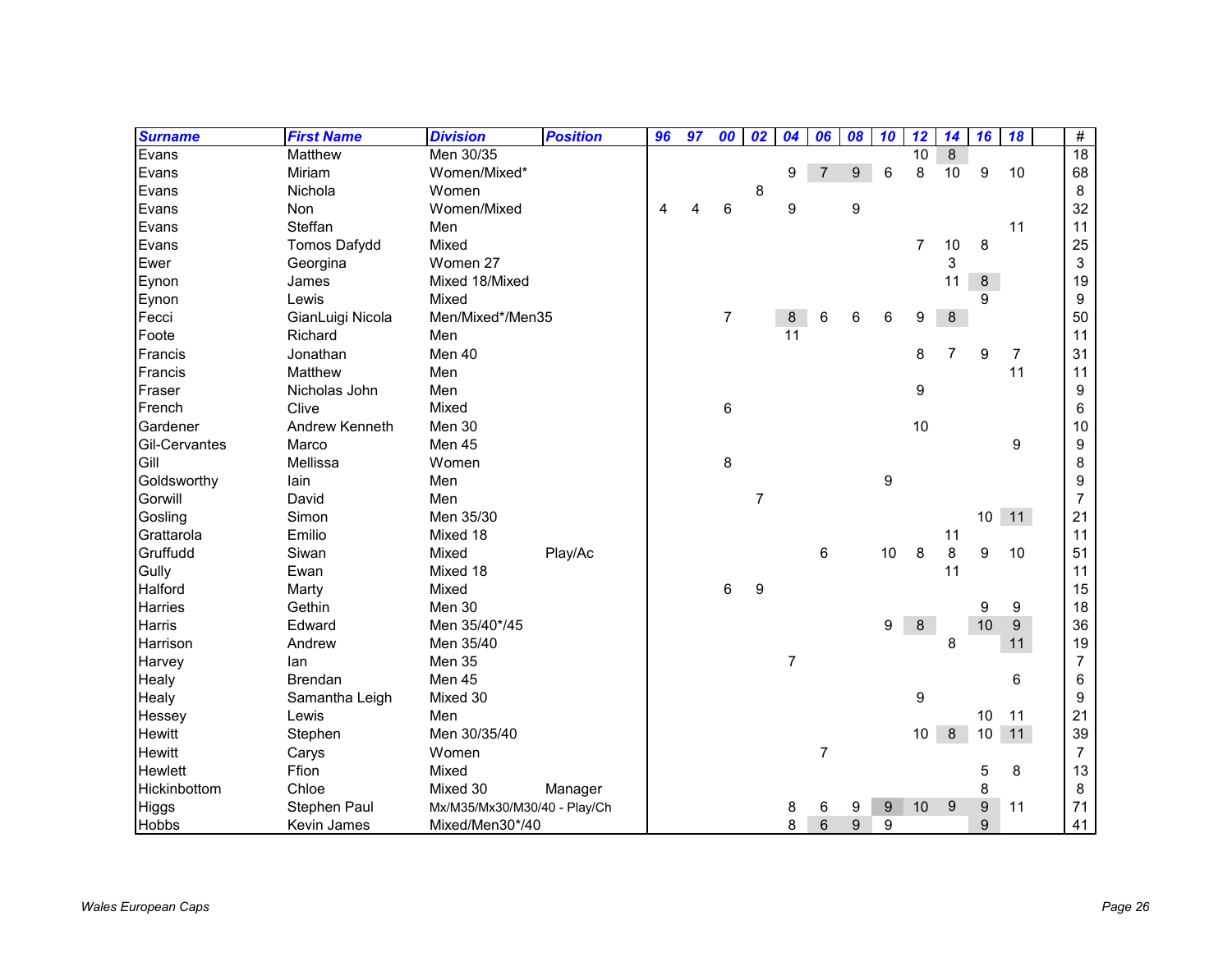| <b>Surname</b> | <b>First Name</b>    | <b>Division</b> | <b>Position</b> | 96 | 97 | 00             | 02                                    | 04               | 06              | 08               | 10             | 12 | 14 | 16 | 18             | $\#$ |
|----------------|----------------------|-----------------|-----------------|----|----|----------------|---------------------------------------|------------------|-----------------|------------------|----------------|----|----|----|----------------|------|
| Holroyd        | Jilly                | Mixed/Women     |                 |    |    |                |                                       |                  | 6               | 9                | 6              | 8  |    |    |                | 29   |
| Hopkins        | Kieran Sean          | Men             |                 |    |    |                | $\overline{7}$                        | 11               | 5               | 6                | 8              | 9  | 10 |    |                | 56   |
| Hopkins        | Sion                 | Men             |                 |    |    |                |                                       |                  |                 | $6\phantom{1}$   |                |    |    |    |                | 6    |
| Hori           | Jason Bodine         | Men 30          |                 |    |    |                |                                       |                  |                 |                  |                | 10 |    |    |                | 10   |
| House          | Richard              | Mixed           |                 |    |    |                |                                       |                  |                 |                  |                |    | 10 | 9  |                | 19   |
| <b>Hughes</b>  | Dylan                | Men             |                 |    |    |                |                                       |                  |                 |                  |                |    | 6  |    |                | 6    |
| Hughes         | Michael              | Men 35          |                 |    |    |                |                                       |                  |                 |                  |                |    |    | 10 |                | 10   |
| Hulmes         | Elizabeth            | Women           | Manager         |    |    |                |                                       |                  |                 |                  |                | 8  |    |    |                | 8    |
| Hungerford     | Claire               | Mixed           |                 |    |    |                |                                       |                  |                 | $\boldsymbol{9}$ |                |    |    |    |                | 9    |
| Huxtable       | Elin                 | Women           |                 |    |    |                |                                       |                  |                 |                  |                |    |    |    | 10             | 10   |
| <b>James</b>   | Caryl                | Mixed/Women     |                 |    |    |                |                                       |                  | 6               | 9                |                |    | 3  |    | $\overline{2}$ | 20   |
| James          | Rhys                 | Men             |                 |    |    |                |                                       |                  |                 |                  |                |    | 4  | 10 |                | 14   |
| James          | <b>Richard Lewis</b> | Men 30/35       |                 |    |    | $\overline{7}$ |                                       |                  |                 | 6                | 9              | 5  | 8  |    |                | 35   |
| Jeffrey        | Rachel               | Mixed           |                 |    |    |                |                                       |                  |                 | $\boldsymbol{9}$ |                |    |    |    |                | 9    |
| Jeffreys       | Mark                 | Men 35/40       |                 |    |    |                |                                       |                  |                 | $6\phantom{1}$   | $\overline{7}$ |    |    |    |                | 13   |
| Jennings       | Mark                 | Mixed           |                 |    |    | 6              |                                       |                  |                 |                  |                |    |    |    |                | 6    |
| John           | Colum                | Mixed 30/Men 30 |                 |    |    |                |                                       |                  |                 |                  |                |    |    | 8  | 9              | 17   |
| John           | Nicholas             | Men 35          |                 |    |    |                |                                       |                  |                 |                  |                |    | 6  |    |                | 6    |
| Jones          | Alex                 | Women           |                 |    |    |                |                                       | $\boldsymbol{9}$ |                 |                  |                |    |    |    |                | 9    |
| Jones          | Andrew               | <b>Men 35</b>   |                 |    |    |                |                                       |                  |                 |                  |                |    |    | 10 |                | 10   |
| Jones          | Angharad             | Mixed 30        |                 |    |    |                |                                       |                  |                 |                  |                |    |    | 8  |                | 8    |
| Jones          | <b>Ben</b>           | Men 30          |                 |    |    |                |                                       |                  |                 | 6                |                |    |    |    |                | 6    |
| Jones          | Christine            | Mixed           |                 |    |    |                | 9                                     |                  |                 |                  |                |    |    |    |                | 9    |
| Jones          | Christopher          | Mixed/Men 35/40 |                 |    |    | 6              |                                       |                  | $6\phantom{1}6$ |                  | 7 <sup>1</sup> |    |    |    |                | 19   |
| Jones          | Colin                | Men 30          |                 |    |    |                |                                       |                  |                 |                  |                |    |    | 9  |                | 9    |
| Jones          | Gareth               | Men 30          |                 |    |    |                |                                       |                  |                 |                  | 9              |    |    |    |                | 9    |
| Jones          | Gavin                | Men 30          | Play/Ac         |    |    |                |                                       |                  |                 |                  |                |    |    | 9  | 11             | 20   |
| Jones          | Joanne               | Women           |                 |    |    |                |                                       |                  |                 |                  | $\overline{7}$ |    |    | 9  | 8              | 24   |
| Jones          | Megan                | Mixed           |                 |    |    |                |                                       |                  |                 |                  |                |    | 4  |    |                | 4    |
| Jones          | Neil                 | Men 35          |                 |    |    |                | $\begin{array}{c} 2 \\ 9 \end{array}$ |                  |                 |                  |                |    |    |    |                | 2    |
| Jones          | Pete                 | Mixed           |                 |    |    |                |                                       |                  |                 |                  |                |    |    |    |                | 9    |
| Jones          | Peter                | Men             |                 |    | 4  |                |                                       |                  |                 |                  |                |    |    |    |                | 4    |
| Jones          | Phil                 | Men 40          |                 |    |    |                |                                       |                  |                 |                  |                | 8  |    | 9  |                | 17   |
| Jones (Rowley) | Karen                | Mixed/Women     |                 |    |    | 8              | 9                                     | 8                |                 |                  |                |    |    |    |                | 25   |
| Jordan         | Adam                 | Mixed           |                 |    |    |                |                                       |                  |                 |                  | 8              |    |    |    |                | 8    |
| Joyce          | Declan               | Mixed 30        |                 |    |    |                |                                       |                  |                 |                  |                |    | 9  |    |                | 9    |
| Joyce          | Nathan               | Men             |                 |    | 4  | 7              | $\overline{7}$                        |                  |                 |                  |                |    |    |    |                | 18   |
| Karaka-Davies  | Sarah                | Men 30          | Manager         |    |    |                |                                       |                  |                 | 5                |                |    |    |    |                | 5    |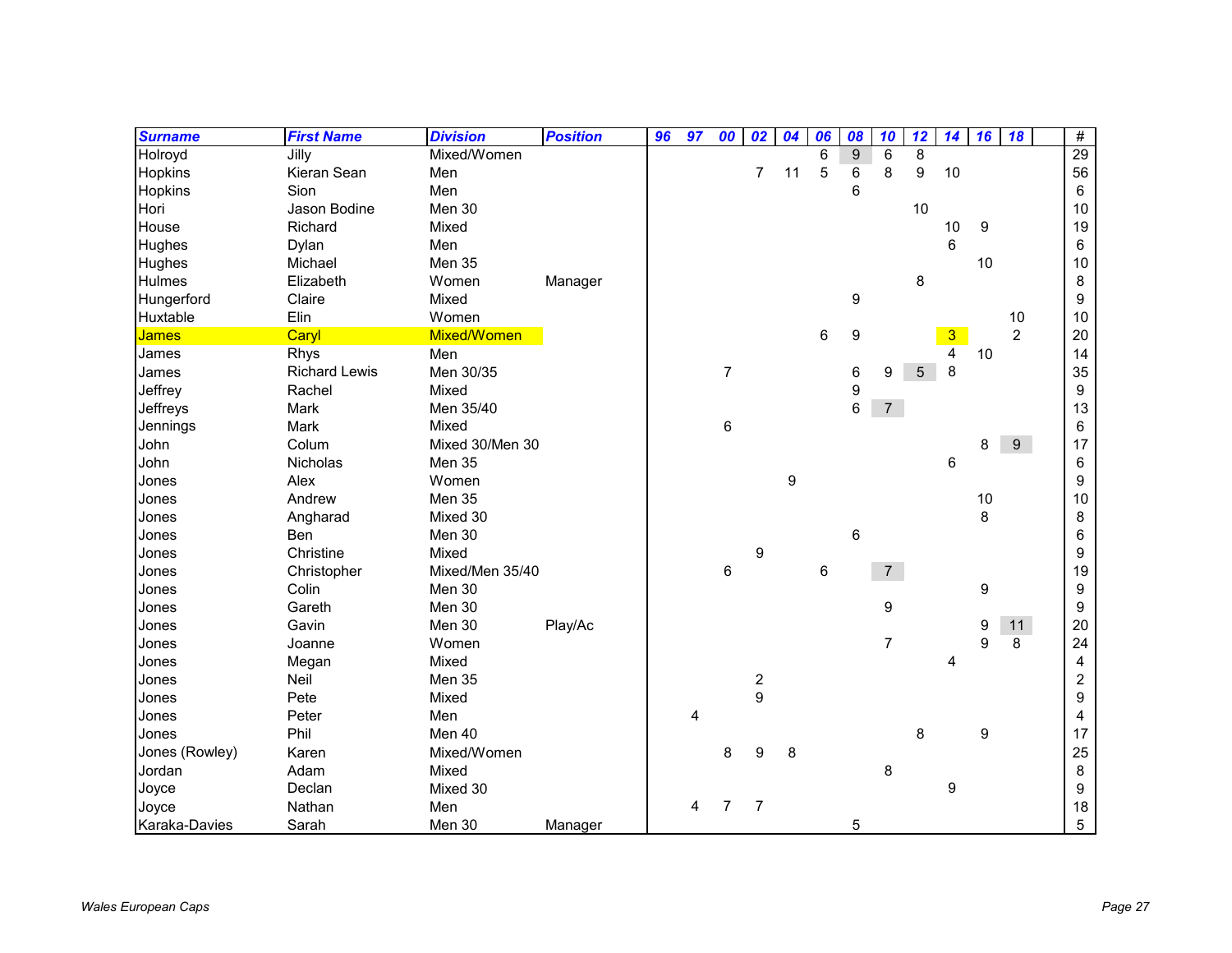| <b>Surname</b>        | <b>First Name</b> | <b>Division</b> | <b>Position</b> | 96 | 97                      | 00 | 02             | 04             | 06             | 08 | 10               | 12             | 14              | 16              | 18             | #              |
|-----------------------|-------------------|-----------------|-----------------|----|-------------------------|----|----------------|----------------|----------------|----|------------------|----------------|-----------------|-----------------|----------------|----------------|
| Kelly                 | Kate-Anne         | Mixed 30        |                 |    |                         |    |                |                |                |    |                  |                | 9               |                 |                | 9              |
| Kennard               | Gwion             | Men/M30/40/45   | Mix-Ch          |    | 6                       | 7  | 14             |                |                | 6  | $\boldsymbol{9}$ |                | $\,8\,$         |                 | $9\,$          | 59             |
| Kennard               | Rachael           | Mixed/Women     |                 |    | 3                       | 8  | 9              |                |                |    | 5                |                |                 |                 |                | 25             |
| Kidd                  | Dean              | Mixed           |                 |    |                         | 6  |                |                |                |    |                  |                |                 |                 |                | $6\phantom{1}$ |
| King                  | Abby              | Women/Mixed30   |                 |    |                         | 8  |                | 9              | 7              | 9  | 5                | 8              | 9               | 8               |                | 63             |
| Kirkland              | Hannah            | Mixed           |                 |    |                         | 6  |                |                |                |    |                  |                |                 |                 |                | 6              |
| Knight                | Jade              | Mixed           |                 |    |                         |    |                |                |                |    |                  |                |                 |                 | 9              | 9              |
| Kotyla                | Robert Antoni     | Mixed 30/Men 35 |                 |    |                         |    |                |                |                |    |                  | 8              | $\bf 8$         | 8               |                | 24             |
| Lake                  | Alan              | Men             |                 |    | $\overline{4}$          |    |                |                |                |    |                  |                |                 |                 |                | $\overline{4}$ |
| Laugharne             | Huw               | Men 35/40       |                 |    |                         | 6  | 9              | 7              | 6              | 6  | $7^{\circ}$      |                |                 |                 |                | 41             |
| Laugharne (Thornhill) | Philippa (Pip)    | Mixed/Women     |                 |    |                         |    | 9              | $\overline{9}$ |                | 9  |                  |                |                 |                 |                | 27             |
| Lawrence              | Carl              | Men 45          |                 |    |                         |    |                |                |                |    |                  |                |                 |                 | 9              | 9              |
| Lawrence              | Richard           | Mixed/Men       |                 |    |                         |    |                |                |                |    |                  |                | 8               | 10 <sup>°</sup> | 11             | 29             |
| Lawrence              | Steve             | Mixed           |                 |    | 3                       |    |                |                |                |    |                  |                |                 |                 |                | 3              |
| Lawson                | Thea              | Mixed           |                 |    |                         |    |                |                |                |    |                  | 6              |                 |                 |                | 6              |
| Letman                | Rachel            | Mixed 30        |                 |    |                         |    |                |                |                |    |                  |                | 9               |                 |                | 9              |
| Lewis                 | Adam              | Men             |                 |    |                         |    |                |                |                |    |                  |                |                 |                 | 10             | 10             |
| Lewis                 | David             | Men             |                 |    | 8                       |    |                |                |                |    |                  |                |                 |                 |                | 8              |
| Lewis                 | Lyndon            | Men 40/35/45    |                 |    |                         |    |                |                |                |    |                  |                | 6               | 10              | 5              | 21             |
| Lewis                 | Richard           | Men 30          |                 |    |                         |    |                |                |                |    |                  |                |                 | 9               |                | 9              |
| Lewis                 | Sophie            | Women/Mixed     |                 |    |                         |    |                |                |                |    |                  |                | 10 <sup>°</sup> | $9\,$           |                | 19             |
| Ley                   | Dan               | Men 30          |                 |    |                         |    |                |                |                |    |                  |                |                 |                 | $\overline{7}$ | $\overline{7}$ |
| Livingstone           | Aled James        | Mixed           |                 |    |                         |    |                |                |                |    |                  | 5              | 10              |                 |                | 15             |
| Llewelyn              | Chloe             | Women           |                 |    |                         |    |                |                |                |    |                  |                | 10              |                 |                | 10             |
| Llewelyn              | Kirsty            | Women           |                 |    |                         |    |                |                |                |    | 5                |                |                 |                 |                | 5              |
| Lloyd                 | John              | Men 30          |                 |    |                         |    |                |                | $\overline{7}$ | 6  |                  |                |                 |                 |                | 13             |
| Lloyd-Davies          | Gareth            | Men 30          |                 |    |                         |    |                |                |                |    |                  |                |                 |                 | 10             | 10             |
| Lobeck                | Andrew            | Men             |                 |    | 4                       |    |                |                |                |    |                  |                |                 |                 |                | 4              |
| Lock                  | Huw               | Men 35          |                 |    |                         |    |                |                |                |    |                  | $\overline{7}$ |                 |                 |                | $\overline{7}$ |
| Lopez                 | Adam              | Mixed 30        |                 |    |                         |    |                |                |                |    |                  |                |                 | 8               |                | 8              |
| Lynch                 | Rhys              | Mixed 18/Mixed  |                 |    |                         |    |                |                |                |    |                  |                | 11              | $\overline{7}$  | 9              | 27             |
| MacDonald             | Virginia          | Women           |                 |    |                         |    |                | 9              |                |    |                  |                |                 |                 |                | 9              |
| Martin                | Kelly             | Mixed           |                 |    |                         |    |                |                | 6              |    |                  |                |                 |                 |                | 6              |
| <b>Masters</b>        | Shania            | Women           |                 |    |                         |    |                |                |                |    |                  |                |                 |                 | 10             | 10             |
| <b>Matthews</b>       | Bob               | Mixed/Men 35    |                 | 4  | 3                       |    | 7 <sup>7</sup> |                |                |    |                  |                |                 |                 |                | 14             |
| <b>Matthews</b>       | Natasha Marie     | Wom/Mix*/Mix30  |                 |    | $\overline{\mathbf{4}}$ | 8  |                |                |                | 9  | 5                | 9              | 9               |                 |                | 44             |
| <b>Matthews</b>       | Stan              | Mixed           |                 |    | 3                       |    |                |                |                |    |                  |                |                 |                 |                | 3              |
| <b>Matthews</b>       | Vanessa           | Mixed           |                 |    | 4                       |    |                |                |                |    |                  |                |                 |                 |                | 4              |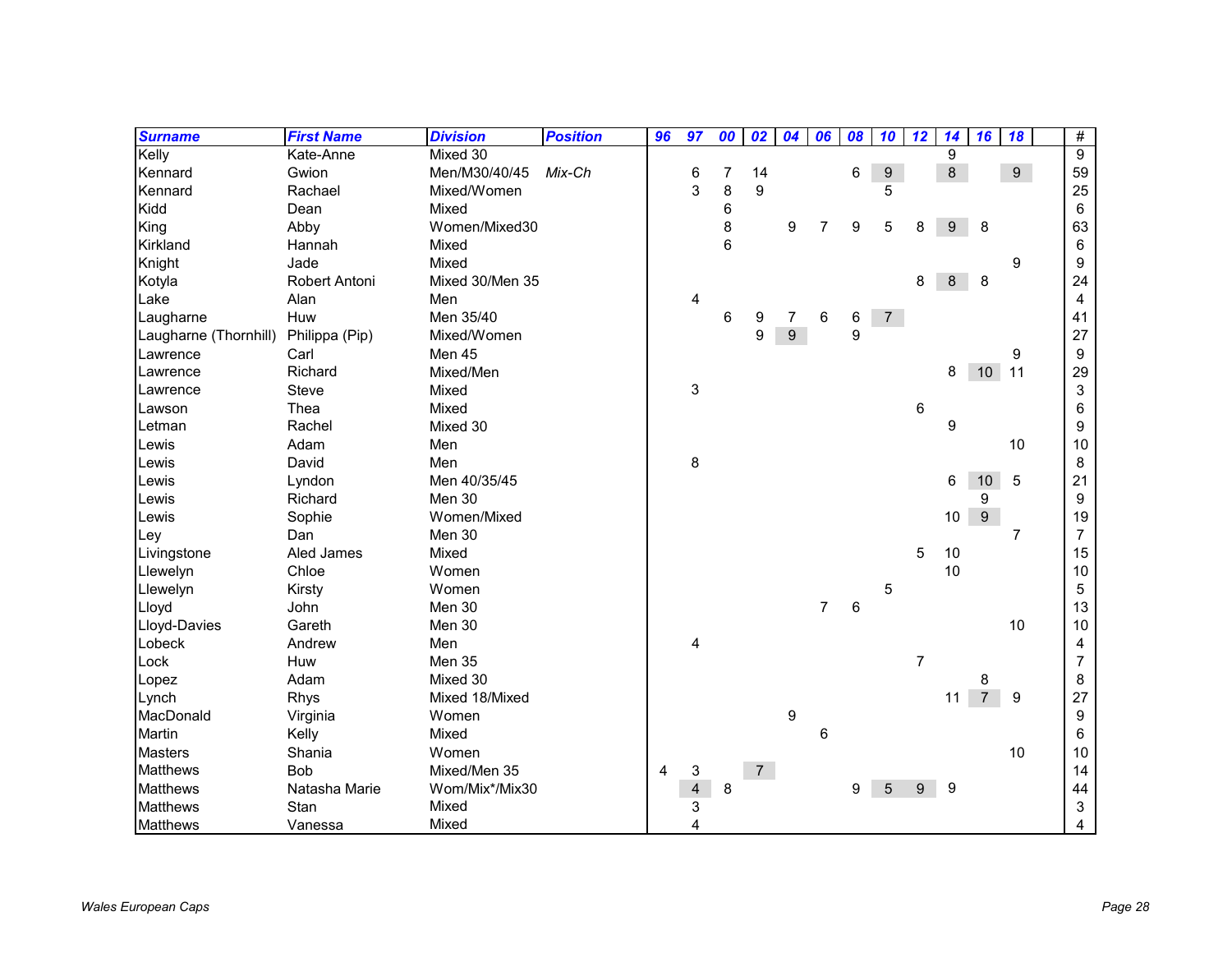| <b>Surname</b>  | <b>First Name</b>              | <b>Division</b>     | <b>Position</b> | 96 | 97 | 00             | 02             | 04 | 06             | 08             | 10             | 12 | 14 | 16               | 18 | #                |
|-----------------|--------------------------------|---------------------|-----------------|----|----|----------------|----------------|----|----------------|----------------|----------------|----|----|------------------|----|------------------|
| <b>McGrath</b>  | Vicky                          | Women               |                 |    |    |                | 8              |    |                |                |                |    |    |                  |    | 8                |
| <b>McRea</b>    | David Barrie                   | Men 30/Mix30        | Mix-Ch          |    |    |                |                |    |                |                | 9              | 18 | 8  |                  |    | 35               |
| Melmoth         | Anna                           | Mixed               |                 |    |    |                |                |    |                |                |                |    |    |                  | 9  | $\boldsymbol{9}$ |
| Messer          | Daniel                         | Men                 |                 |    |    |                |                |    |                |                |                |    |    | 8                |    | 8                |
| <b>Mills</b>    | Sian                           | Women 27            |                 |    |    |                |                |    |                |                |                |    | 8  |                  |    | 8                |
| Minto           | James                          | Mixed 18            |                 |    |    |                |                |    |                |                |                |    | 11 |                  |    | 11               |
| Mohamed         | Azman Muhammad F: Mixed        |                     |                 |    |    |                |                |    |                |                |                | 6  |    |                  |    | 6                |
| Monaghan        | Ciaran                         | Men 30              |                 |    |    |                |                |    |                |                |                |    |    |                  | 11 | 11               |
| Morgan          | Angharad                       | Mixed               |                 |    |    |                |                | 8  | 6              |                |                |    |    |                  |    | 14               |
| Morgan          | Celynd                         | Men 35/40           |                 |    |    |                |                |    | 6              | 6              | 7              | 8  | 8  |                  |    | 35               |
| Morgan          | Delyth                         | Women               |                 |    |    |                |                | 9  |                |                |                |    |    |                  |    | $\boldsymbol{9}$ |
| Morgan          | Lowri                          | Women               |                 |    |    |                |                |    |                |                |                | 8  | 10 | 9                | 10 | 37               |
| Morgan          | Michael                        | Men                 |                 |    |    |                |                |    |                |                | 9              |    | 10 |                  |    | 19               |
| Morgan          | <b>Scott</b>                   | <b>Men 35/40</b>    |                 |    |    |                |                |    | $\overline{c}$ | 6              | $\overline{7}$ |    |    |                  |    | 15               |
| Morgan          | Stephen 2 Midge                | Men                 |                 |    |    |                | $\overline{7}$ | 11 |                |                |                |    |    |                  |    | 18               |
| Morgan          | Stephen Andew Hung Mixed/Mix30 |                     |                 |    |    |                |                |    | 6              | 9              |                | 9  |    |                  |    | 24               |
| <b>Morris</b>   | Samantha                       | Mixed 18            |                 |    |    |                |                |    |                |                |                |    | 10 |                  |    | 10               |
| Mullen          | Paula                          | Women               |                 |    |    |                | 8              |    |                |                |                |    |    |                  |    | 8                |
| Murphy          | Ruth                           | Mixed               |                 |    |    |                |                | 8  |                |                |                |    |    |                  |    | 8                |
| Neighbours      | Roger Kenneth                  | Men                 |                 |    |    |                |                |    |                |                | 10             | 9  | 8  | 9                |    | 36               |
| Neil            | Janine                         | Women               | Coach           |    |    | 1              |                |    |                |                |                |    |    |                  |    | $\mathbf{1}$     |
| Nelson          | Larissa                        | Women               |                 |    |    |                |                |    | $\overline{7}$ |                | 6              | 8  | 10 |                  |    | 31               |
| Newton          | Graham                         | Men 30              |                 |    |    |                |                |    |                |                |                |    |    | 9                | 10 | 19               |
| Niblo           | Danzy                          | Men 35              |                 |    |    |                |                |    |                |                | 9              |    |    |                  |    | 9                |
| <b>Nicholas</b> | Mike                           | Men/Men 30          |                 |    |    | $\overline{7}$ | $\overline{7}$ |    |                | $6\phantom{a}$ |                |    |    |                  |    | 20               |
| North           | Mollie                         | Mixed 18/Women      |                 |    |    |                |                |    |                |                |                |    | 11 | 9                |    | 20               |
| North           | Paul                           | Men 40              |                 |    |    |                |                |    |                |                |                | 8  | 9  | 9                | 11 | 37               |
| O'Connor        | Jamie                          | Men 45              |                 |    |    |                |                |    |                |                |                |    |    |                  | 9  | $\boldsymbol{9}$ |
| O'Neill         | Katie                          | Mixed               |                 |    |    |                |                |    |                |                |                |    | 9  | $\boldsymbol{9}$ | 10 | 28               |
| Ornek           | Gul                            | Women               |                 |    |    |                |                |    | 7              |                |                |    |    |                  |    | $\boldsymbol{7}$ |
| Osbaldeston     | Joseph                         | Mixed/Men           |                 |    |    |                |                | 3  | 6              | 6              | 10             | 9  | 10 |                  |    | 44               |
| Padden          | Lewis                          | Men                 |                 |    |    |                | $\overline{7}$ |    |                |                |                |    |    |                  |    | $\overline{7}$   |
| Page            | Katie                          | Women               |                 |    |    |                |                |    |                |                |                | 8  | 10 |                  |    | 18               |
| Pascoe          | Gavin                          | Men                 |                 |    |    |                |                |    |                |                |                |    |    |                  | 11 | 11               |
| Pattison        | Lucy                           | Mixed 18/Women      |                 |    |    |                |                |    |                |                |                |    | 12 | 8                |    | 20               |
| Penrith (Dando) | Amber                          | Mixed/Women         |                 |    |    |                |                |    | 6              |                |                | 8  | 10 | $\mathbf{1}$     | 10 | 35               |
| Perkins         | Neil                           | Mixed/Men 35/40*/45 |                 |    | 3  | 6              | 9              | 7  | 5              | 6              | $\overline{7}$ | 8  | 8  | 10               | 6  | 75               |
| Perkins (Lane)  | Nicola                         | Women/Mixed         |                 |    |    | 8              | 9              |    |                |                |                |    |    |                  |    | 17               |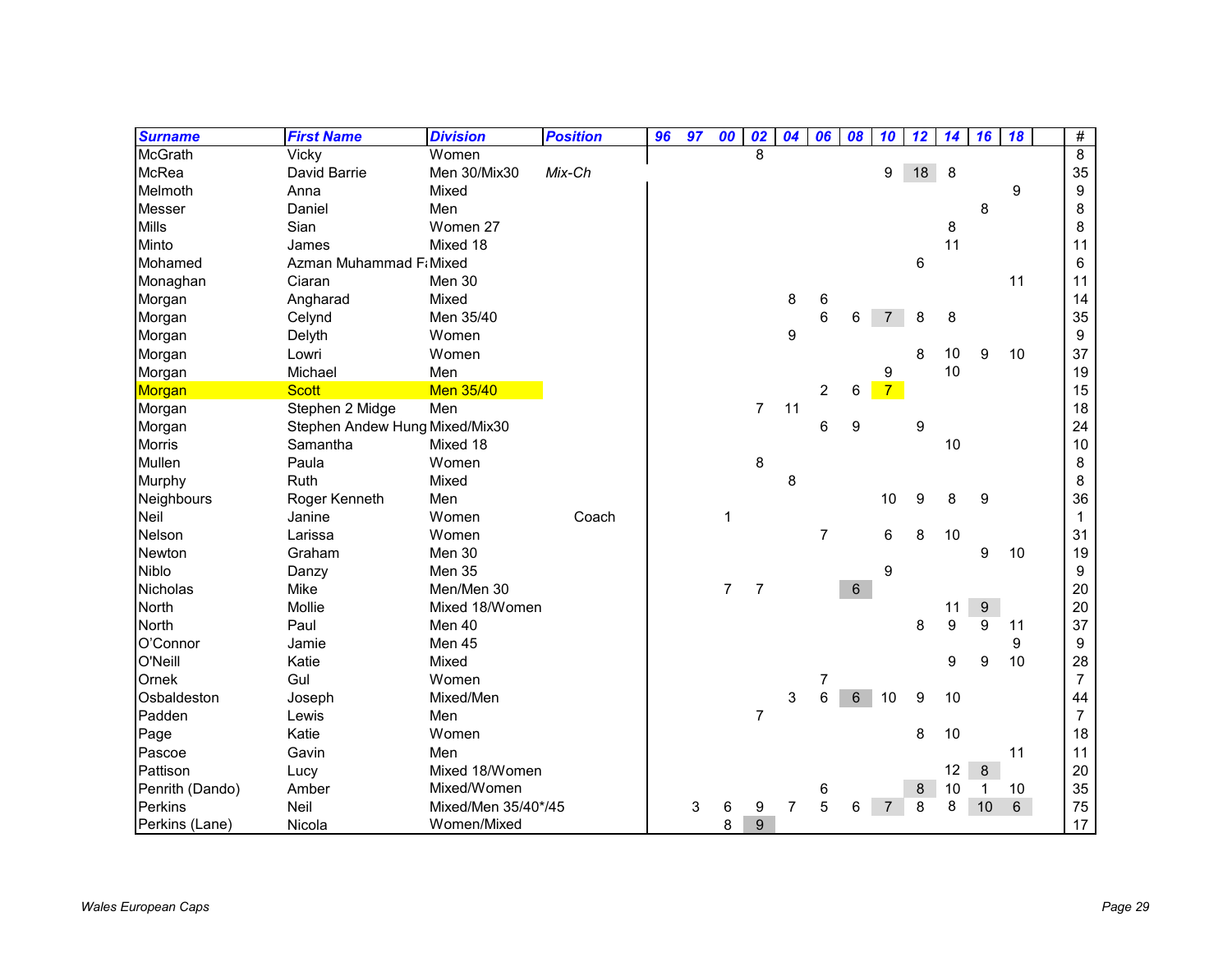| <b>Surname</b>     | <b>First Name</b>   | <b>Division</b>  | <b>Position</b> | 96 | 97 | 00 | 02             | 04             | 06             | 08 | 10             | 12              | 14               | 16 | 18    | $\#$           |
|--------------------|---------------------|------------------|-----------------|----|----|----|----------------|----------------|----------------|----|----------------|-----------------|------------------|----|-------|----------------|
| Perry              | Andrew              | Men 30/35        |                 |    |    |    |                |                |                | 6  | 9              |                 |                  |    |       | 15             |
| Phelps             | <b>Richard Glyn</b> | Men30/Mix*/Mix30 |                 |    |    |    |                |                | 6              | 9  | 8              | 10 <sup>°</sup> |                  | 8  |       | 41             |
| Phillips           | Aled                | Men 40           |                 |    |    |    |                |                |                |    |                |                 | $\overline{7}$   | 9  | 11    | 27             |
| Phillips           | Jade Marie          | Mixed            |                 |    |    |    |                |                |                |    |                | 8               |                  |    |       | 8              |
| Pike               | Nicole              | Mixed            |                 |    |    |    |                |                |                |    |                |                 |                  | 7  | 5     | 12             |
| Platt              | Sarah               | Women            |                 |    |    |    |                |                |                |    |                |                 |                  | 9  | 10    | 19             |
| Pollock            | Ryan                | Men              | Ass Coach       |    |    |    |                |                |                |    |                |                 |                  | 10 |       | 10             |
| Porter             | Alec Neil           | Men 35           |                 |    |    |    |                |                |                |    |                | $\overline{7}$  |                  |    |       | $\overline{7}$ |
| Powell             | Mandy               | Mixed            |                 |    |    | 6  |                |                |                |    |                |                 |                  |    |       | 6              |
| Price              | Tommy               | Men 30           |                 |    |    |    |                |                |                |    | 9              |                 |                  |    |       | 9              |
| Pritchard          | Jessica             | Mixed 18         |                 |    |    |    |                |                |                |    |                |                 | 11               |    |       | 11             |
| Pryke              | Victoria            | Women 27         |                 |    |    |    |                |                |                |    |                |                 | 8                |    |       | 8              |
| Pryor              | Sam                 | Mixed            |                 |    |    |    |                |                |                |    |                |                 |                  |    | 10    | 10             |
| Prytherch          | Steffan             | Mixed            |                 |    |    |    |                |                |                |    |                |                 | 10               | 9  | 10    | 29             |
| Prytherch          | Zoe                 | Mixed/Mixed 30   |                 |    |    |    |                |                |                | 9  |                |                 | 9                | 8  |       | 26             |
| Pullen             | Gavin               | Women            | Coach           |    |    |    |                |                |                |    |                | 8               |                  |    |       | 8              |
| Pullen             | Roxanne             | Women            |                 |    |    |    |                |                |                |    | 6              | 6               |                  | 9  |       | 21             |
| Radcliff           | Elaine              | Women            |                 |    |    | 8  | 8              |                |                |    |                |                 |                  |    |       | 16             |
| Rainton            | Sophie              | Mixed 18         |                 |    |    |    |                |                |                |    |                |                 | 12               |    |       | 12             |
| Ramadan (Ferrin)   | Sarah               | Women            |                 |    |    |    |                |                | $\overline{7}$ | 9  | 6              | 8               | 8                | 9  | 10    | 57             |
| Rees               | Daniel Jnr          | Mixed 18         |                 |    |    |    |                |                |                |    |                |                 | 11               |    |       | 11             |
| Rees               | Daniel John         | Men              |                 |    |    |    |                |                |                |    |                | 9               | 10               | 10 | 11    | 40             |
| Rees               | Griffith            | Men              |                 |    | 4  |    |                |                |                |    |                |                 |                  |    |       | 4              |
| Rees               | Liz                 | Mixed            |                 |    | 4  |    |                |                |                |    |                |                 |                  |    |       | $\overline{4}$ |
| Rees-Jones         | Christen            | Men 30/35        |                 |    |    |    |                |                |                |    |                | 10              | 8                |    |       | 18             |
| Reeves             | Huw                 | Men              |                 |    |    |    |                |                | 6              | 6  |                |                 |                  |    |       | 12             |
| Revell             | Gareth              | Men/Mixed        | Play/Ch         |    |    |    |                |                | 5              | 5  | 10             | 8               | 10               | 9  | 10    | 57             |
| Reynolds           | Lorna May           | Women 27         |                 |    |    |    |                |                |                |    |                |                 | 8                |    |       | 8              |
| Richards           | Catherine           | Women            |                 |    |    |    |                |                |                |    |                |                 |                  |    | 10    | 10             |
| <b>Richards</b>    | Gareth              | Men 45           |                 |    |    |    |                |                |                |    |                |                 |                  |    | 9     | 9              |
| Richardson         | Philip              | Men 30           |                 |    |    |    |                |                |                |    |                |                 |                  |    | 11    | 11             |
| Riddlestone-Holmes | Steve               | Mix/Men35/40/45  | Play/Ch         |    |    | 6  | $\overline{7}$ | $\overline{7}$ | 6              | 6  | $\overline{7}$ | 8               |                  | 10 | $9\,$ | 66             |
| Riley              | Paul                | Men 35/40        |                 |    |    |    |                |                |                |    |                |                 | $\boldsymbol{9}$ |    |       | 13             |
| Rixson             | Mich'al             | Women 27         |                 |    |    |    |                |                |                |    |                |                 | 8                |    |       | 8              |
| <b>Robbins</b>     | Kevin               | Men 35           |                 |    |    |    |                |                |                |    | 4              |                 |                  |    |       | 4              |
| Roberts            | Daniel              | Men              |                 |    |    |    |                |                |                |    |                |                 |                  | 10 | 11    | 21             |
| Rose               | Luke                | Men              |                 |    |    |    |                |                |                |    |                | 9               |                  |    |       | 9              |
| <b>Ruck</b>        | Amberley            | Mixed/Women      |                 |    |    |    |                |                |                |    |                |                 |                  | 8  | 9     | 17             |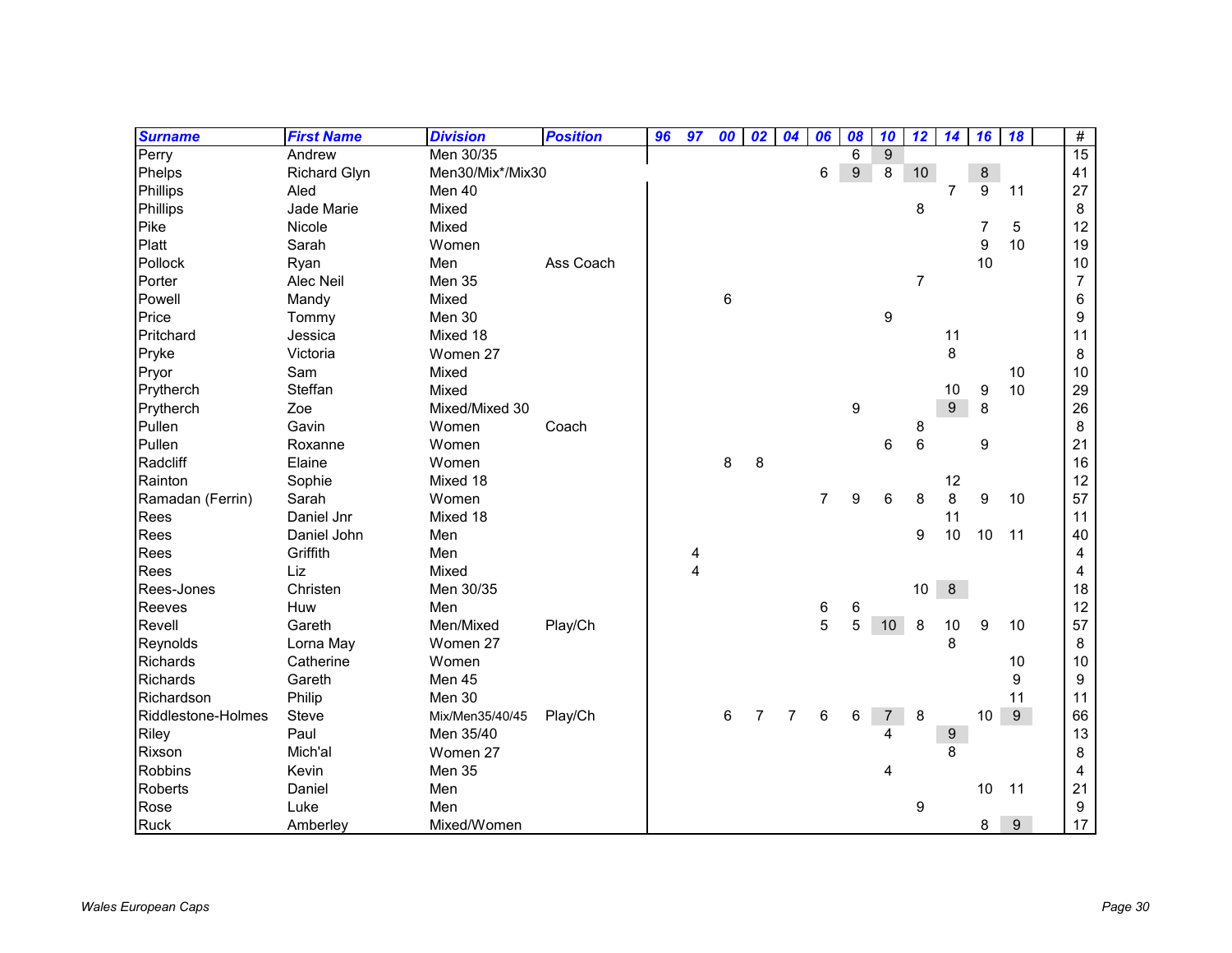| <b>Surname</b>  | <b>First Name</b>   | <b>Division</b>   | <b>Position</b>      | 96 | 97             | 00             | 02               | 04             | 06             | 08               | 10              | 12             | 14      | 16             | 18 | #                |
|-----------------|---------------------|-------------------|----------------------|----|----------------|----------------|------------------|----------------|----------------|------------------|-----------------|----------------|---------|----------------|----|------------------|
| Salim           | Khal                | Mixed 30          |                      |    |                |                |                  |                |                |                  |                 | 9              | 9       |                |    | $\overline{18}$  |
| Sanderson       | Paul                | Men 35            |                      |    |                |                | $\overline{c}$   |                |                |                  |                 |                |         |                |    | $\overline{c}$   |
| Seymour (Baird) | <b>Emily Louise</b> | Mixed             |                      |    |                |                |                  |                |                |                  |                 | 8              | 8       | $\overline{c}$ |    | 18               |
| Seymour         | Martyn Anthony      | Mix/Men*/Mix30    | Men Ch               |    |                |                |                  |                | 6              | $\overline{4}$   | 10 <sup>1</sup> | 8              | 9       | 18             | 17 | 72               |
| Singh           | Mark                | Men 45            |                      |    |                |                |                  |                |                |                  |                 |                |         |                | 9  | 9                |
| Sivertsen       | Martin              | Men 35            |                      |    |                |                |                  |                |                |                  |                 |                |         | 10             |    | 10               |
| Slade           | Anthony             | Men 35            |                      |    |                |                |                  |                |                |                  | 9               | $\overline{7}$ |         |                |    | 16               |
| Smith           | Holi                | Mixed/Women       |                      |    |                |                |                  |                |                |                  | $\overline{7}$  |                |         | 9 <sup>1</sup> |    | 16               |
| Smith           | lain                | Men 40            |                      |    |                |                |                  |                |                |                  | $\overline{7}$  |                |         |                |    | $\overline{7}$   |
| Smith           | Jenna               | Men               | Manager              |    |                |                |                  |                |                |                  |                 | 9              |         |                |    | 9                |
| Smith           | John                | Men 35/40         |                      |    |                |                |                  |                | 6              | 6                | $\overline{7}$  | 8              |         |                |    | 27               |
| Smith           | Mike                | Men               |                      |    |                |                | $\boldsymbol{7}$ |                |                |                  |                 |                |         |                |    | $\overline{7}$   |
| Smith           | Moro                | Men/Men35/40      | Ch-Men               |    | 4              | $\mathbf{1}$   | $\overline{7}$   | $30\,$         | 6              | 4                |                 | 8              |         |                |    | 67               |
| Smith           | Owen                | Mix/Men35/Mix30   | Play/Ch/Ac/Mgr/WomAC |    |                |                | 9                | 8              | 6              | 3                | 6               | 15             | 12      | 9              | 10 | 78               |
| Smith           | William             | Mixed             |                      |    |                |                |                  |                |                |                  |                 |                |         |                | 9  | 9                |
| Smith (Eves)    | Alison              | Mixed/Women       |                      |    |                | 8              | 9                | 8              | $\overline{7}$ | $\boldsymbol{9}$ |                 |                |         |                |    | 41               |
| Smyth           | Lauren              | Women             |                      |    |                |                |                  |                |                |                  |                 |                |         | 9              |    | 9                |
| Smyth           | Olly                | Men               |                      |    |                |                |                  |                |                |                  |                 |                |         |                | 11 | 11               |
| Snook           | Gareth              | <b>Men 35</b>     |                      |    |                |                | $\overline{7}$   |                |                |                  |                 |                |         |                |    | $\overline{7}$   |
| Southcombe      | Matt                | Men               |                      |    |                |                |                  |                |                |                  |                 |                |         | 9              |    | 9                |
| Sowemimo-Coker  | Sowande             | Mixed             |                      |    |                |                |                  |                |                |                  |                 | 7              |         |                |    | $\overline{7}$   |
| Statton         | Ryan Robert         | Men 35            |                      |    |                |                |                  |                |                |                  |                 | $\overline{7}$ | 8       |                |    | 15               |
| Stenson         | Rachel May          | Mixed 30/Women 27 |                      |    |                |                |                  |                |                |                  |                 | 9              | $\bf 8$ |                |    | 17               |
| <b>Stevens</b>  | Rachel              | Mixed/Women       | Play/Ch              |    |                |                |                  |                |                | 8                | 6               | 8              | 10      | 9              | 10 | 51               |
| Sullivan        | <b>Kris Thomas</b>  | Men 30            |                      |    |                |                |                  |                |                |                  |                 | 10             |         | 9              | 11 | 30               |
| Swain           | Dave                | Mixed/Men 35      |                      |    | 3              |                | 1                |                |                |                  |                 |                |         |                |    | 4                |
| Swinsco         | Michael             | Men               | Coach                |    |                |                |                  |                |                |                  |                 | 9              |         |                |    | 9                |
| Tang            | Jamie               | Men               |                      |    |                |                |                  |                |                |                  |                 |                |         | 10             |    | 10               |
| Taviner         | John                | Men 45            |                      |    |                |                |                  |                |                |                  |                 |                |         |                | 9  | 9                |
| Taylor          | Bethan              | Mixed/Women       |                      |    |                |                |                  |                |                | 9                | 6               | 8              | 10      |                |    | 33               |
| Thomas          | Adrian              | Men               |                      |    |                |                |                  |                |                |                  | 10              |                | 10      | 9              |    | 29               |
| Thomas          | Clive               | Men 35/40         |                      |    |                |                | $\overline{7}$   | $\overline{7}$ | 6              | 6                | $\overline{7}$  |                |         |                |    | 33               |
| Thomas          | David Glyn Daniel   | Men 30            |                      |    |                |                |                  |                |                |                  |                 | 10             |         |                |    | 10               |
| Thomas          | Dawn                | Women             |                      |    | $\mathbf 1$    |                |                  |                |                |                  |                 |                |         |                |    | $\mathbf{1}$     |
| Thomas          | Lloyd               | Men               |                      |    |                |                |                  |                |                |                  |                 |                | 10      |                |    | 10               |
| Thomas          | Rhiannon            | Mixed             |                      |    |                | 8              |                  | 8              |                |                  | 10              |                |         |                |    | 26               |
| Thomas          | Russell             | Men/Mixed*        |                      | 4  | $\overline{7}$ | $\overline{7}$ |                  |                |                |                  | 10              |                |         |                |    | 28               |
| Treays          | Caspar              | Men 45            |                      |    |                |                |                  |                |                |                  |                 |                |         |                | 9  | $\boldsymbol{9}$ |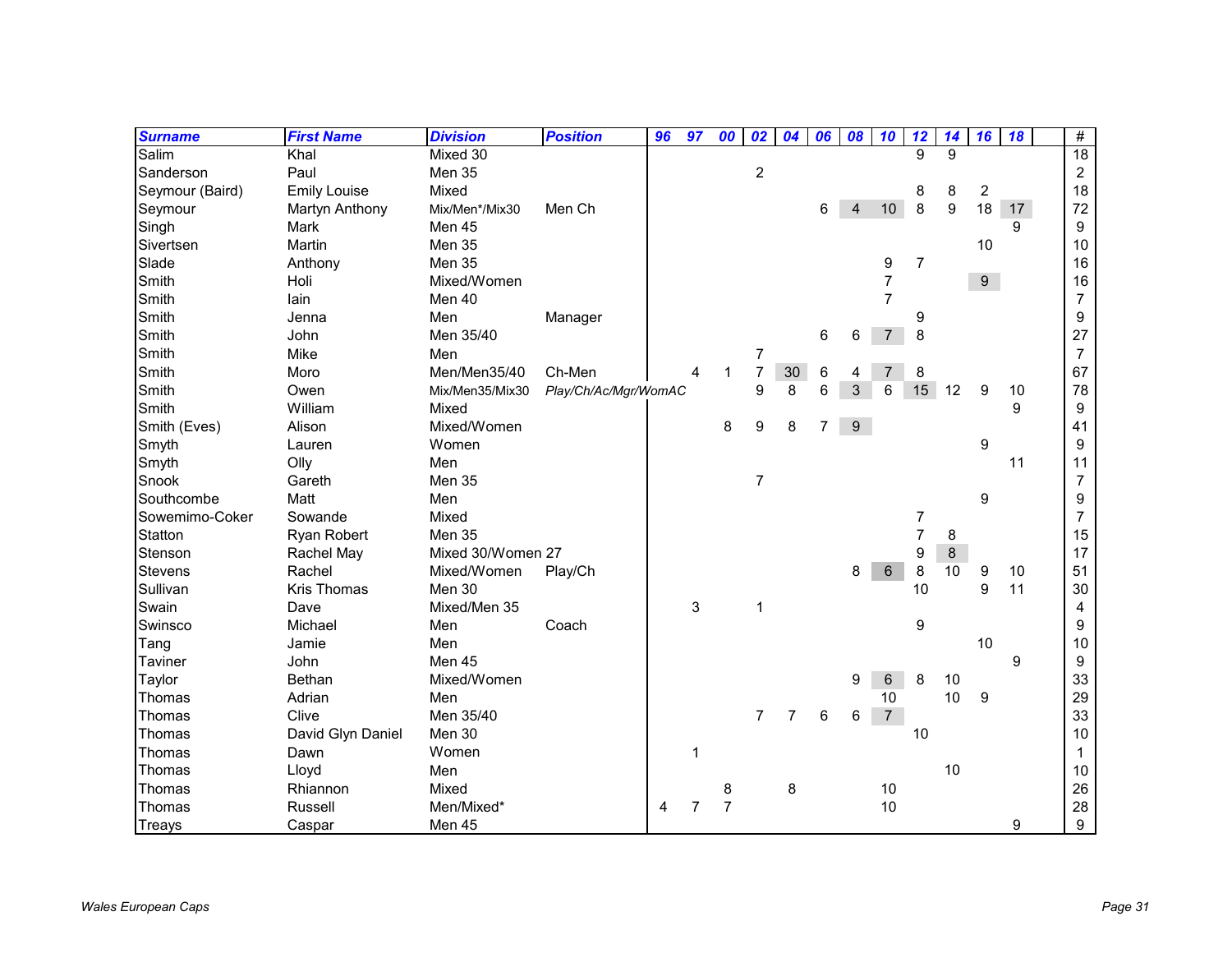| <b>Surname</b>       | <b>First Name</b>     | <b>Division</b>               | <b>Position</b> | 96 | 97             | 00             | 02          | 04             | 06             | 08 | 10             | 12             | 14      | 16             | 18 | $\#$            |
|----------------------|-----------------------|-------------------------------|-----------------|----|----------------|----------------|-------------|----------------|----------------|----|----------------|----------------|---------|----------------|----|-----------------|
| Treays               | Louis                 | Mixed                         |                 |    |                |                |             |                |                |    |                |                |         | 9              | 10 | $\overline{19}$ |
| <b>Tuttiett</b>      | Phillipa              | Women                         |                 |    |                |                |             | $\overline{7}$ |                | 9  | $\overline{7}$ |                |         |                |    | 23              |
| Twinam               | Sophie                | Mixed                         |                 |    |                |                |             |                |                |    |                |                |         |                | 9  | 9               |
| Van Schalkwyk        | Riaan                 | Men                           |                 |    |                |                |             |                |                |    | 9              |                |         | 7              |    | 16              |
| <b>Viles</b>         | Rachael               | Mixed                         |                 |    |                |                |             |                |                | 9  | 10             |                |         |                |    | 19              |
| Vivian               | Sarah                 | Women/Mix30                   |                 |    |                |                |             |                | $\overline{7}$ | 9  | $\overline{7}$ | 8              | 10      | $8\phantom{1}$ |    | 49              |
| Wade                 | Rhiannon              | Women                         |                 |    |                |                |             |                |                |    |                |                | 10      | 9              |    | 19              |
| Waghorn              | Michael               | Men                           |                 |    |                |                |             |                |                |    |                |                | 6       |                |    | 6               |
| Waite                | Rhys Ceri             | Mixed                         |                 |    |                |                |             |                |                |    |                |                | 10      |                | 9  | 19              |
| Waite                | Tony                  | Mixed                         | Mgr/Ass Ch      |    |                |                |             |                |                |    |                |                |         | 9              | 10 | 19              |
| Walters              | Nicci                 | Men                           |                 |    |                |                |             |                |                | 6  |                |                |         |                |    | 6               |
| Wasserman            | Rachel                | Women                         |                 |    |                |                |             |                |                |    |                |                | 9       |                |    | 9               |
| <b>Watson-Stubbs</b> | Rebecca               | Women 27                      |                 |    |                |                |             |                |                |    |                |                | 3       |                |    | 3               |
| Watts                | Ben                   | Men                           |                 |    |                |                |             |                |                | 6  | 8              |                | 10      |                |    | 24              |
| Waythe               | <b>Huw David</b>      | Men                           |                 |    |                |                |             |                |                |    | 10             | 9              | 10      |                |    | 29              |
| Waythe               | Nicolas Stuart        | Men 30/35                     |                 |    |                |                |             |                |                | 6  | 9              | $\overline{7}$ | 9       |                |    | 31              |
| Weerdenburg          | <b>Heather Louise</b> | Women                         |                 |    |                |                |             |                |                |    |                | 8              |         |                |    | 8               |
| Welch                | Alexander             | Men 30                        | Wom-Mgr         |    |                |                |             |                |                |    |                | 10             |         | 9              |    | 19              |
| Welch                | Philip Edward         | Mix/Mix30/Men30               |                 |    |                |                |             |                |                |    | 9              | 6              | $\bf 8$ |                | 8  | 31              |
| Wheeler              | Jason                 | Men                           |                 |    |                |                |             | 11             |                |    |                |                | 10      |                |    | 21              |
| Wickett              | Becky                 | Women 27                      |                 |    |                |                |             |                |                |    |                |                | 8       |                |    | 8               |
| Wilkins              | Chris                 | Men                           |                 |    | $\overline{4}$ |                |             |                |                |    |                |                |         |                |    | 4               |
| Wilkinson            | Andrew                | Mix/Men30/Mix30               |                 |    |                |                |             |                |                | 9  | 9              |                | 9       |                |    | 27              |
| Wilkinson            | Sophie Louise         | Mixed                         |                 |    |                |                |             |                |                |    | 10             | 8              | 8       |                |    | 26              |
| Williams             | Adam Peter            | Men30/Mix/Mix30/Men40 - PI/Ch |                 |    |                |                |             |                |                | 6  | 9              | $\,8\,$        | 9       | 8              | 11 | 51              |
| Williams             | David                 | Men                           |                 |    | 4              |                |             |                |                |    |                |                |         |                |    | 4               |
| Williams             | <b>Geraint Rhys</b>   | Mixed 30                      |                 |    |                |                |             |                |                |    |                |                | 7       |                |    | 7               |
| Williams             | Jess                  | Mixed 30                      |                 |    |                |                |             |                |                |    |                |                |         | 8              |    | 8               |
| Williams             | Jo                    | Women                         |                 |    |                |                |             |                |                |    |                |                |         | 9              |    | 9               |
| Williams             | Joe Kruger            | Men/Mixed                     |                 |    |                |                |             |                |                |    |                |                |         | 10             | 9  | 19              |
| Williams             | Jonathan Rhys         | Men/Mixed*                    |                 |    |                |                |             | 11             | 6              |    |                | $7^{\circ}$    | 10      | 10             |    | 44              |
| Williams             | Joshua                | Men 30                        |                 |    |                |                |             |                |                |    |                |                |         |                | 10 | 10              |
| Williams             | Marc                  | Men                           |                 |    |                |                |             | 11             |                |    |                |                |         |                |    | 11              |
| Williams             | Morgan                | Mixed                         |                 |    |                |                |             |                |                |    |                |                |         | 9              | 10 | 19              |
| Williams             | Phil                  | Men 30                        |                 |    |                |                |             |                |                |    |                |                |         | 9              | 10 | 19              |
| Williams             | Roxy                  | Women                         |                 |    |                |                |             |                |                |    |                |                |         |                | 10 | 10              |
| Williams             | Sian                  | Women                         |                 |    |                | 8              |             |                |                |    |                |                |         |                |    | 8               |
| Williams             | Simon Lloyd           | Men/Men 30/35/40              |                 |    |                | $\overline{7}$ | $7^{\circ}$ | 11             | 6              |    | 9              | $\overline{7}$ | 9       | 9              |    | 65              |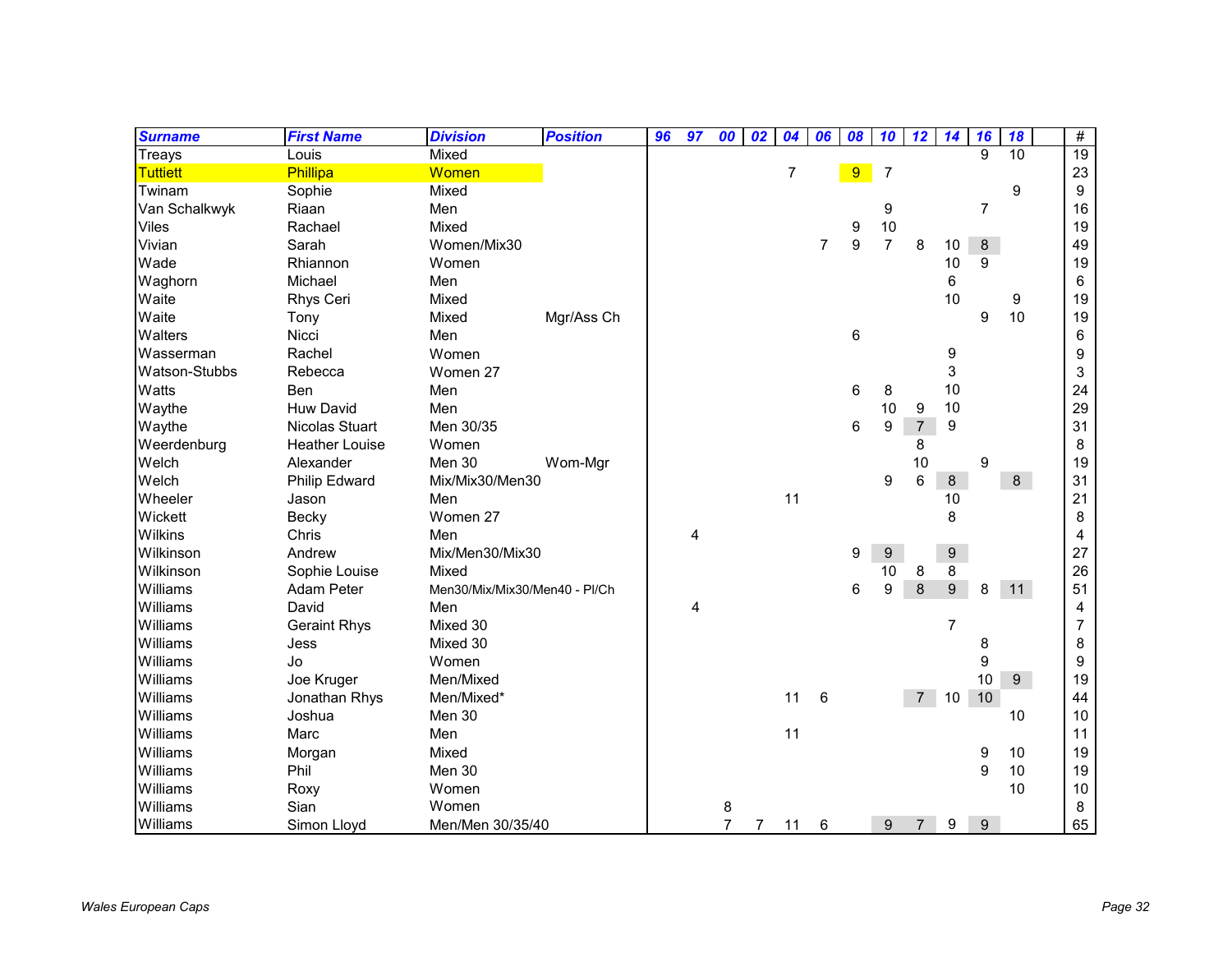| <b>Surname</b>   | <b>First Name</b>     | <b>Division</b> | <b>Position</b> | 96 | 97 | 00 | <b>02</b> l | 04 | 06 | 08 |   | $10$ 12 | <b>14</b>      | 16 | 18 | #  |
|------------------|-----------------------|-----------------|-----------------|----|----|----|-------------|----|----|----|---|---------|----------------|----|----|----|
| Williams         | Andy                  | Women           | Ass Coach       |    |    |    |             |    |    |    |   |         |                |    | 10 | 10 |
| Williams (Smith) | <b>Felicity Rhian</b> | Mixed           |                 |    |    |    |             |    |    |    |   | 6       |                |    |    | 13 |
| Williamson       | Joe                   | Mixed           |                 |    |    |    | 9           |    |    |    |   |         |                |    |    | 9  |
| Willington       | Carwyn                | Men 30/35/40    |                 |    |    |    |             |    |    | 6  | 9 | 8       | 8              | 9  | 11 | 51 |
| Wilson           | Joanne                | Women           |                 |    |    |    |             | 9  |    |    |   |         |                |    |    | 9  |
| Woodard          | Lenny                 | Men 30          |                 |    |    |    |             |    | 6  |    |   |         |                |    |    | 6  |
| Woodfin          | Gareth John           | Men 30/35       |                 |    |    |    |             |    |    |    |   | 10      | $\overline{7}$ | 10 |    | 27 |
| Woodward         | Dafydd                | Mixed 30        |                 |    |    |    |             |    |    |    |   |         |                | 8  |    | 8  |
| Worgan           | lan                   | Men             |                 |    |    |    |             |    |    |    |   |         |                |    |    |    |
| Wynn             | Elspeth               | Men             | Manager         |    |    |    |             |    |    | 6  |   |         |                | 10 |    | 16 |
| Zietsman         | <b>Bianca</b>         | Women           |                 |    |    |    |             |    |    | 9  |   |         |                |    |    | 16 |
|                  |                       |                 |                 |    |    |    |             |    |    |    |   |         |                |    |    |    |

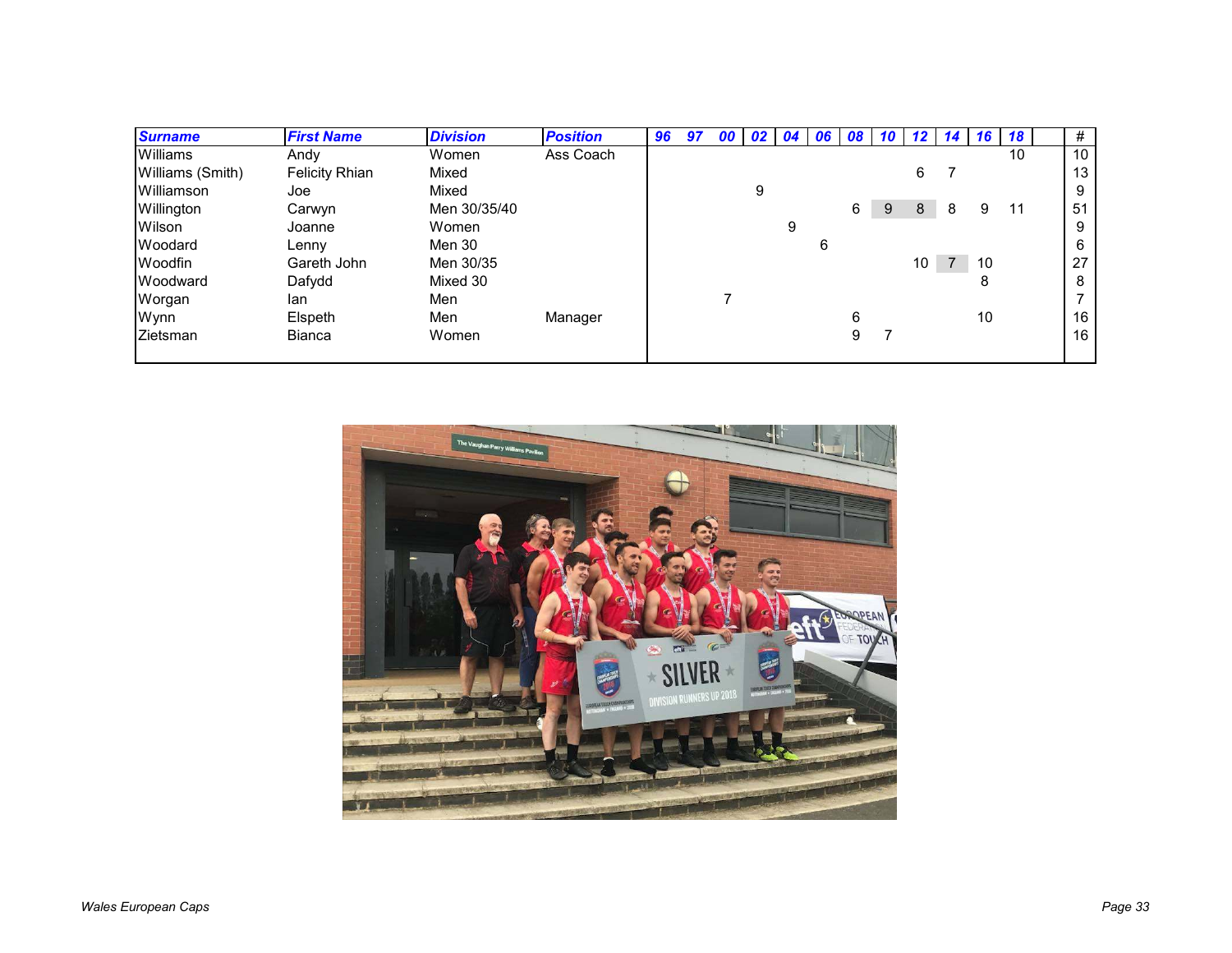### **Other International Matches**

- 2006 All Nations, New Zealand
- 2007 Four Nations, Vale Holel, Miskin, Wales
- 2007 Mainland Cup, Mssey, France (Greenstone Hook)
- 2009 Home Nations, Glasgow, Scotland
- 2009 Mainland Cup, Heidelberg, Germany
- 2013 Home Nations, Dublin Ireland

| <b>Most Capped Players</b> |                      |               | Position 2006 07H |   | 07M | <b>09H</b> | <b>09M</b> | 2013 | <b>Total</b> |
|----------------------------|----------------------|---------------|-------------------|---|-----|------------|------------|------|--------------|
| Higgs                      | Stephen Paul         | Men 30        | Play/Ch           | 4 | 6   | 4          |            | 5    | 33           |
| Phelps                     | <b>Richard Glyn</b>  | Men 30        |                   |   | 6   |            | 8          | 5    | 30           |
| James                      | <b>Richard Lewis</b> | <b>Men 35</b> |                   | 5 | 6   |            | 8          | 5    | 24           |
| Fecci                      | GianLuigi Nicola     | Men 30        |                   | 6 | 6   | 4          |            |      | 23           |
| <b>Perkins</b>             | Neil                 | Men 40        |                   |   | 6   | 4          |            | 5    | 22           |
| <b>Hobbs</b>               | <b>Kevin James</b>   | Men 30/Mixed  |                   | 3 |     | 4          |            |      | 21           |
| Smith                      | David Owen           | Men 30/40     |                   | 5 | 6   | 3          |            |      | 21           |
| <b>Clarkson</b>            | Paul                 | Men/Men35     |                   |   | 6   |            | 8          | 5    | 20           |

| <b>Surname</b>  | <b>First Name</b>         | <b>Division</b> | <b>Position</b> | 2006             | 07H            | 07M            | <b>09H</b>              | <b>09M</b> | 2013           | <b>Total</b>    |
|-----------------|---------------------------|-----------------|-----------------|------------------|----------------|----------------|-------------------------|------------|----------------|-----------------|
|                 |                           |                 |                 |                  |                |                |                         |            |                |                 |
| Adams           | Dylan                     | Mix/Men/Men 35  |                 |                  | $\overline{4}$ |                | 4                       | 8          |                | 16              |
| Archer-Williams | Hefin                     | Men 35/40       |                 |                  |                | 6              |                         |            | 5              | 11              |
| Ayres           | Rhydian                   | Men 35          |                 |                  |                |                |                         |            | 5              | 5               |
| Azman           | Fiaz                      | Mixed           |                 |                  |                |                | 4                       |            |                | 4               |
| Beal            | leuan Rhys                | Mixed           |                 |                  |                |                |                         |            | $\overline{4}$ | 4               |
| Beasley         | James Edward              | Men 30          |                 |                  |                |                |                         |            | 5              | 5               |
| Bell            | Sarah                     | Women           |                 |                  |                |                |                         |            | 4              | 4               |
| <b>Betts</b>    | Paul Jason                | Mixed           |                 |                  |                |                |                         |            | 5              | 5               |
| Bibey           | Mathew                    | Men             |                 |                  | 1              |                |                         |            |                | 1               |
| <b>Bloom</b>    | Andrew                    | Mixed           |                 |                  |                |                | 4                       |            |                | 4               |
| <b>Britton</b>  | Lloyd                     | Men 35          |                 |                  |                | 6              |                         |            |                | 6               |
| <b>Brookes</b>  | Tristan                   | Mixed 30        |                 |                  |                |                |                         |            | 5              | 5               |
| <b>Bunce</b>    | Paul                      | Men 30          |                 |                  | $6\phantom{1}$ |                |                         |            |                | $6\phantom{1}6$ |
| <b>Burke</b>    | Hugo Robert Gerald Men 40 |                 |                 |                  |                |                |                         |            | $\overline{2}$ | $\overline{c}$  |
| <b>Burns</b>    | <b>Mathew Paul</b>        | Men/Men 30      |                 |                  | 5              |                |                         |            |                | 5               |
| Burns (Conlon)  | Gemma                     | Women           |                 |                  | 5              |                |                         |            |                | 5               |
| <b>Burrows</b>  | <b>Glenn Dene</b>         | Men 30          |                 |                  |                |                |                         |            | 5              | 5               |
| <b>Bush</b>     | <b>Brendan</b>            | <b>Men 35</b>   |                 |                  |                | $6\phantom{1}$ |                         |            |                | 6               |
| <b>Buxton</b>   | <b>Mark</b>               | Men 30          |                 |                  |                |                |                         |            | 5              | 5               |
| Carroll         | Alexander William         | Men 30          |                 | $\boldsymbol{7}$ |                |                | $\overline{\mathbf{4}}$ |            |                | 11              |
| Carroll         | Christopher John          | Men 30/35       |                 | 7                |                |                |                         | 8          |                | 15              |
| Carroll         | Katherine Susan           | Mixed 30        |                 |                  |                |                |                         |            |                | 5               |
| Carroll         | Nicholas Anthony          | Men 35          |                 | $\overline{7}$   |                |                |                         |            | 5<br>5         | 12              |
| Carter          | lan                       | Men             |                 |                  |                |                | 4                       |            |                | 4               |
| Chatham         | Hywel                     | Men             |                 |                  | 1              |                |                         |            |                | 1               |
| Clarke          | Julian                    | <b>Men 35</b>   |                 |                  |                | 6              |                         |            |                | $\,6$           |
| Clarke          | Lewis                     | Men             |                 |                  | $\overline{2}$ |                |                         |            |                | $\overline{2}$  |
| Clarkson        | Paul                      | Men/Men35       |                 |                  |                | 6              |                         | 8          | 5              | 20              |
| Coiley          | <b>Ruth</b>               | Mixed           |                 |                  | $6\phantom{1}$ |                |                         |            |                | $6\phantom{1}$  |
| Corcoran        | Christopher James         | Men 30          |                 |                  |                | 6              |                         |            |                | 6               |
| Cruise          | Jefferson Calvin          | Men 40          |                 |                  |                |                |                         |            | 5              | 5               |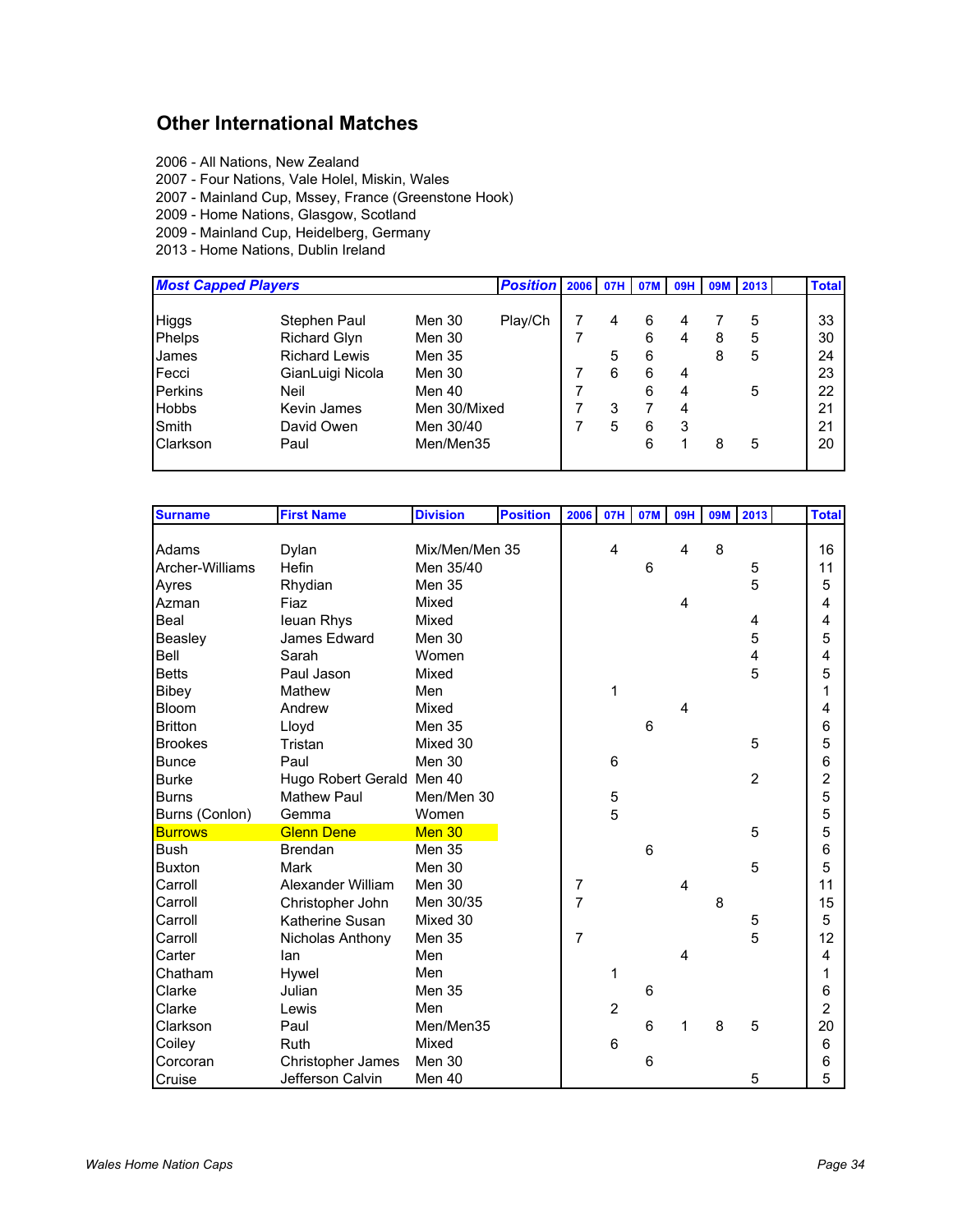| <b>Surname</b>                   | <b>First Name</b>    | <b>Division</b> | <b>Position</b> | 2006           | 07H                                      | 07M            | <b>09H</b>              | <b>09M</b> | 2013           | <b>Total</b>        |
|----------------------------------|----------------------|-----------------|-----------------|----------------|------------------------------------------|----------------|-------------------------|------------|----------------|---------------------|
| Dajani                           | Sandy                | Women           |                 |                | 1                                        |                |                         |            |                |                     |
| Davies                           | Aled                 | Men 30          |                 |                | $\mathbf 5$                              |                | 4                       |            |                | $\boldsymbol{9}$    |
| Davies                           | Arwel Jnr            | Men 30          |                 |                | 5                                        |                | $\overline{\mathbf{4}}$ |            |                | 9                   |
| Davies                           | Grant                | Men 35          |                 |                |                                          |                | 4                       |            | 5              | 9                   |
| Davies                           | <b>Julian Mort</b>   | Men 30          |                 | $\overline{7}$ |                                          |                |                         |            |                | 7                   |
| <b>Davies</b>                    | Lee Frazier          | Men 35          |                 |                |                                          | 5              |                         | 8          | 5              | 18                  |
| Davies                           | Sion-Wynn            | Men 40          |                 |                |                                          |                |                         |            | 5              | 5                   |
| East                             | <b>Matthew Eliot</b> | Men 35          |                 |                |                                          |                |                         |            | $\overline{c}$ | 2                   |
| Eaton                            | Zoe Elizabeth        | Women           |                 |                |                                          |                |                         |            | 5              | 5                   |
| Edwards                          | Catrin               | Women 27        |                 |                |                                          |                |                         |            | 5              | 5                   |
| Edwards                          | Rhys                 | Men             |                 |                |                                          |                |                         |            | 5              | 5                   |
| <b>Ellis</b>                     | Nathan               | Men             |                 |                | $\ensuremath{\mathsf{3}}$                |                |                         |            |                | 3                   |
| Elsarrog                         | Hashim               | Men 40          |                 |                |                                          |                | 4                       |            |                | $\overline{4}$      |
| Enoch                            | Matthew              | Men 40          |                 |                | $\overline{7}$                           |                |                         |            | 4              | 11                  |
| Evans                            | Matthew              | Men 35          |                 |                |                                          |                |                         |            | 5              | 5                   |
| Evans                            | Miriam               | Women           |                 |                | 1                                        |                | 4                       |            | 5              | 10                  |
| Evans                            | Non                  | Women           |                 |                | 5                                        |                | 4                       |            |                | 9                   |
| Evans-Jones                      | Michael              | Mixed           |                 |                |                                          |                |                         |            | 4              | $\overline{4}$      |
| Ewer                             | Georgina             | Women 27        |                 |                |                                          |                |                         |            | 5              | 5                   |
| Fecci                            | GianLuigi Nicola     | Men 30          |                 | $\overline{7}$ | $\,6$                                    | 6              | 4                       |            |                | 23                  |
| Foote                            | Richie               | Men             |                 |                | 1                                        |                |                         |            |                | 1                   |
| Francis                          | <b>Eddie Peter</b>   | Mixed           |                 |                |                                          |                |                         |            | 5              | 5                   |
| Francis                          | Jonathan             | Men 40          |                 |                |                                          |                |                         |            | 4              | 4                   |
| Fraser                           | Nicholas John        | Men             |                 |                |                                          |                |                         |            | 5              | 5                   |
| <b>Gameson-Burrows Glenn</b>     |                      | Men 30          |                 |                |                                          |                |                         |            | 5              | 5                   |
| Gardener                         | Andrew Kenneth       | Men 30          |                 |                |                                          |                |                         |            | 3              | 3                   |
| Grant                            | Lee                  | Men 35          |                 | $\overline{7}$ |                                          |                |                         |            |                | 7                   |
| Gruffudd                         | Siwan                | Mixed           |                 |                |                                          |                | 4                       |            |                | $\overline{4}$      |
| Harris                           | Edward               | Men 40          |                 |                |                                          |                |                         |            | 5              | 5                   |
| Harrison                         | Andrew               | Men 35          |                 |                |                                          |                |                         |            | 5              | 5                   |
| Hewitt                           | Stephen              | Men 30          |                 |                |                                          |                |                         |            | 5              | 5                   |
| Higgs                            | Stephen Paul         | Men 30          | Play/Ch         | $\overline{7}$ | $\overline{4}$                           | 6              | 4                       | 7          | 5              | 33                  |
| Hoban                            | <b>Mark</b>          | Men 30/35       |                 | 7              |                                          |                |                         | 8          |                | 15                  |
| <b>Hobbs</b>                     | <b>Kevin James</b>   | Men 30/Mixed    |                 | $\overline{7}$ | 3                                        | $\overline{7}$ | 4                       |            |                | 21                  |
| <b>Hopkins</b>                   | Kieran Sean          | Men/Mixed*      |                 |                | 5                                        |                | $\overline{4}$          |            |                | 9                   |
| Hopkins                          | Sion                 | Men             |                 |                | 1                                        |                |                         |            |                | 1                   |
| House                            | Richard              | Mixed           |                 |                |                                          |                |                         |            | 5              | 5                   |
| Hungerford                       | Claire               | Women           |                 |                | 4                                        |                |                         |            |                | 4                   |
| Hunter                           | lain                 | Mixed 30        |                 |                |                                          |                |                         |            | 4              |                     |
| Hutchins                         | Mike                 | Men 30          |                 | $\overline{2}$ |                                          |                |                         |            |                | 4<br>$\overline{c}$ |
| James                            | <b>Richard Lewis</b> | Men 35          |                 |                | 5                                        | 6              |                         | 8          | 5              | 24                  |
| Jones                            | Christopher          | Men 40          |                 |                |                                          |                | 4                       |            |                | 4                   |
| Jones                            | Clare                | Women 27        |                 |                |                                          |                |                         |            | 5              | 5                   |
| Jones                            | <b>Gavin Thomas</b>  | Men 30          |                 |                |                                          |                |                         |            | 5              | 5                   |
| Jones                            | Megan                | Mixed           |                 |                |                                          |                |                         |            | 5              | 5                   |
| Jones (Rowley)                   | Karen                | Mixed/Women     |                 |                | $\overline{c}$                           |                |                         |            |                | $\overline{c}$      |
|                                  | Declan Shaun         | Mixed 30        |                 |                |                                          |                |                         |            | 4              | $\overline{4}$      |
| Joyce                            |                      | Men             |                 |                |                                          |                |                         |            |                | 3                   |
| Kedge                            | Jake                 |                 |                 |                | $\ensuremath{\mathsf{3}}$<br>$\mathbf 5$ |                |                         |            | 5              |                     |
| Kennard                          | Gwion                | Men 40          |                 |                | $\overline{\mathbf{4}}$                  |                | 4<br>4                  |            |                | 14                  |
| Kennard<br>Kidd                  | Rachel               | Women           |                 |                |                                          |                |                         |            |                | 8                   |
|                                  | <b>Dean</b>          | <b>Women</b>    |                 |                | $\mathbf{1}$                             |                |                         |            |                | 1                   |
| King                             | Abby                 | Women           |                 |                |                                          |                | 4                       |            |                | 4                   |
| Kotyla                           | Robert Antoni        | Men 35          |                 |                |                                          |                |                         |            | 5              | 5                   |
| Laugharne (Thornh Philippa (Pip) |                      | Women           |                 |                | 4                                        |                |                         |            |                | 4                   |
| Lawrence                         | Richard              | Men             |                 |                |                                          |                |                         |            | 5              | 5                   |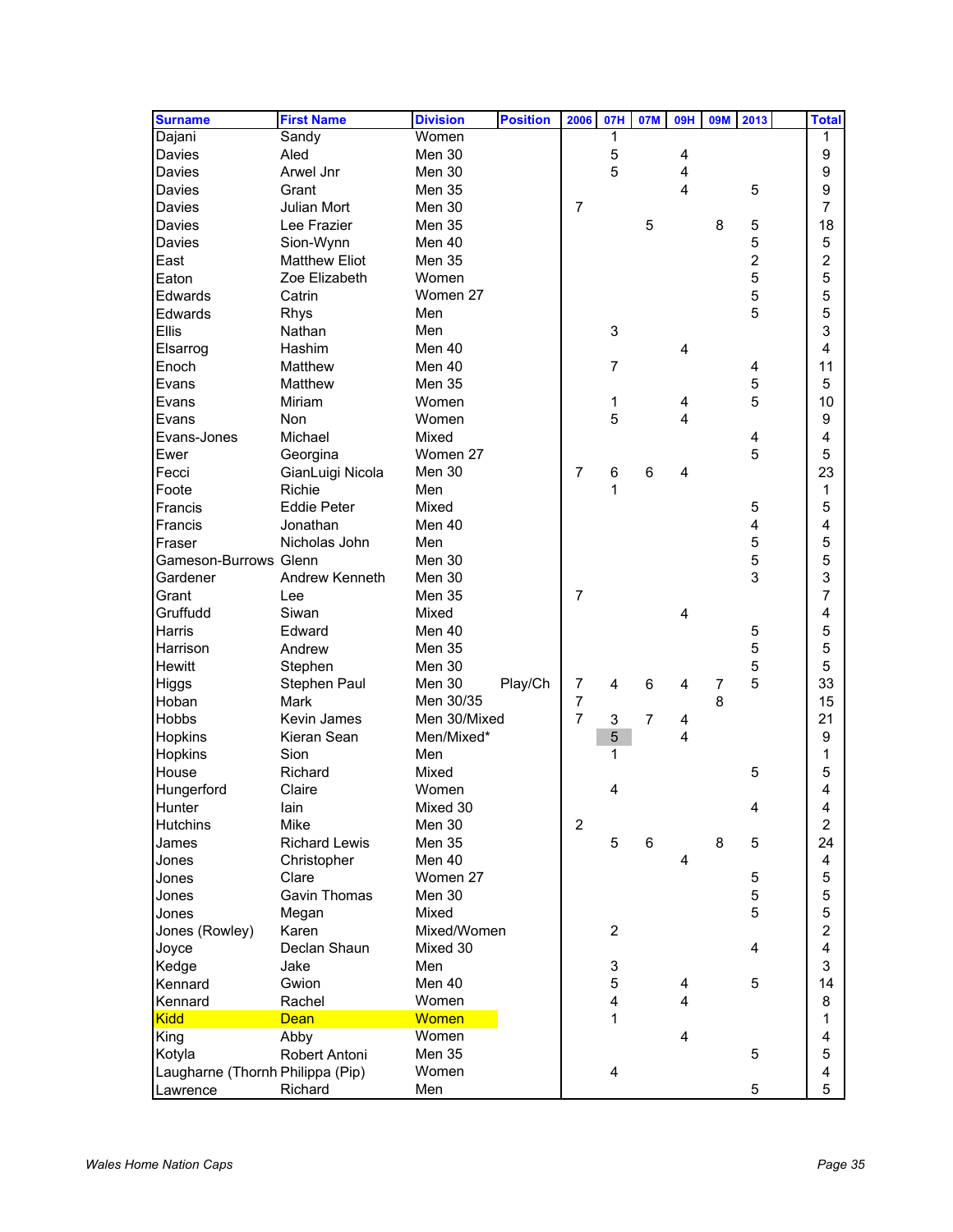| <b>Surname</b>          | <b>First Name</b>        | <b>Division</b> | <b>Position</b> | 2006           | 07H                     | 07M | <b>09H</b>     | <b>09M</b> | 2013           | <b>Total</b>     |  |
|-------------------------|--------------------------|-----------------|-----------------|----------------|-------------------------|-----|----------------|------------|----------------|------------------|--|
| Lawson                  | Thea                     | Mixed           |                 |                |                         |     |                |            | 4              | 4                |  |
| Le-Sauteur              | Samantha                 | Mixed           |                 |                | 3                       |     |                |            |                | 3                |  |
| Letman                  | Rachel                   | Mixed 30        |                 |                |                         |     |                |            | 5              | 5                |  |
| Livingstone             | Aled James               | Mixed           |                 |                |                         |     |                |            | 5              | 5                |  |
| Llewellyn               | <b>Chloe</b>             | Mixed           |                 |                |                         |     |                |            | $\overline{4}$ | 4                |  |
| Llewelyn                | Ceri                     | Men/Mixed       |                 |                | 3                       |     |                |            | $\overline{4}$ | $\overline{7}$   |  |
| Lloyd                   | John                     | Men 30          |                 |                |                         | 6   |                |            |                | 6                |  |
| Lock                    | Huw                      | Men 35          |                 |                |                         |     |                |            | 5              | 5                |  |
| Lopez                   | Adam Maximiliano         | Mixed           |                 |                |                         |     |                |            | 3              | 3                |  |
| Macdonald               | Virginia                 | Women           |                 |                | 1                       |     |                |            |                | 1                |  |
| Mallaburn               | Kaiya                    | Women           |                 |                |                         |     |                |            | 5              | 5                |  |
| <b>Matthews</b>         | Natasha Marie            | Mixed 30        |                 |                | 3                       |     |                |            | 5              | 8                |  |
| Mcgrath                 | Vicky                    | Mixed           |                 |                | 3                       |     |                |            |                | 3                |  |
| McRae                   | David Barrie             | Men 30          |                 |                |                         |     | 4              | 7          | 5              | 16               |  |
| <b>Mills</b>            | Sian                     | Mixed           |                 |                |                         |     |                |            |                | 3                |  |
|                         |                          |                 |                 |                | 3                       |     |                |            |                |                  |  |
| Mohamed                 | Azman Muhammad F Men     | Mixed           |                 |                | $\overline{\mathbf{c}}$ |     |                |            |                | $\overline{c}$   |  |
| Morgan                  | Angharad                 |                 |                 |                | 1                       |     |                |            |                | 1                |  |
| Morgan                  | Celynd                   | Men 40          |                 |                |                         | 6   | 4              |            | 1              | 11               |  |
| Morgan                  | Jason                    | Mixed           |                 |                | 3                       |     |                |            |                | 3                |  |
| Morgan                  | Lowri                    | Women           |                 |                |                         |     |                |            | 5              | 5                |  |
| Morgan                  | Michael                  | Men             |                 |                | 3                       |     | 4              |            |                | $\overline{7}$   |  |
| Morgan                  | Scott                    | Men 35/40       |                 |                |                         | 6   | 4              |            |                | 10               |  |
| Morgan                  | Stephen 2 Midge          | Men             |                 |                | 1                       |     |                |            |                | 1                |  |
| Morgan                  | Stephen Andew Hun, Mixed |                 |                 |                | 4                       |     |                |            |                | 4                |  |
| Murphy                  | Ruth                     | Mixed/Women     |                 |                | 6                       |     |                |            |                | 6                |  |
| Neighbours              | Roger Kenneth            | Men             |                 |                |                         |     | 4              |            | 5              | 9                |  |
| Nelson                  | Larissa                  | Women           |                 |                |                         |     | 4              |            | 5              | 9                |  |
| <b>Nicholas</b>         | Catrina                  | Women 27        |                 |                |                         |     |                |            | 5              | 5                |  |
| North                   | Paul                     | Men 40          |                 |                |                         |     |                |            | 5              | 5                |  |
| Ogden                   | Thomas                   | Men             |                 |                |                         |     | $\overline{4}$ |            |                | 4                |  |
| O'Neill                 | Katie                    | Women 27        |                 |                |                         |     |                |            | 5              | 5                |  |
| O'Neill                 | Sam                      | Men             |                 |                |                         |     |                |            | 5              | 5                |  |
| Osbaldeston             | Joseph                   | Mixed           |                 |                | 1                       |     |                |            |                | 1                |  |
| Penrith (Dando)         | Amber                    | Women           |                 |                |                         |     | 4              |            | 5              | $\boldsymbol{9}$ |  |
| <b>Perkins</b>          | Neil                     | Men 40          |                 | 7              |                         | 6   | 4              |            | 5              | 22               |  |
| Phelps                  | <b>Richard Glyn</b>      | Men 30          |                 | 7              |                         | 6   | 4              | 8          | 5              | 30               |  |
| Price                   | Thomas                   | Men 30          |                 |                |                         |     | 4              |            |                | 4                |  |
| Pryke                   | Victoria                 | Women 27        |                 |                |                         |     |                |            | 5              | 5                |  |
| Prytherch               | Zoe                      | Mixed           |                 |                |                         |     |                |            | 3              | 3                |  |
| Pullen                  | Roxanne                  | Women           |                 |                |                         |     |                |            | 5              | 5                |  |
| Ramadan (Ferrin)        | Sarah                    | Women           |                 |                | 4                       |     | 4              |            | 5              | 13               |  |
| Rees-Jones              | Christen                 | Men 30          |                 |                |                         |     |                |            | 5              | 5                |  |
| Revell                  | Gareth                   | Mixed           |                 |                | 3                       |     | 4              |            | 5              | 12               |  |
| Reynolds                | Lorna May                | Mixed 30        |                 |                |                         |     |                |            | 5              | 5                |  |
| Riddlestone-Holme Steve |                          | Mixed/Men 40    |                 |                | 3                       | 6   | 4              |            | 5              | 18               |  |
| Riley                   | Paul                     | Men 40          |                 | $\overline{7}$ |                         |     |                |            | 4              | 11               |  |
| Rose                    | Lloyd                    | Men             |                 |                | 3                       |     |                |            |                | 3                |  |
| Rose                    | Luke                     | Men             |                 |                | 3                       |     |                |            |                | 3                |  |
| Salim                   | Khal                     | Men/Mixed 30    |                 |                | 1                       |     |                |            | 5              | 6                |  |
| Seymour                 | Martyn Anthony           | Men/Mixed       |                 |                | 3                       |     |                |            | 5              | 8                |  |
| Seymour (Baird)         | <b>Emily Louise</b>      | Mixed           |                 |                |                         |     |                |            | 5              | 5                |  |
| Slade                   | Anthony                  | Men 30/35       |                 | $\overline{2}$ |                         |     | 4              | 8          |                | 14               |  |
| Slade                   | Dafydd                   | Men             |                 |                |                         |     |                |            | 5              | 5                |  |
| Slaymaker               | <b>Iolo Prys</b>         | Men 30          |                 |                |                         |     |                |            | 5              | 5                |  |
|                         |                          |                 |                 |                |                         |     |                |            |                |                  |  |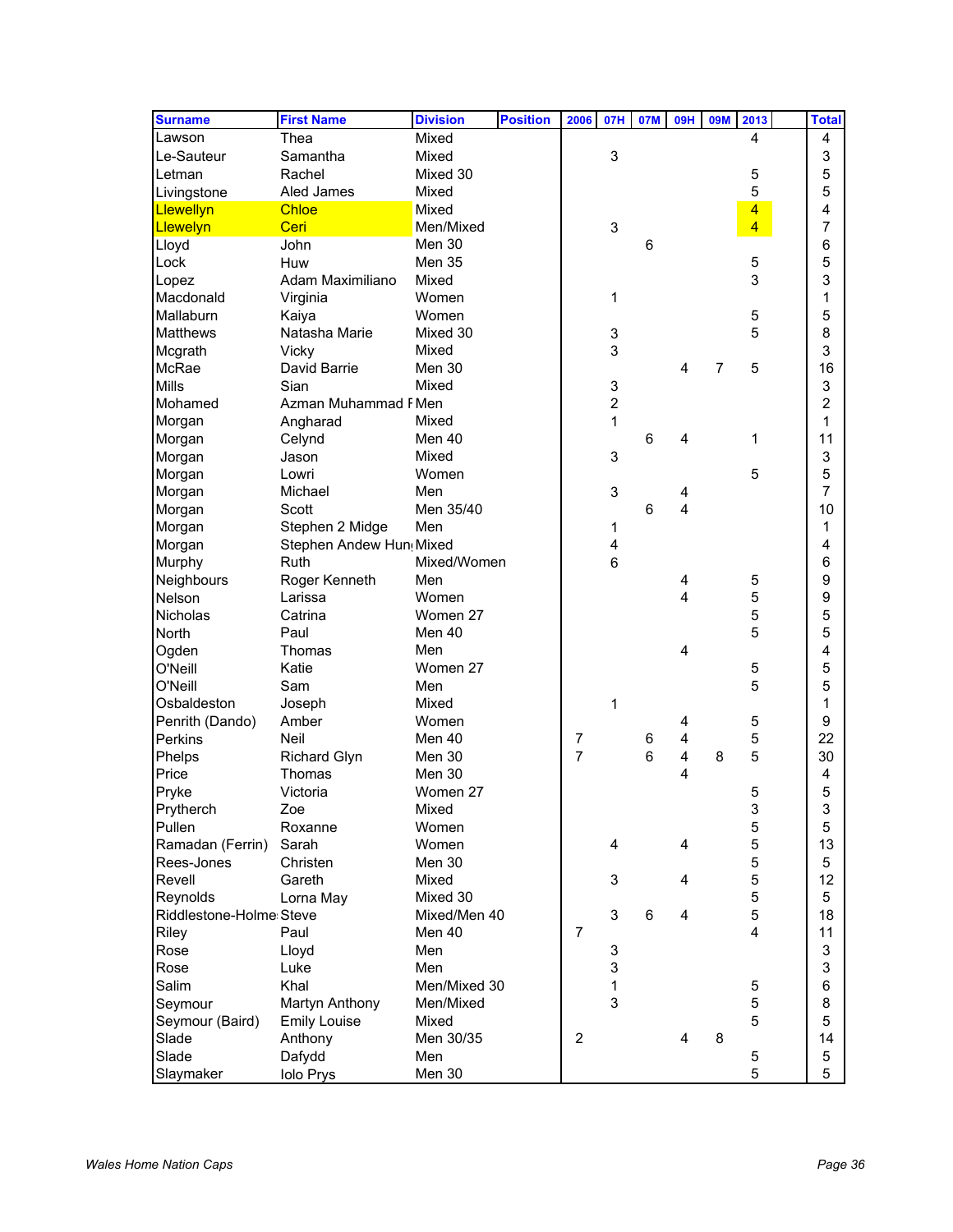| <b>Surname</b>   | <b>First Name</b>     | <b>Division</b>   | <b>Position</b> | 2006           | <b>07H</b>              | 07M            | 09H                     | <b>09M</b> | 2013                    | <b>Total</b>     |
|------------------|-----------------------|-------------------|-----------------|----------------|-------------------------|----------------|-------------------------|------------|-------------------------|------------------|
| Smith            | Holi                  | Women             |                 |                |                         |                |                         |            | $\overline{5}$          | 5                |
| Smith            | John                  | Men 40            |                 |                |                         |                | $\overline{\mathbf{4}}$ |            | 5                       | 9                |
| Smith            | Moro                  | Men 40            |                 |                |                         |                | $\overline{2}$          |            | 5                       | $\overline{7}$   |
| Smith            | Owen                  | Men 30/40         |                 | $\overline{7}$ | 5                       | 6              | 3                       |            |                         | 21               |
| Smith (Eves)     | Alison                | Men40/Mixed/Women |                 |                | $\overline{2}$          |                | 1                       |            |                         | 3                |
| Statton          | Ryan Robert           | <b>Men 35</b>     |                 |                |                         |                |                         |            | 5                       | 5                |
| Stenson          | Rachel May            | Mixed 30          |                 |                |                         |                |                         |            | 5                       | 5                |
| Stephens         | Michael               | Men               |                 |                | $\frac{2}{4}$           |                |                         |            |                         | $\overline{2}$   |
| Stevens          | Rachel                | Women/Mixed       |                 |                |                         |                | 5                       |            | 5                       | 14               |
| Sullivan         | <b>Kris Thomas</b>    | Men 30            |                 |                |                         |                |                         |            | 5                       | 5                |
| Sully            | Shaun                 | Men 30            |                 | $\overline{7}$ |                         |                |                         |            |                         | $\overline{7}$   |
| Taylor           | <b>Bethan</b>         | Women             |                 |                |                         |                | 4                       |            | 4                       | 8                |
| Thomas           | Adrian                | Men               |                 |                |                         |                | $\overline{\mathbf{4}}$ |            | 5                       | $\boldsymbol{9}$ |
| Thomas           | Clive                 | Men 35/40         |                 |                |                         | 6              | 4                       |            |                         | 10               |
| Thomas           | Lloyd                 | Men               |                 |                |                         |                |                         |            | 5                       | 5                |
| Thomas           | Rhiannon              | Mixed/Women       |                 |                | 1                       |                |                         |            | $\overline{\mathbf{4}}$ | 5                |
| Tuttiett         | Phillipa              | Women/Women 27    |                 |                |                         |                | 4                       |            | 5                       | 9                |
| Van Schalkwyk    | Riaan                 | Men               |                 |                |                         |                | $\overline{\mathbf{4}}$ |            |                         | 4                |
| Viles            | Rachael               | Mixed             |                 |                | 3                       |                | $\overline{\mathbf{4}}$ |            |                         | $\overline{7}$   |
| Vivian           | Sarah                 | Women             |                 |                | 4                       |                | 4                       |            | 5                       | 13               |
| Waghorn          | Michael               | Men               |                 |                |                         |                |                         |            | 5                       | 5                |
| Waite            | Rhys Ceri             | Mixed             |                 |                |                         |                |                         |            | 4                       | 4                |
| Walne            | <b>Nick</b>           | Men 30            |                 |                | 4                       |                |                         |            |                         | 4                |
| <b>Walters</b>   | <b>James Paul</b>     | Mixed 30          |                 |                |                         |                |                         |            | 5                       | 5                |
| Watson-Stubbs    | Rebecca               | Women 27          |                 |                |                         |                |                         |            | 5                       | 5                |
| Waythe           | <b>Huw David</b>      | Men               |                 |                |                         |                | 4                       |            | 5                       | 9                |
| Waythe           | Nicolas Stuart        | Men 30/35         |                 |                |                         | $\overline{7}$ | 4                       | 8          |                         | 19               |
| Welch            | Alexander             | Men 30            |                 |                |                         |                | 4                       | 8          |                         | 12               |
| Welch            | Philip Edward         | Mixed/Mixed 30    |                 |                |                         |                | 4                       |            | 5                       | 9                |
| Wheeler          | Jason                 | Men               |                 |                | 1                       |                |                         |            |                         | 1                |
| <b>Wickett</b>   | Becky                 | Women 27          |                 |                |                         |                |                         |            | 5                       | 5                |
| Wilkinson        | Andrew                | Men               |                 |                |                         |                | 4                       |            |                         | 4                |
| Wilkinson        | Sophie Louise         | Mixed             |                 |                |                         |                | 4                       |            |                         | 4                |
| Williams         | <b>Adam Peter</b>     | Men 30/35         |                 |                |                         |                | 4                       |            | 5                       | 9                |
| Williams         | Jonathan Rhys         | Men               |                 |                | $\overline{\mathbf{4}}$ |                |                         |            |                         | 4                |
| Williams         | Marc                  | Men               |                 |                | $\mathbf 1$             |                |                         |            |                         | $\mathbf{1}$     |
| Williams         | Simon Lloyd           | Men 35            |                 |                | 1                       | 5              |                         |            | 5                       | 11               |
| Williams (Smith) | <b>Felicity Rhian</b> | Mixed             |                 |                |                         |                |                         |            | 4                       | 4                |
| Willington       | Carwyn                | Men 40            |                 |                |                         |                |                         |            | 5                       | 5                |
| Wilson           | Joanne                | Women             |                 |                | 1                       |                |                         |            |                         | 1                |
| Woodfin          | Gareth John           | Men 30            |                 |                |                         |                |                         |            | 5                       | 5                |
| Zietsman         | <b>Bianca</b>         | Women             |                 |                |                         |                | 4                       |            | 5                       | 9                |
|                  |                       |                   |                 |                |                         |                |                         |            |                         |                  |